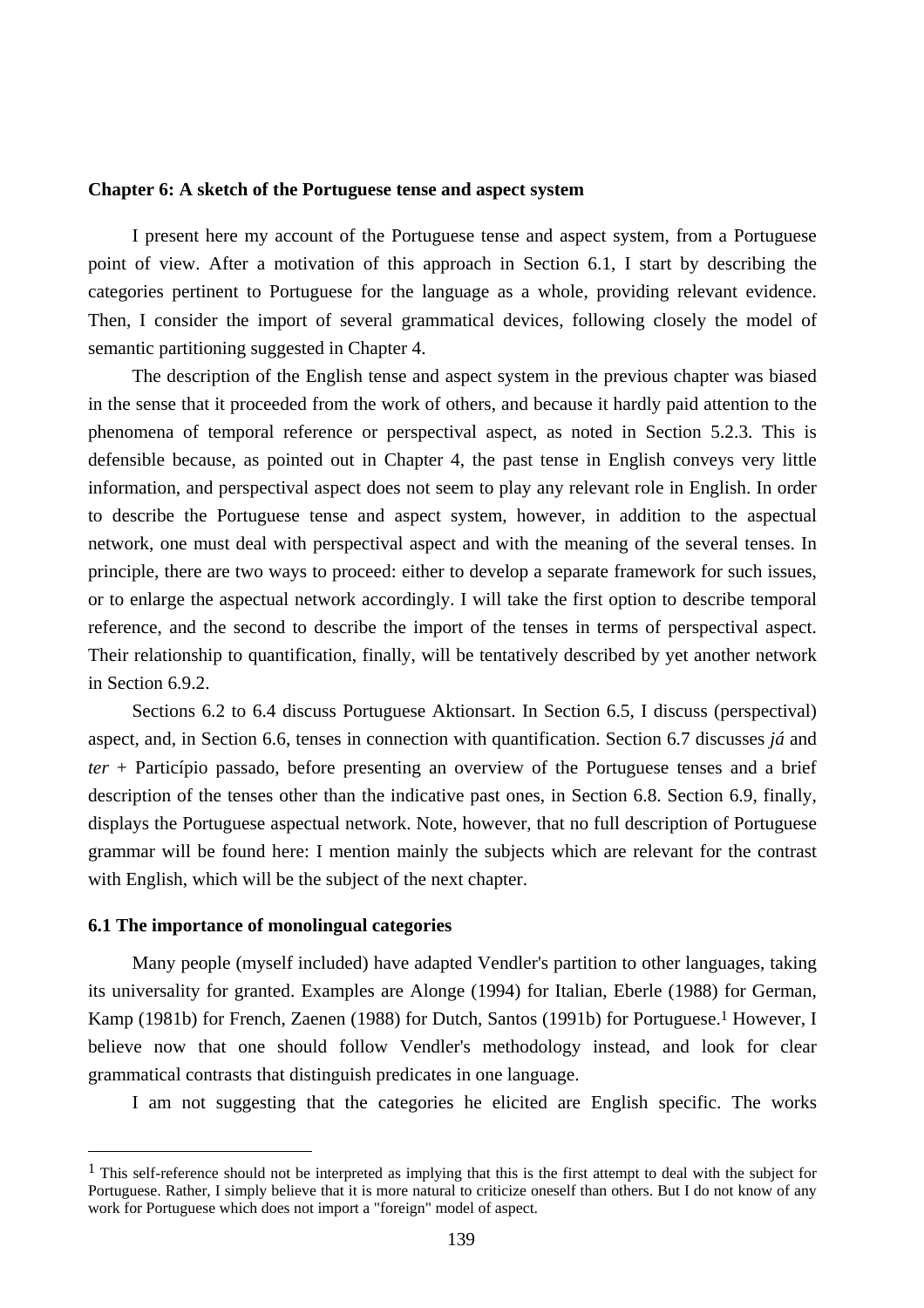mentioned above are certainly enough to disprove such a claim, since they show that it is possible to identify the Vendlerian categories in several distinct languages. What I am claiming is, instead, that it is plausible that the importance that the English language as system gives to those categories is English specific. Other languages, in turn, may give more importance to other distinctions and even neglect those that English favours. Vendler, in fact, clearly states that his aim is "to describe the most common time schemata implied by the use of English verbs" (Vendler, 1967:98f, emphasis added).

It seems uncontroversial to me that systematic distinctions in one language appear at all linguistic levels, and, therefore, instead of trying to organize the lexicon by grouping together individual items, one should look at the grammatical system and see what distinctions it allows the speaker to make. From there, one should be able to look for these very same features in the lexicon, and arrive at a motivated partitioning of it.

This was exactly what Vendler did for English. I present here a very short description of his tests: possessing continuous tenses or not; if yes, if someone is V-ing and stops, it may not be true that he V-ed, or it must be true. The first cases (accomplishments) accept the question *how long did it take*, the second (activities) accept *for how long*. For those which do not accept continuous tenses (the progressive), some (states) accept *for how long*, others (achievements) only *at what time*.

Summing up, the classes singled out by Vendler depend crucially on the meanings or distinctions effected by the English progressive and by the English prepositions *for*, *in*, and *at*. Now, everyone knows that prepositional meaning is one of the most language specific features there is. Likewise, the meaning of a particular aspect in one language is also never exactly mirrored in others (and this is particularly so as far as the progressive is concerned). Thus, it should be obvious that the categories Vendler uncovers are primarily relevant for English.2

Now, one could argue against the claims above by saying that it was clear what Vendler meant with his tests, and that therefore those tests could be translated/rendered in any other language. This is at least approximately true. In fact, Vendler himself, arguing for the use of linguistic facts in philosophy, makes the following claims: (i) "philosophical arguments should explore the necessary truths embedded in some actual language or other" (p.26); (ii) "A statement like *One cannot know something erroneously* is true in all languages provided it is well translated" (ibidem), i.e., provided the translator "succeeded in reconstructing in his own language a conceptual model sufficiently similar to the linguistic environment of the English word" (p.25). But, if, for example, in Portuguese, *for* is translated in two different ways, and if *at what time* has no unique translation except a sort of *when*, one may doubt whether the same distinctions are being made in the other language.

This was precisely what led me to look for independent language-internal characteristics on

 $\overline{a}$ 

 $2$  This is also patent in the way he distinguishes between generic states and specific states, depending on the (lexical) existence of a corresponding activity: a grocer, ruler or educator is never "grocing", "ruling" or "educating", while a smoker, a dogcatcher or a painter are actually sometimes smoking, catching dogs or painting.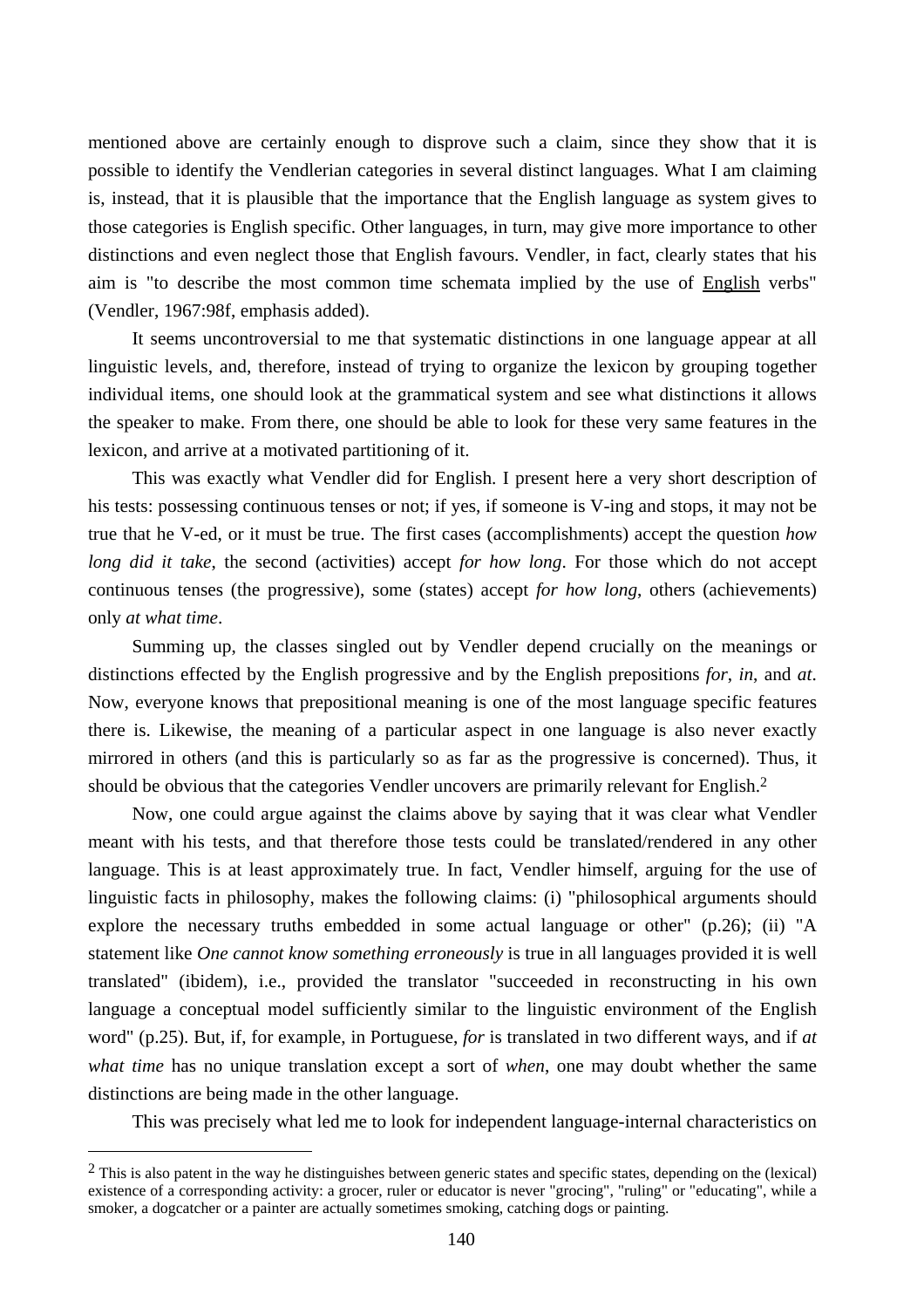which to base a classification of linguistic expressions. Here again I am supported by Vendler: "Philosophical statements mirroring some idiosyncratic aspect of a particular language are no less true than the ones corresponding to some common feature. The difference is that assertions of the former kind will be more difficult to translate than assertions of the latter kind" (1967:28).

Note that the reason for this discussion is not a mere philosophical or methodological one. Its practical consequences should be overwhelming. In fact, by using Portuguese-internal distinctions, I expect to arrive at a model that explains a fair range of phenomena, whose explication has so far been hindered by attempts to use English-specific categories. In the last section of this chapter, I will vindicate this claim by explicitly trying out the Vendlerian categories on Portuguese.

#### **6.2 The major categories of Portuguese**

There are three major categories in Portuguese, at least as regards their behaviour with respect to time: permanent states, temporary states, and events (or, as an alternative terminological option, properties, states, and events).3 In other words, Portuguese conceptualizes reality separating these three cases. Before providing ample linguistic evidence for this claim in sections 6.2.2 to 6.2.6, I will discuss what exactly these categories mean in semantic terms.

During my discussion in Section 4.3 above, I already gave good reasons for the separation of events and non-events in English. It is largely the same for Portuguese, even though this does not mean that linguistic expressions related to events in one language are necessarily translated into the other language by expressions of the corresponding kind.

The distinction between temporary states and properties, on the other hand, was only superficially described in Chapter 4, for the good reason that it is much more conspicuous in Portuguese. However, and as has already been mentioned, this covert distinction has been proposed by a multitude of scholars in connection with English as well.

In fact, I will start by distinguishing between temporary and permanent states as has been argued for English in the literature.

## **6.2.1 Temporary and permanent states**

 $\overline{a}$ 

It is amazing to see how often researchers on tense and aspect have resorted to such a distinction, although it is not grammaticalized in English. This made me claim in Santos (1993) that both temporary states and permanent states pertained to the description of English, and that there had been two different treatments of states in the literature depending on whether researchers took one or the other kind as the basic state, leading to what I dubbed the "stative

 $3$  I warn the reader that in the present dissertation, and especially in this chapter. I use "permanent states" and "properties" interchangeably, as well as "states" for "temporary states". In fact, I agree with Kåre Nilsson that the best would be to use Portuguese terms: "qualidades" for the former and "estados" for the latter. This would make the text hard to read, however, especially when citing the English literature. Furthermore, and due to the fact that in former work of mine (e.g., Santos (1993)) I use only the terms "permanent states" vs. "temporary states", and this is by no means uncommon in the literature, I did not completely replace them for "properties" vs. "states", especially because "properties" have distinct technical senses as well.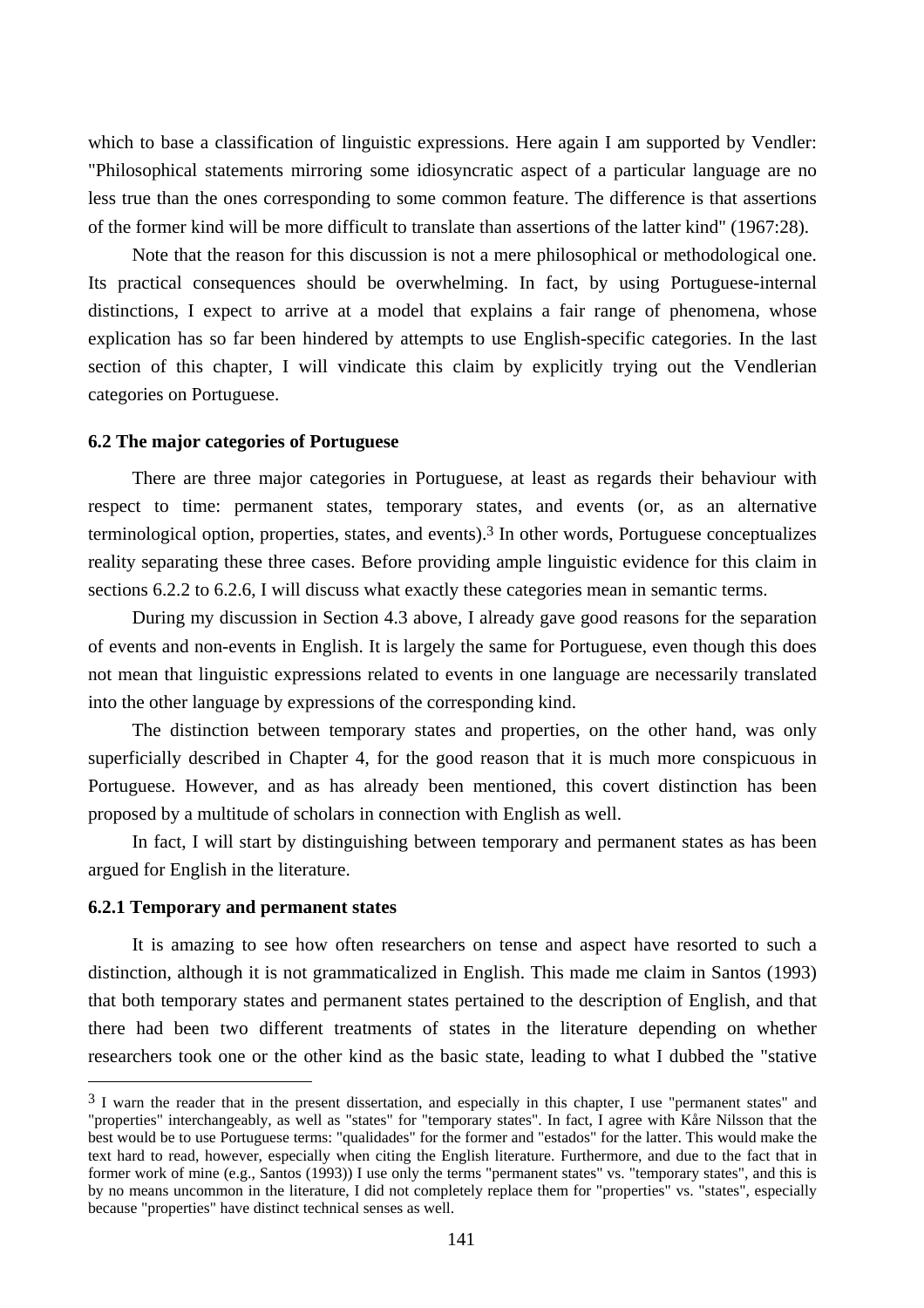paradox". Here, on the contrary, I do not want to commit myself to any claim on English, but the weaker claim of the two conceptions of states should be uncontroversial. Rather, I want to emphasize that English does not formally distinguish between the two in most cases, $4$  as will be illustrated in detail in Section 6.4.3 below.

# **6.2.1.1 Two conceptions of states**

 $\overline{a}$ 

Let me first present a selection of quotations by researchers who presented states in English in a way that makes them resemble my permanent states:5

"But although it can be true of a subject that he knows something at a given moment or for a certain period, knowing and its kin are not processes going on in time" (Vendler, 1967:99f).

"states have an atemporal and abstract quality" (Bach, 1981:71)

"the notion of an event somehow presupposes the notion of a change of state of affairs. State descriptions on the other hand typically do not involve such a change. Moreover, events seem to be in some sense temporary, while states of affairs are potentially atemporal, like the world being round, or the earth revolving around the sun." (Hinrichs, 1986:67, my emphasis).

States do not "take time" (Smith, 1991:37)

By contrast, many other researchers have taken the view that English states are temporary states (a view which, incidentally, I think is more empirically adequate for English), and were mainly concerned with the kind of temporal interval presupposed by a temporary state:

Dowty opposes verbs like *stand*, *lie*, *sit*, which are true of intervals, to *be on the table*, *be asleep*, which "can be true at moments and are true at an interval if and only if they are true at all moments within that interval" (Dowty, 1979:180).

L.Carlson (1981), on the other hand, construes his distinctions as saying that the former kind of verbs (dubbed "dynamic") is true both at a moment and at an extended interval, while the former kind is only true at points ("stative").

Mittwoch (1988:234), finally, notes that "ordinary statives can be evaluated both at a moment and for an extended interval. ([...] sentences with verbs like *remain*, *stay* and *keep* cannot be true at a moment.) There is a subgroup of statives which can only be evaluated at a moment". She gives the following examples: *it is 6 o'clock*, *John was on the point of leaving*, *the sun was at zenith*. 6

It is amazing to see that three different researchers, intending to explain the same facts about the grammar of English (namely that *sit*, *lie* and *stand* behave like statives but accept the progressive), are led to assert so different, even contradictory, interpretations. I suppose that this shows that the essential question does not concern their behaviour in time.

<sup>4</sup> Still, I have used the category "permanent states" in the English aspectual network to model the import of the simple present; cf. Section 5.2.3.

<sup>5</sup> This selection is made on purely opportunistic terms. Instead of augmenting arbitrarily the list of references, I chose those scholars who have already been mentioned for other purposes.

<sup>&</sup>lt;sup>6</sup> I believe that this last distinction is irrelevant for the English grammatical system, even though it may be true of the situations purported to be described.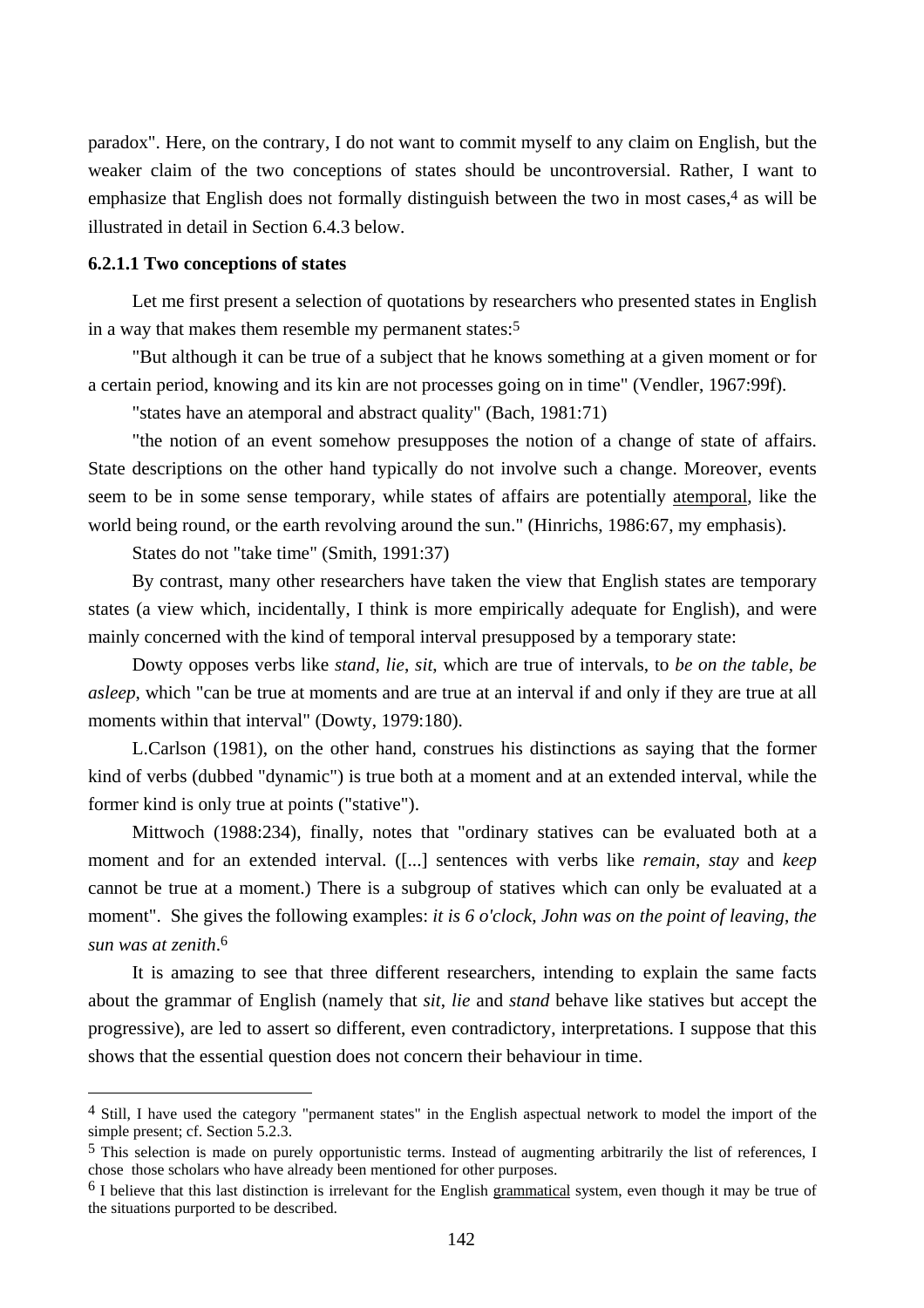I should emphasize again that, in my opinion, the tests which have been provided to identify statives, namely the possibility of cooccurrence with punctual adverbials (or felicitousness with punctual localization), hinge not so much on the properties of statives relative to time, but derive rather from their independence of time. In other words, it is the linguistic tests that involve something punctual, not the state to which they are applied.

Those researchers who concentrated particularly (or exclusively) on temporary states have also had a tendency to join (or deny any principled separation between) (temporary) states and activities: E.g. Galton, even though distinguishing between states of position and states of motion (i.e., temporary states and activities), goes on to say that "as regards location in time, states of change and states of no change are on equal footing, since they can both be located at moments, in contrast with changes of state [events, DMS], which cannot. Thus we can say that a train is stationary or moving at a particular moment" (Galton, 1984:29f). His example, however, indicates that he is taking progressive states for activities (incidentally, a quite common confusion in the literature, I must say).

The frequent use of activities in the progressive (or, on the contrary, as displaying an habitual behaviour) made me claim in Santos (1993) that activities in English are never sentential: a claim that I have withdrawn (as can be observed in the previous chapter). Sentences denoting activities are certainly rarer than those denoting events or states in English, but they occur, and denote a kind of event that takes time and is seen as developing in time.

Language has a tendency to assert definite locations, even though not exact, and this is why most activities are depicted in one particular moment (i.e. in the progressive form). But Sandström points out that activities can be used in other ways, too, in narrative; cf. Sandström (1993:145), who uses the word "process" for activity: "Due to its indefinite bounds, the referent introduced by a process sentence has a tendency to "spread out" until specified to stop, usually by means of some kind of adverbial. Not uncommonly, the indeterminate referent introduced by a process sentence is utilized as the temporal frame for a character's musings, which can then be left likewise indeterminate as far as their temporal outline is concerned."

In fact, I believe that it is exactly due to the rarity of pure activities (a question of Aktionsart), together with the frequency of their use in the progressive (which is related to imperfective perspectival aspect) that the two concepts are so easy to confuse in English.

### **6.2.1.2 The distinction acknowledged**

Independently of the bias of the researchers towards one of the two kinds of states I am proposing here, the distinction between permanent and temporary states has often been noted in the literature, even though without being given the major ontological significance I claim:

Anderson mentioned the contingent/absolute distinction in the following terms: "All full semantic elements are underlying predicates. [...] The notional character of [...] the three classes of predicate is clear and familiar: sortal predicates ([+ substantive], like *man*) are opposed to a set ([- subst]) which itself divides into those which attribute a characteristic ([+ stative]), contingent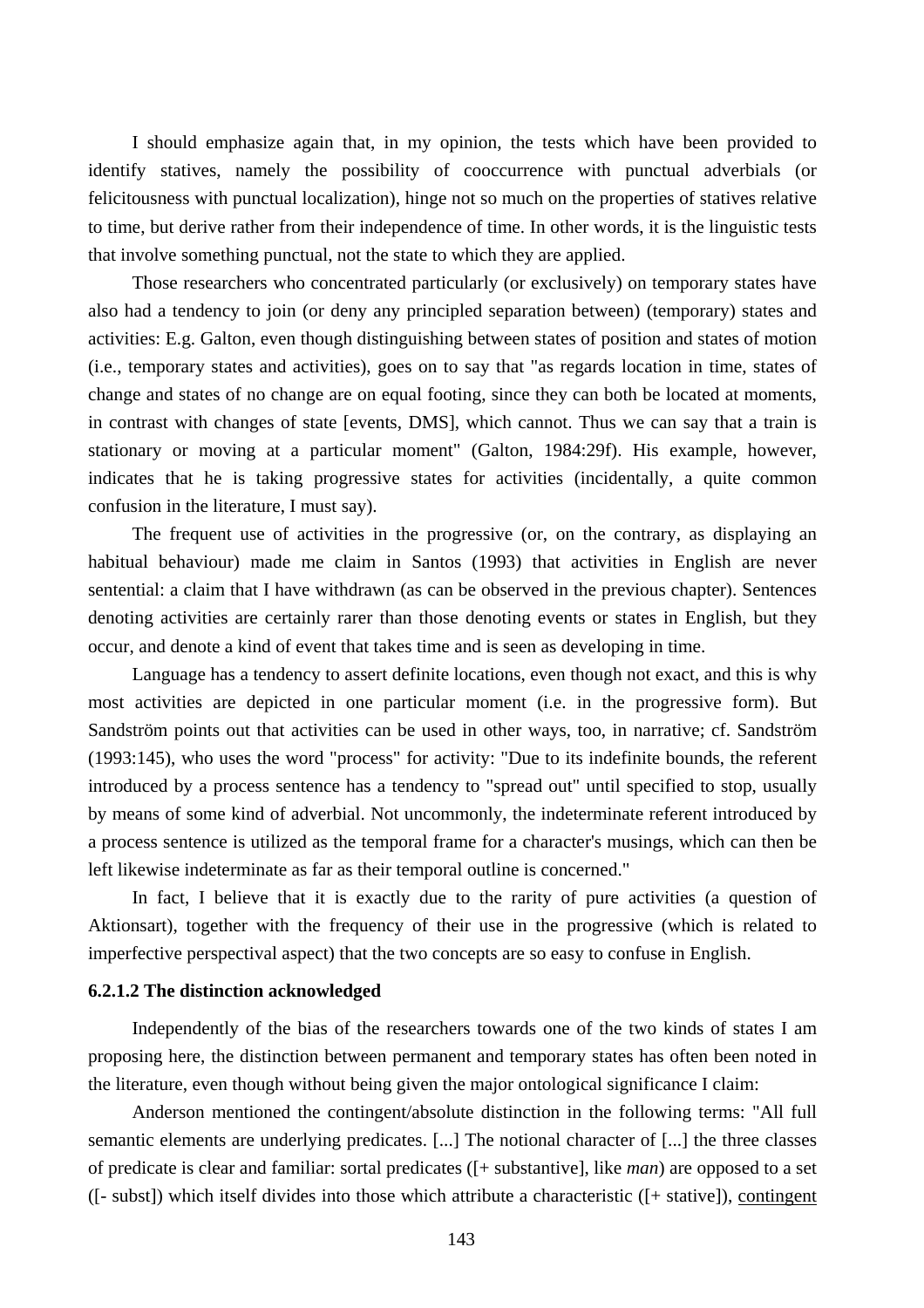(*unwell*) or not (*immortal*), and the [- stat] remainder" (Anderson, 1973:74f, my emphasis).

Particular mention must however be done to Gregory Carlson's (1977/1980) work on the bare plural in English. Even though not concerned with aspect in the first place, Carlson suggested a distinction among predicates: stage-level predicates and individual-level predicates, which, if restricted to states, corresponds fairly well to my own conception of temporary and permanent states. (Note that G.Carlson's distinction can be cast in the terms I used in Chapter 4 by saying that in object-level predicates there are no temporal variables involved, while stagelevel predicates are located in time. This has been suggested as an adequate analysis in e.g. Diesing (1990).)

Dowty (1979) seems to be the first to apply this distinction to aspect, suggesting a separation between object-level and stage-level statives. However, and possibly because G.Carlson's subject was the interpretation of nominal phrases, his suggestion has not been taken by most people working on aspect (on the verbal domain), as the next examples demonstrate.

Moens (1987:52) notes that states expressing inalienable properties resist, contrary to "ordinary" states, combination with *for-* or *until*-adverbials, illustrating with ?*I was quite tall until I met Harry* and ?*The cepteryx was a mammal for several centuries*.

Caenepeel (1989), as mentioned in Chapter 5, has proposed the categories of restrictive and unrestrictive states in the following terms "restrictive states present a state of affairs as extending over a segment on the time line under construction" (Caenepeel, 1989:119).

Krifka et al. (1992) classify stative predicates among the three following distinct categories: "lexical-characterizing dispositional" (stative lexical items which induce a generic reading): *know French, like John, be intelligent*; "lexical-characterizing non-dispositional" (stative lexical items which do not induce a generic reading): *be married, be male, be a member of a party*; and "episodic": *be in the cage, stand in the doorway* (see Santos (1993) for further details). My point of view in the present dissertation is that Portuguese only distinguishes ontologically between Krifka et al.'s lexical-characterizing and episodic statives; this is not to say that further subdivisions would not be relevant for other purposes (see also Section 6.3.2 below).

Herweg explains in the following terms the difference between temporary and permanent states: "a potentially changing property can be characterized as a state S which allows for an alternation of periods of S with periods of the opposite state S'. On the other hand, an object having a permanent property is a state S for which no such alternation of periods of S and S' exists" (Herweg, 1991b:987).

And the examples could be multiplied at will. I will not, however, concern myself with its adequacy or relevance as far as English is concerned. Rather, I will try to demonstrate in the following that the threefold distinction among events, states and properties, no matter how (little) relevant it is in English, lies at the heart of Portuguese.

#### **6.2.1.3 My description of the opposition**

The distinction between Portuguese temporary states and permanent states, or properties,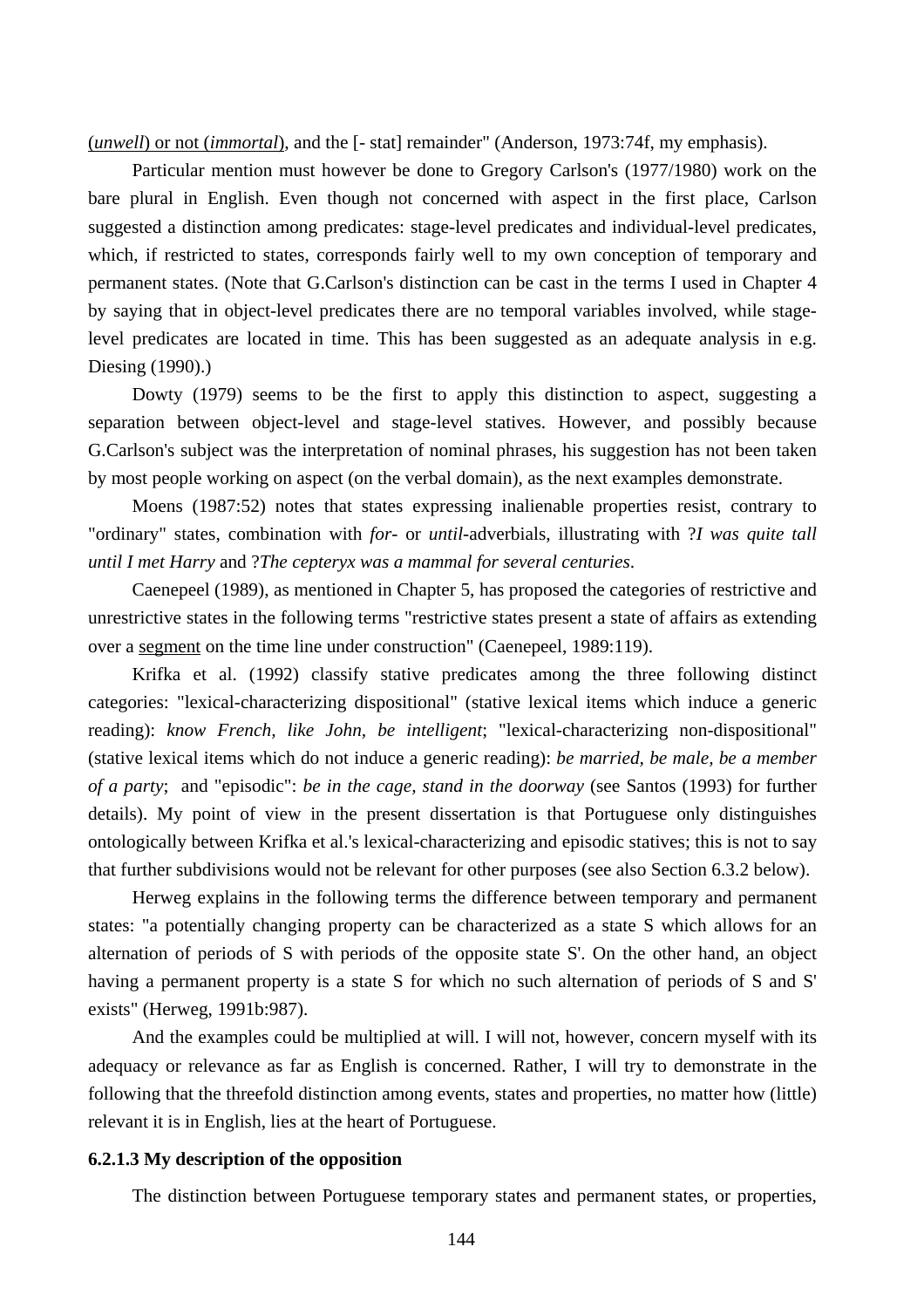has turned out to be exceedingly difficult to explain, even though I believe to have succeeded in amassing considerable evidence for it being operational as a grammatical category in the sections to come, as well as in Chapter 7.

Of course, I could say that this is a genuinely Portuguese description, and that there are simply no tests in English to help the English pick out the same properties Portuguese speakers do. Even though this may be true, it does not preclude that the distinction cannot be explained in English.7 So, I intend to explain in the present section where the boundaries are.

But let me at once note that this distinction is not in most cases done in content words (as G.Carlson's stage-level/individual level is). Rather, it seems very much grammaticalized, especially if one considers *ser/estar* as grammatical markers and not full main verbs. This results in the fact that questions like Are "young", "successful", "stationary" temporary states? Is "round" a property? are misguided for Portuguese. From the point of view of Portuguese, these words (or their corresponding ones) are vague, and can be conceptualized as either; cf.:

*As malas são redondas, mas estão um bocado amachucadas agora.* ('The bags are round, but they are a little out of shape now')

*Olha, a tua sombra está redonda.* ('Look, your shadow is round')

On the contrary, words like *novo* ('new' or 'young') even though they by definition hold in temporary periods in time (in the everyday sense of the word temporary) are most commonly conceptualized as permanent states, i.e., as essential properties. This is so because they are inescapable for living things: *O João é novo* ('João is young'). By contrast, when age is not so much measured by (inescapable) time but by use, one can describe it either as an essential or a contingent property: *Este vestido está novo* ('This dress is new') can be said of a 50 years-old dress which was found intact (and hardly used) in some cellar. Or even more clearly: *Comprámos estas calças ao mesmo tempo, e as minhas estão velhas e as tuas novas!* ('We bought these trousers at the same time, and mine are old and yours are new!').

Let me present some other examples of this distinction, now in contexts other than adjectives:

*As estátuas são no jardim, mas estão aqui por causa das obras.* ('The statues are in the garden, but they are here (now) because of the construction work')

*O aspirador é arrumado na despensa mas está arrumado aqui hoje porque estamos a pintar a despensa.* ('The vacuum-cleaner is kept in the storage room but is being kept here today because we are painting the storage room')

The best description I could find about what is involved in my technical use of property here, with which I intend to mirror the natural use of property-inducing grammatical devices by any native speaker of Portuguese, is Hempel's description of a scientific law; cf. Hempel

 $\overline{a}$ 

<sup>7</sup> Incidentally, it seems that it can even be exported into English: John Harris, in a lecture at the University of Oslo in March 1996, noted that both Irish English and Caribbean English distinguish between a habitual or punctual property (his terms), the examples being: *I do be sick* vs. *I am sick*. This matches exactly the permanent / temporary distinction expressed in Portuguese with *ser doente /estar doente*.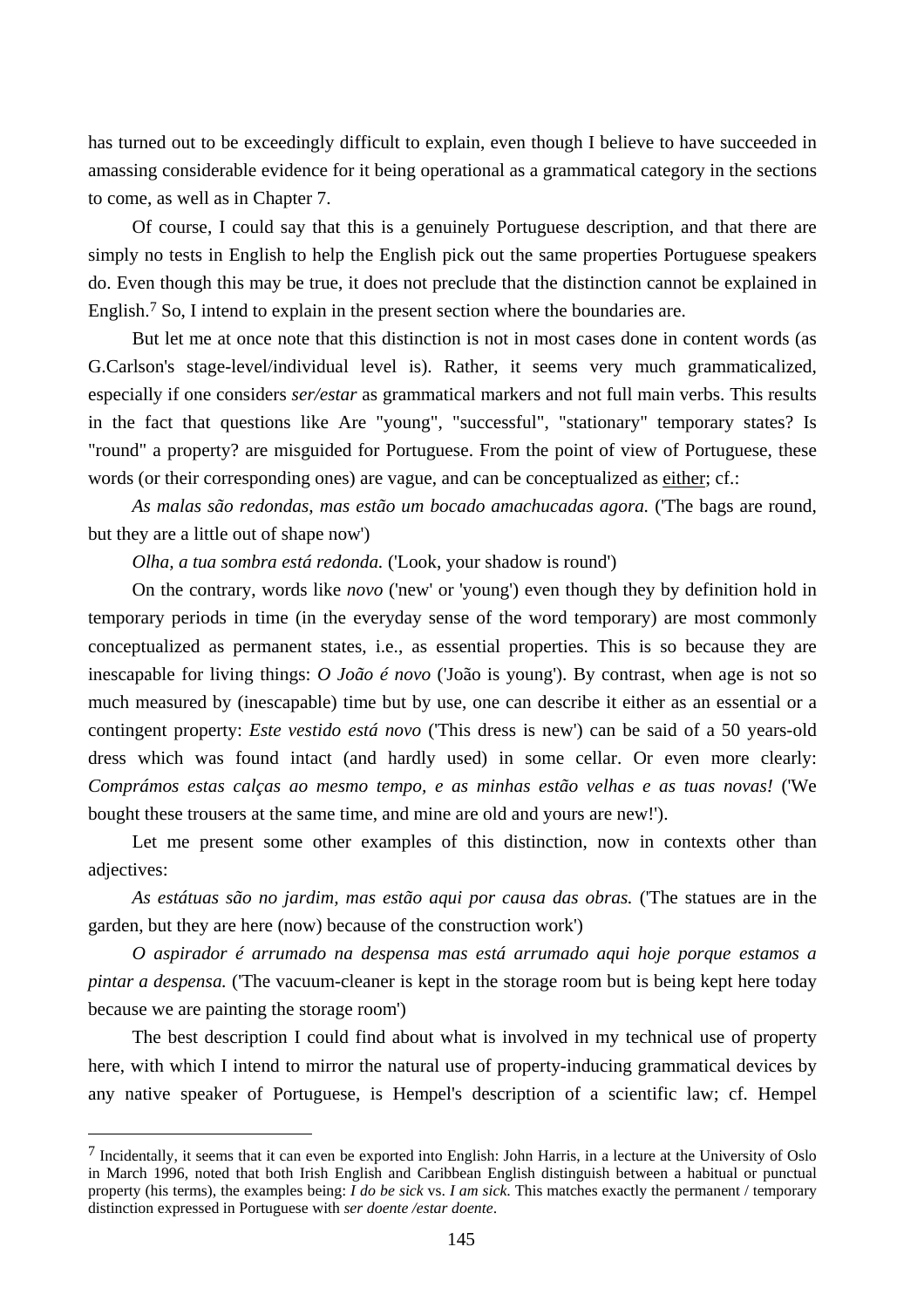#### (1966:55f):

A scientific law cannot be adequately defined as a true statement of universal form: this characterization expresses a necessary, but not sufficient, condition for laws of the kind here under discussion. What distinguishes genuine laws from accidental generalizations? [...] a law can, whereas an accidental generalization cannot, serve to support counterfactual conditionals, i.e., statements of the form 'If A were (had been) the case, then B would be (would have been) the case', where in fact A is not (has not been) the case. [...] Similarly, a law, in contrast to an accidentally true generalization, can support subjunctive conditionals, i.e., sentences of the type 'If A should come to pass, then so would B', where it is left open whether or not A will in fact come to pass. [...] a law can, whereas an accidental generalization cannot, serve as a basis for an explanation.

The same objective situation (if there were language without speakers, i.e., perceivers of the world) can be conceptualized differently by different speakers, as a contingent or an essential property. Consider the alternative formulations: *Ela está gorda* vs. *Ela é gorda* ('She is fat'). These may differ strikingly in the psychological consequences as far as she is concerned, however referring to the same weight/external appearance.

Now, L.Carlson (1981), following Aristotle, distinguishes between properties, habits, and dispositions, depending on how easy they are to change. In my view, however, Portuguese does not distinguish between these three categories (which might be grammaticalized in Classical Greek), even though there is the aspectualizer *costumar* precisely to express a habit to which a property is assigned on the part of the speaker. As far as dispositions are concerned, if I understand what the concept means in the first place, they seem to be divided into permanent states (like in *Ele corre 200 m em X tempo* 'he runs 200 meters in X time') and temporary states (as in *Ele anda a ler muitas histórias aos quadradinhos* 'He is reading many comics these days'), where such disposition is fairly easy to change.

## **6.2.2 Evidence from the interpretation of the past tenses**

Offering a semi-formal description of some of the past tenses with these three kinds of entities seems to be the best way to explain the differences. I will use a tabular form: **then** stands for a temporal variable, **e** for an event, **Int** for an extended now, that is, an interval up to the present and **n** for an indefinite plural number. As examples of properties, states and events, I use respectively *ser bom* ('to be good'), *estar doente* ('to be ill') and *cair* ('fall down').

Table 6.1

|            | Properties                                  | Temporary states                                                               | Events                         |
|------------|---------------------------------------------|--------------------------------------------------------------------------------|--------------------------------|
| Imperfeito | Ele era bom                                 | Ele estava doente                                                              | Ele caía                       |
|            | bom(ele)                                    | doente (ele, then)                                                             | cair(ele)                      |
| Perfeito   |                                             |                                                                                | (cair(ele, e), then)           |
|            | Ele foi bom                                 | Ele esteve doente                                                              | Ele caiu                       |
|            | bom(ele,e)                                  |                                                                                | cair(ele, e)                   |
| <b>PPC</b> |                                             | bom(ele(t)) & t <now &="" doente(ele,="" t)="" t<now<="" td=""><td></td></now> |                                |
|            | Ele tem sido bom                            | Ele tem estado doente                                                          | Ele tem caído                  |
|            | $(n \times \text{bom}(ele, e), \text{Int})$ | doente (ele, Int)                                                              | $(n \times cair(ele, e), Int)$ |

Imperfeito is clearly marked for events, having a double interpretation: as a permanent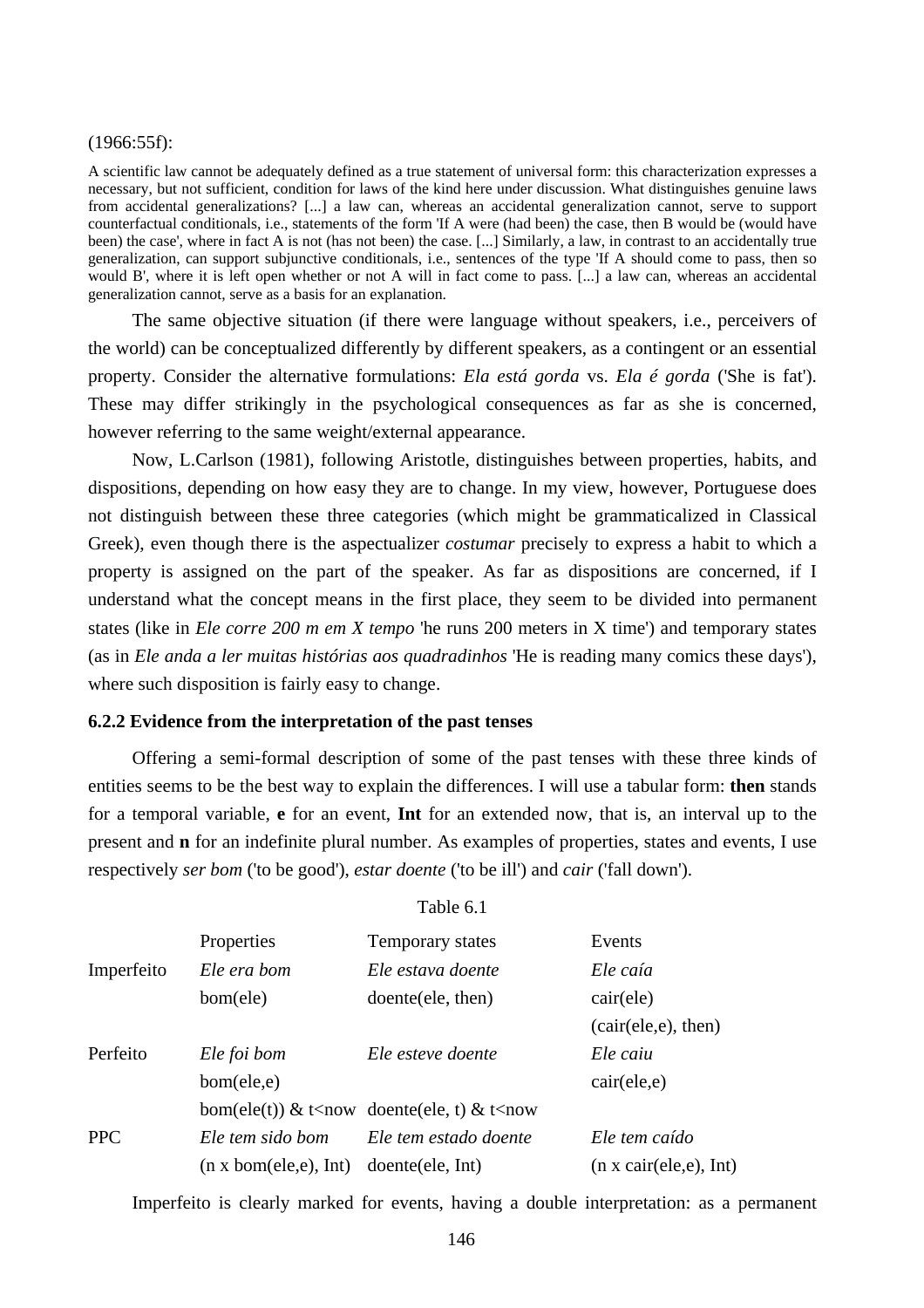state, a habit or a typical characteristic;<sup>8</sup> or as a temporary state, holding whenever the event is in progress, as the following examples illustrate.

*Ela dançava no Bolshoi.* ('She danced in the Bolshoi ballet' - permanent state)

*Encontrei-o quando subia as escadas.* ('I met him when he was going up the stairs')

Imperfeito has strikingly different interpretations with the two kinds of states: it is clearly unmarked for permanent states, and seems to be part of an equipollent contrast with Perfeito for temporary states. Imperfeito indicates inclusion in a period where the temporary state holds. Perfeito, in turn, indicates that such a period was wholly in the past, i.e., was over; cf. *Ela estava cansada* vs. *Ela esteve cansada* ('She was tired').

Perfeito is unmarked with events, and is clearly marked with properties, with which it can have two interpretations: turning them into events (instantiations of that property) or into temporary states (bounding that property to a past time). So, *Ele foi cobarde* ('he was a coward') is commonly understood as meaning the same as "he acted like a coward", while *Ele foi casado* ('he was married') is only understandable in the sense of "there was a period -- wholly in the past -- in which he was married". (See also Section 6.3.2 below.)

Pretérito Perfeito Composto (PPC), finally, refers to an interval related to now and is unmarked with temporary states: *Ele tem estado doente* ('He has been sick lately'); *Ele tem estado a brincar* ('He has been playing'). Since the localization of one event cannot be identified with an indefinite interval, events are indefinitely pluralized to fit the interval described by the PPC: *Ele tem caído* ('He has often fallen'), *Ele tem corrido* ('He has run lately'), *Ele tem ido ao cinema* ('He has often been to the movies lately'). As far as properties are concerned, the argument of PPC must be "located", therefore losing their property-like character, and they may as well be interpreted as describing a sequence of events (instantiating such property), as in *Os almoços têm sido deliciosos* ('The lunches have been delicious lately') or as simply reporting a temporal stretch of such property: *Ele tem sido amoroso* ('He has been very nice').

## **6.2.3 Evidence from aspectualizers**

 $\overline{a}$ 

That the distinctions between temporary states, permanent ones and events are relevant in Portuguese also shows in the fact that some aspectualizers specialize for (or, at least, prefer) different kinds.

So, I claim that, with expressions denoting an event and not precluding reinterpretation as a property,9 like *fumar* ('smoke') or *correr* ('run'), *começar a* is preferentially used with the property sense, while *pôr-se a* is mainly restricted to a particular event.

*Ele começou a fumar.* ('He started smoking (when he was 15 years old)')

*Ele pôs-se a fumar.* ('He started to smoke (as soon as we were out of the house)')

<sup>8</sup> Of course, for some kinds of events, for example *cair* ('fall'), this interpretation may be hard to construe without invoking a special context; this is not related to the meaning of Imperfeito, nor to the ontological classification of events, but simply to the way the world is.

<sup>9</sup> Typically precluding such reinterpretation are expressions which denote unrepeatable events, like *die*, or *eat this cake* (with a non-generic interpretation of *cake*).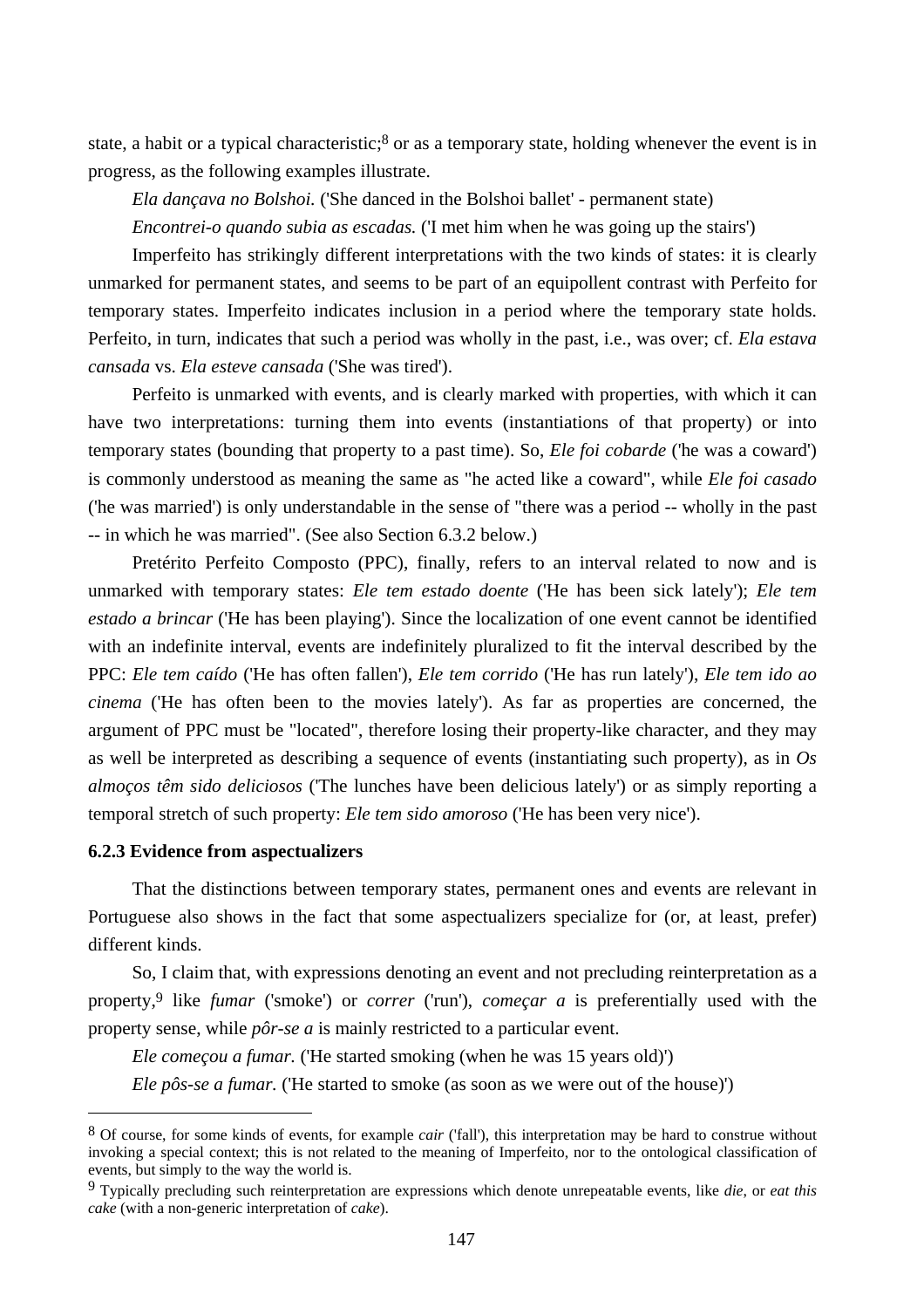Similarly, *tornar a* and *voltar a*, both conveying repetition, distinguish not only the kind of argument (between an event and a property), like *começar a* and *pôr-se a*, but also result in a situation of a different kind: *tornar a* asserts an event (and is thus more natural when applied to events in the first place), while *voltar a* asserts a durative situation, and so it is more appropriate with arguments which are permanent states, as in the following pair:

*Ele tornou a fumar.* ('He smoked again (he lit another cigarette)')

*Ele voltou a fumar.* ('He started smoking again (he went back to smoking after two years)') or with a particular durative event, meaning the coming back of that durative situation, as in *Ele voltou a ler o jornal* ('he went back to his reading of the paper').

In turn, the aspectualizers *deixar de* and *parar de* again convey a permanent (or irrevocable) end vs. a temporary one. This is a different distinction from the previous ones, because it applies to either kind (i.e., the verb argument may still be read either as a particular activity or as the associated property):

*Ele parou de correr.* ('He stopped running')

*Ele deixou de correr.* ('He quit/gave up running')

A parallel phenomenon is found with *ficar* and *tornar-se*, which have as arguments adjectives and not verbs. *Ficar* and *tornar-se* are preferentially used with temporary and permanent states, respectively; cf.:

*Ela ficou triste.* ('She got sad')

*Ela tornou-se triste.* ('She became a sad person')

Finally, the aspectualizer *andar* is especially interesting because it conveys, in my view, the transition between a temporary state and a permanent state. It shows, from the part of the speaker, a "threat" to describe the behaviour as a property (a permanent state) next time.

*Ele está a fumar muito << Ele anda a fumar muito << Ele fuma muito*.

('He is smoking a lot << He is into smoking a lot << He smokes a lot')

When its argument is an event, the distinction between *estar a* (the ordinary progressive, implying simply a temporary state) and *andar a* is subtler:

*Ele anda a construir uma casa* ('He is engaged in building a house') implies that to some extent this is seen as a constitutive, not merely temporary, state of "him". In other words, the focus of the statement is more on the consequences than on the activity itself. Of course, those consequences are heavily context dependent. (More on *andar a* will be presented in Section 6.4.6 below.)

## **6.2.4 Evidence from locative prepositions**

Another interesting opposition in European Portuguese is that of *a/para*, especially interesting because it is not available in the Brazilian variant, where often a different preposition, *em*, is used.

Basically, the two prepositions distinguish between going to some place temporarily or permanently. This is especially tricky because people rarely go to some place permanently in a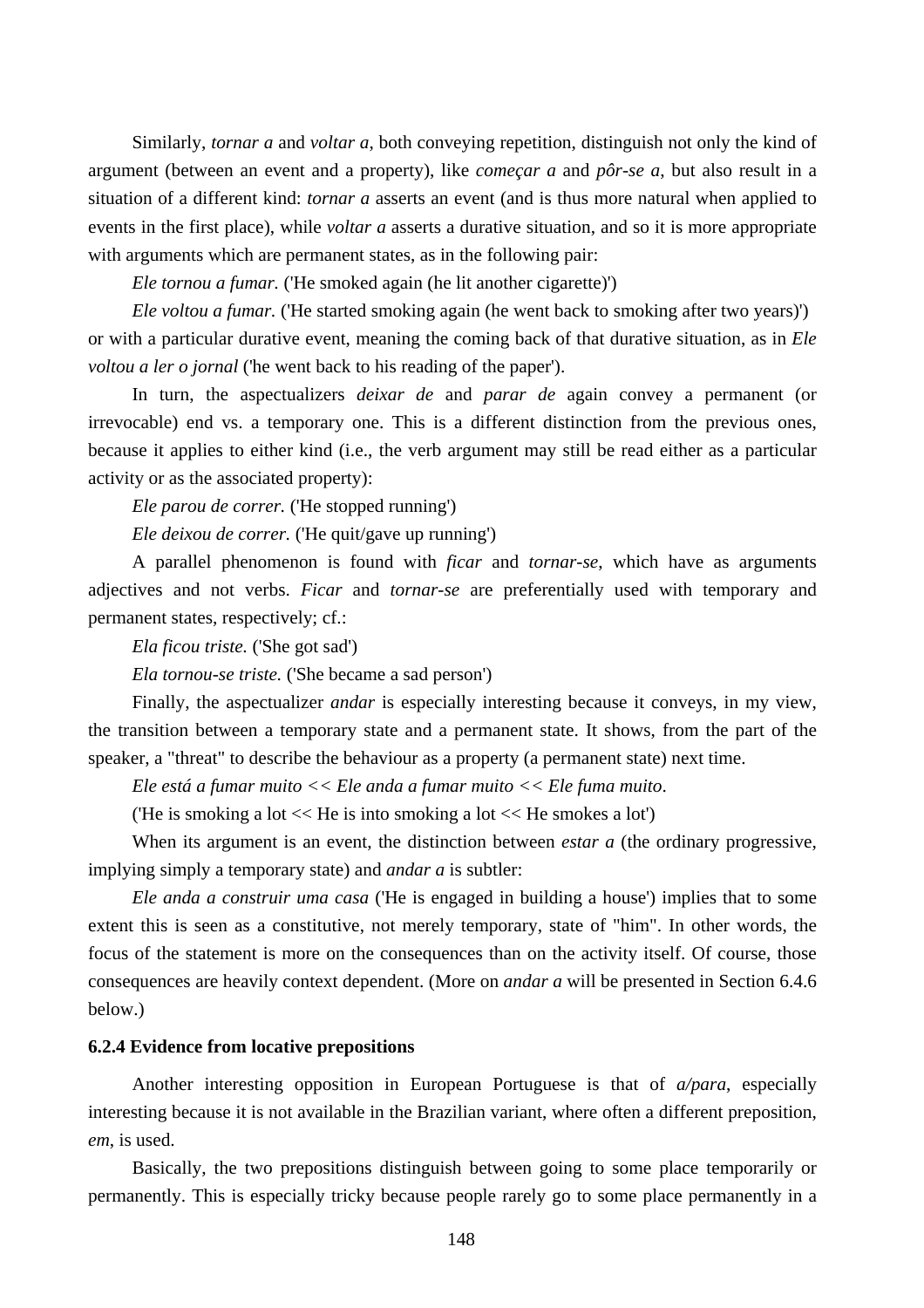literal sense (being movable living objects, people keep moving), so "go permanently" means go with the objective of remaining there. What *remain* means is again context dependent (and not only in Portuguese).

The most obvious example is my uttering: *Vou ao INESC (e volto já)*. ('I go by INESC (and will be back soon)') contrasting with *Vou para o INESC* ('I go to INESC and will stay there for some time'). Note that *a* does not mean I go and come back, even though this is often the case. It only means that I drop by but do not linger there, as in *Vou ao merceeiro e depois para casa* ('I go by the grocer's and then home'). Other examples are:

*X foi para o Brasil em 1974.* ('X moved to Brazil in 1974')

*Nós fomos ao Brasil nas férias de Natal.* ('We've been to Brazil this Christmas')

*O Manel já foi à tropa.* ('Manel has done his military service')

*O Manel foi para a tropa.* ('Manel is doing his military service')

*A Rosa foi à polícia.* ('Rosa went to the police station')

*A Rosa foi para a polícia.* ('Rosa enrolled in the police corps'; or 'Rosa went to the police station to remain there', to be interrogated, or to do something specific made clear by the context)

As far as I know, this distinction is only used with destination verbs, i.e., and apart from *ir* ('go') and *vir* ('come'), it is mainly used with *levar* ('take') and *trazer* ('bring'). To the extent that other verbs can be used with a destination object, it can also be observed elsewhere; cf.:

*Ela subiu ao 5.o piso para ir buscar o embrulho de que se tinha esquecido* ('She went up to the 5th floor to fetch the parcel she had forgotten')

*O homem gordo, bufando, subiu para a charrete com dificuldade.* ('The fat man, puffing, climbed to his seat in the cart with difficulty')

It is also involved in the metaphorical expression *ir para* (meaning choose a profession: *ir para professora* ('become a teacher'), *ir para engenharia* ('become an engineering student').

In fact, and despite the apparently few distinct cases where it is used, I believe that this feature has great relevance in present-day Portuguese.

### **6.2.5 Evidence from temporal adverbials**

The distinction between permanent and temporary states is also available with temporal adverbials, even though the situation is somewhat fuzzier here. For example, *na quinta-feira* ('on Thursday') refers to one definite Thursday (a perspective one because it can relate to now or to the current reference time), but *à quinta-feira* or *às quintas-feiras* ('on Thursdays') expresses a permanent property (every day having the property of being a Thursday). Finally, *quinta-feira* (no determiner) is a deictic adverbial, naming the Thursday following today.

*De dia*, *de tarde* e *de noite* also have the generic flavour noted in connection with *à quinta feira*. By contrast, *à tarde* ('in the afternoon/evening') is mainly employed to refer to a particular afternoon (like *na quinta-feira*): *À tarde escrevo a carta* ('This afternoon I'll write the letter'), but it can also refer to a part of the day in general, as in *À tarde sentia-se cansado e ia-se deitar* ('In the afternoon he would feel tired and would lie down').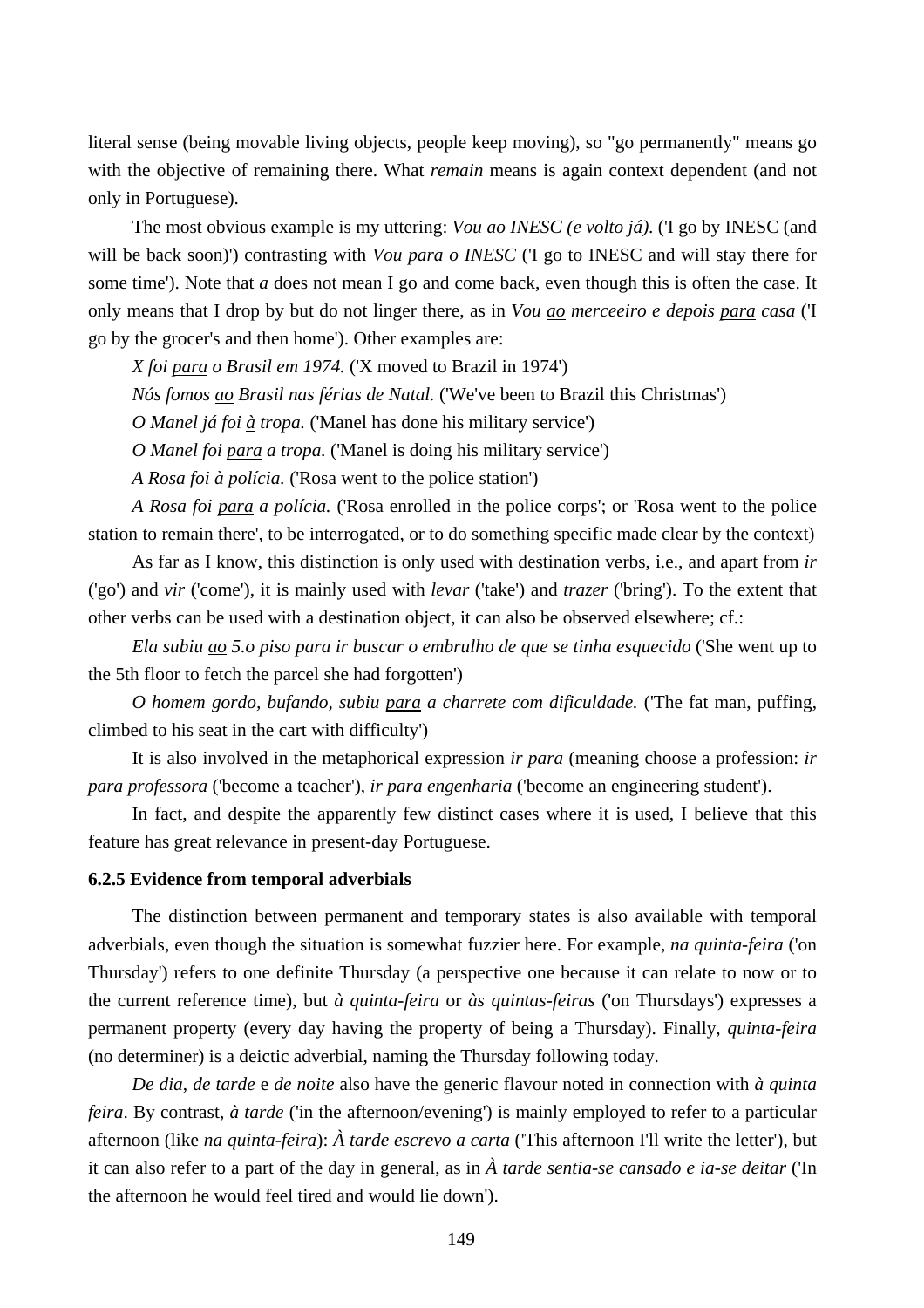Even though the preposition associated with a particular or generic interpretation seems to be hopelessly dependent on its argument, my point here is that Portuguese often distinguishes formally between the two types of temporal adverbials.

## **6.2.6 Evidence from temporal localization:** *Quando***-questions and** *Desde***-clauses**

One additional criterion for the threefold distinction events-states-properties is the different behaviour of (the elements of) these classes as far as the question *Quando?* is concerned. In fact, such a question

1. is not felicitous with permanent states, cf. \**Quando é que ele era alto?* ('When was he tall ?');

2. can be answered by "I don't know" for events and temporary states in Perfeito, cf. *Quando é que ele esteve doente? Não sei.* ('When was he sick? I don't know'); *Quando é que ele caiu? Não sei.* ('When did he fall down? I don't know');

3. must be answered for temporary states and events in Imperfeito, i.e., it is semantically obligatory in those cases; cf. *Quando é que ele estava doente? Quando o fui visitar.* ('When was he sick? When I visited him'); *Quando é que ele construía a casa? Na altura em que tu estiveste em Londres* ('When was he building the house? When you were in London'). Note, by the way, that these questions can only be uttered as a kind of echo: If the speaker who utters them arrives for example in the middle of the conversation, and thus only hears an Imperfeito sentence (which is then echoed by the question), since such sentences must follow (or contain) a definite temporal location.

Another related test involves the word *desde* ('since') in a temporal use.10 *Desde* has as its argument a temporal expression, and specifies an extended now, whose left bound is expressed by the *desde* argument. It may be straightforwardly so (having a noun phrase as argument),<sup>11</sup> or the temporalness of the argument may result from the location of events, temporary states, or even permanent states which can be said to begin in time: *desde* combines as well with clauses, initiated by *que*. As would be expected, states, properties and events behave differently:

1. Events can only be taken as past wholes, specifying the beginning of the period:

*Desde que ele morreu, a vida dela nunca mais foi a mesma.* ('Since he died, her life was never the same')

*Desde que ela entrou em casa, não se ouve nada.* ('Since she entered, nothing can be heard')

*Desde que o João tomou banho no rio, está terrivelmente constipado.* ('Since John bathed in the river, he has a terrible cold')

 $\overline{a}$ 

<sup>10</sup> *Desde* with Presente do conjuntivo (or Imperfeito do conjuntivo) is a concessive conjunction, i.e., it is rendered in English by *provided that* or the like. This use is not at stake here.

<sup>11</sup> Examples are: *Desde criança que gosto de livros* ('Ever since I was a child I love books'), *Desde o 1.o ano do liceu que ela detesta matemática* ('Ever since her first year in secondary school she hates maths'), *Desde segundafeira que não tenho apetite* ('Since Monday I don't feel like eating'), *Desde o Carnaval do ano passado que não me divertia tanto* ('Since last Carnaval I haven't enjoyed myself so much').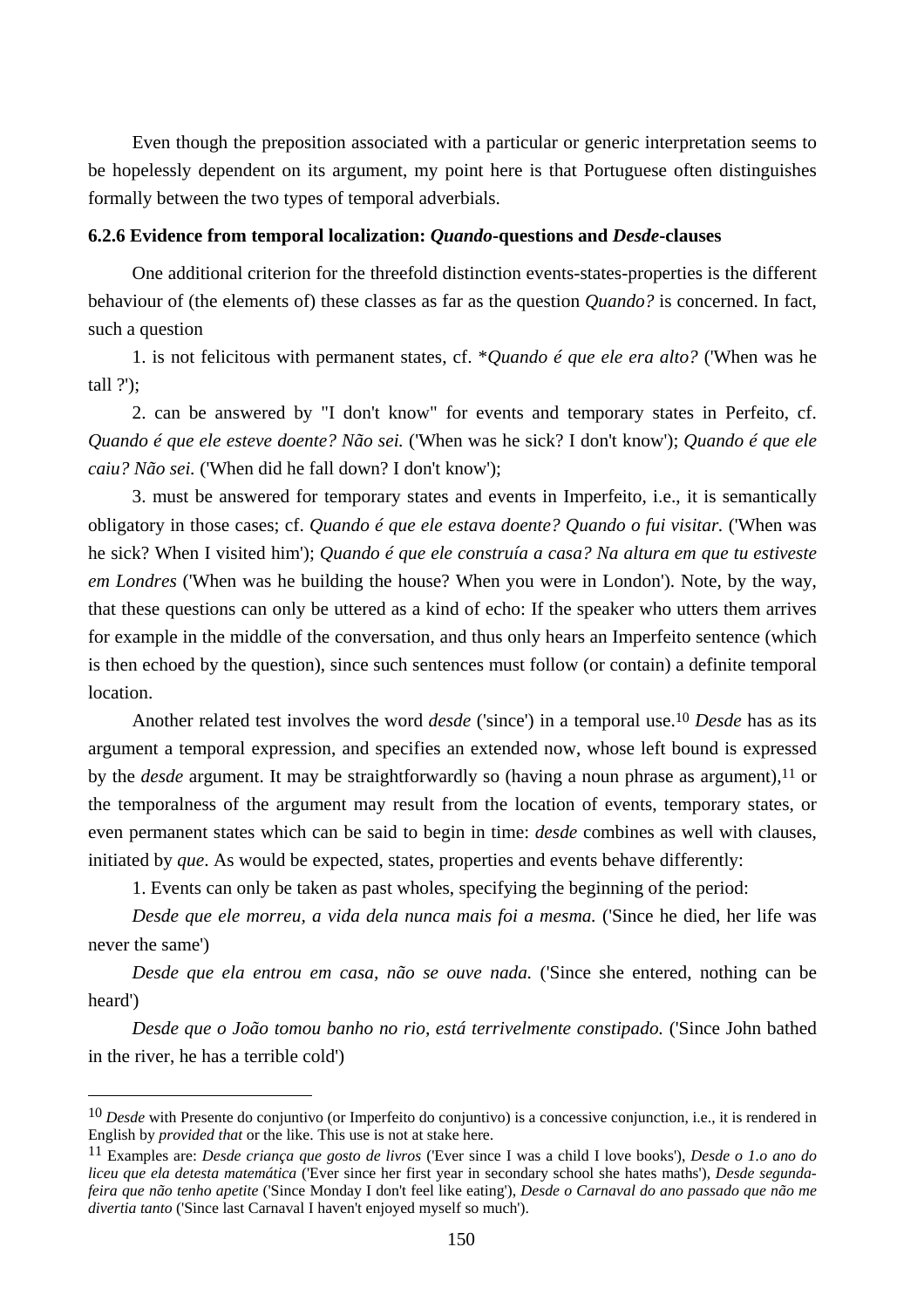*Desde que começaram as obras, não conseguimos descansar aos fins de semana de manhã.* ('Since the construction work began, we have not been able to rest on weekend mornings')<sup>12</sup>

2. Temporary states, on the other hand, can be used either like events (as past wholes, in Perfeito), or as specifying a current temporary state (marked by its beginning, in Presente):

*Desde que o João esteve doente que não come bem.* ('Since John was ill he does not eat properly')13

*Desde que o João está doente que não consegue dormir.* ('Since John has been ill, he does not manage to sleep properly')

*Desde que estou a tomar banho já tocaram duas vezes à porta.* ('Since I've been taking a bath the doorbell has already rung twice')

3. Permanent states, finally, have to be seen as temporary states in order to be able to specify beginnings:

*Desde que dou aulas à noite ando muito cansada.* ('Since I give evening lectures I feel very tired')

*Desde que temos um governo socialista as pessoas andam mais contentes.* ('Since we have a Socialist government people feel more content')

*Desde que sou aluna de doutoramento que não vou ao cinema.* ('Since I am a PhD student I have not been to the cinema')

or to be taken as complete wholes:

*Desde que dei aulas à noite que não acredito no sistema universitário.* ('Since I gave evening lectures, I do not believe in the university system')

Now, it is important to note that these clauses do not mean "because of" (as could mistakenly be understood from their English glosses). Of course, for reasons of relevance, it would be expected that there are also contingency links between the two clauses, especially since the use of permanent states is marked (they have to be coerced). But I sustain they have a temporal meaning (only), as might be argued best with the perfectly fine sentence *Desde que dei aulas à noite que não o vejo* ('Since I gave evening lectures, I haven't seen him').

### **6.3 Minor subdistinctions in Portuguese**

 $\overline{a}$ 

By minor subdistinctions I mean distinctions within one particular ontological kind, i.e., distinctions which have no ontological import, but are still of relevance for explaining the behaviour of (at least) some tense and aspect devices.

<sup>&</sup>lt;sup>12</sup> Note that the *desde*-phrase does not entail that the result state is still occurring (even though this is a common use of a *desde*-phrase with *começar*), as the following possible continuation shows: *Depois das obras acabarem, veio o circo, e agora, plantaram o arraial dos Santos na praça à frente da nossa casa* ('After the construction work ended, came the circus, and now they organized the festivities of the saints in the square outside our home').

<sup>13</sup> The attentive reader may wonder on the purpose or meaning of the second word *que* which appears in this and following examples, instead of the comma, so to say. Even though it may provide a key to the kind of situation involved, I have no answer at the moment. I can only say that all (invented) examples were displayed the way it seemed less marked/more natural to me.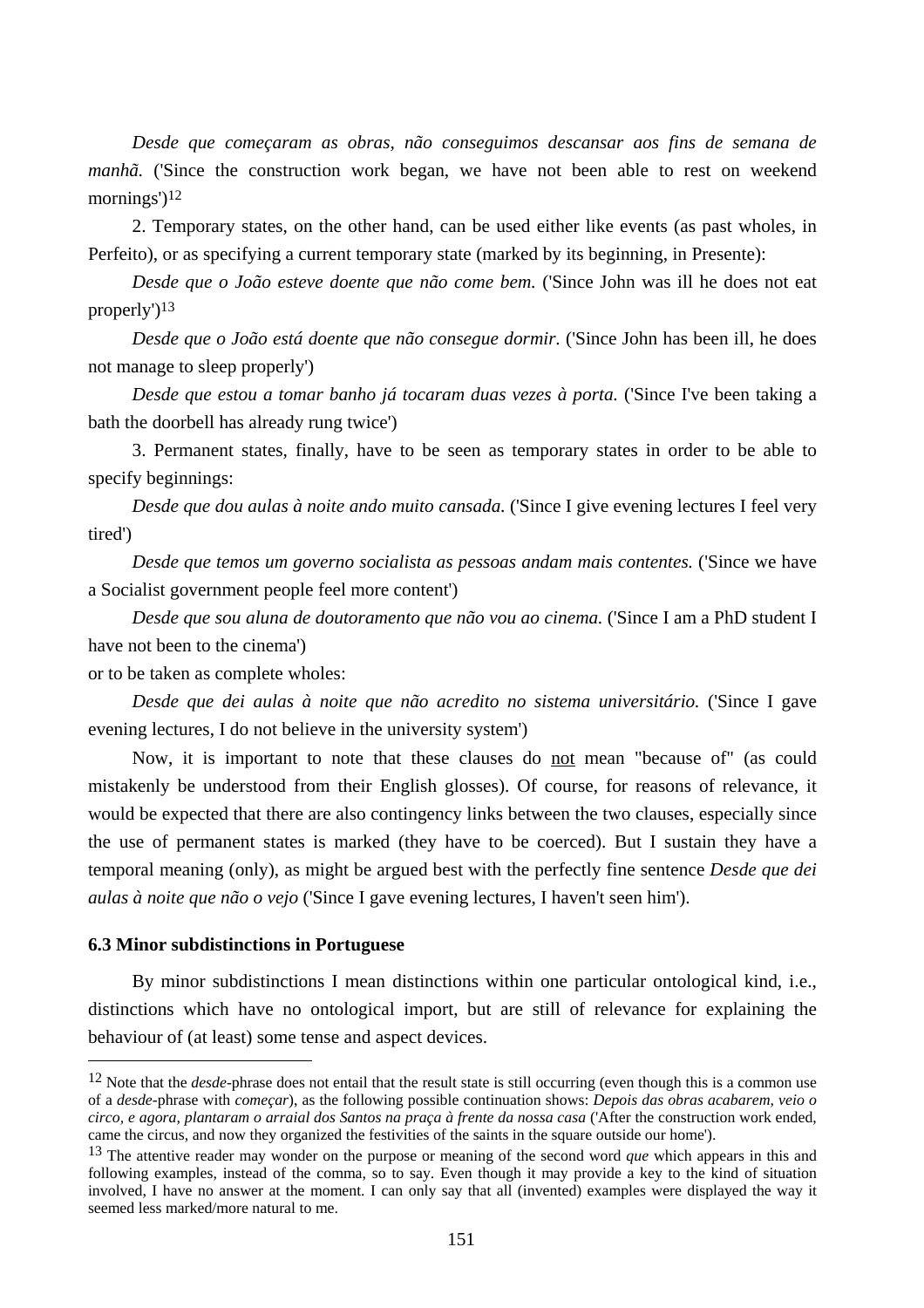## **6.3.1 Obras and Mudanças**

In addition to the major categories, Portuguese seems to distinguish, to some extent, between two kinds of events: those that take time, and those that bring a change. I call the first Obras, and the second Mudanças.

Let me begin by surveying their distinct behaviour in several distinct linguistic contexts. In the end, I shall discuss the assumptions underlying the classification more carefully.

### **6.3.1.1 Evidence related to durativity**

There is different behaviour between Obras and Mudanças in the following cases:

1. Imperfeito is much more naturally used as perspectival aspect (see Section 6.5 below) with Obras than with Mudanças, because the latter are seen as punctual by the language:

*Quando ele se banhava no rio, apareceu uma criança.* ('When he was bathing in the river, a child turned up')

*Quando ele escrevia o livro, a mulher adoeceu.* ('When he was writing the book, his wife fell ill.')

\**Quando ele morria,* ('When he was dying')

??*Quando o João entrava em casa, ouviu um grito.* ('When João was entering home, he heard a cry')

It is obviously difficult to present clear negative examples of a linguistic claim, because the hearer has generally the tendency to automatically create contexts where such expressions would be interpretable, as noted in Chapter 4. What one succeeds in doing is to present sentences which are harder to interpret. The last example, for instance, would probably be accepted by most speakers, but I think it would correspond to a coercion from Mudança into Obra, i.e., the entering of a house would be reconceptualized as a process which takes time (and has probably several stages, like taking the keys out of the purse, opening the outside door, calling the lift, and so on).

2. The difference between the two classes is especially conspicuous in the present tense, where the progressive is necessary to express imperfective perspectival aspect. With the Presente, the progressive can only mean that an Obra is occurring, not a Mudança:

*Estou a escrever um livro.* ('I'm writing a book')

*Estou a tomar banho.* ('I'm taking a bath')

In fact, the progressive with Mudanças is generally restricted to closeness of goal (which is often associated with other clues, like *não tarda nada* ('it won't be long')):

*O comboio deve estar a chegar.* ('The train must be arriving')

*O vaso está quase a cair.* ('The pot is nearly falling')

Contrary to what has been written on its English counterpart, the sentence *Ele está a ganhar* ('He is winning') can't be anything but an Obra. In fact this sentence can only be felicitously uttered in games where different phases add to the result, or to contests, such as races, where at each point a winner can be identified. In both cases we have clear Obras. In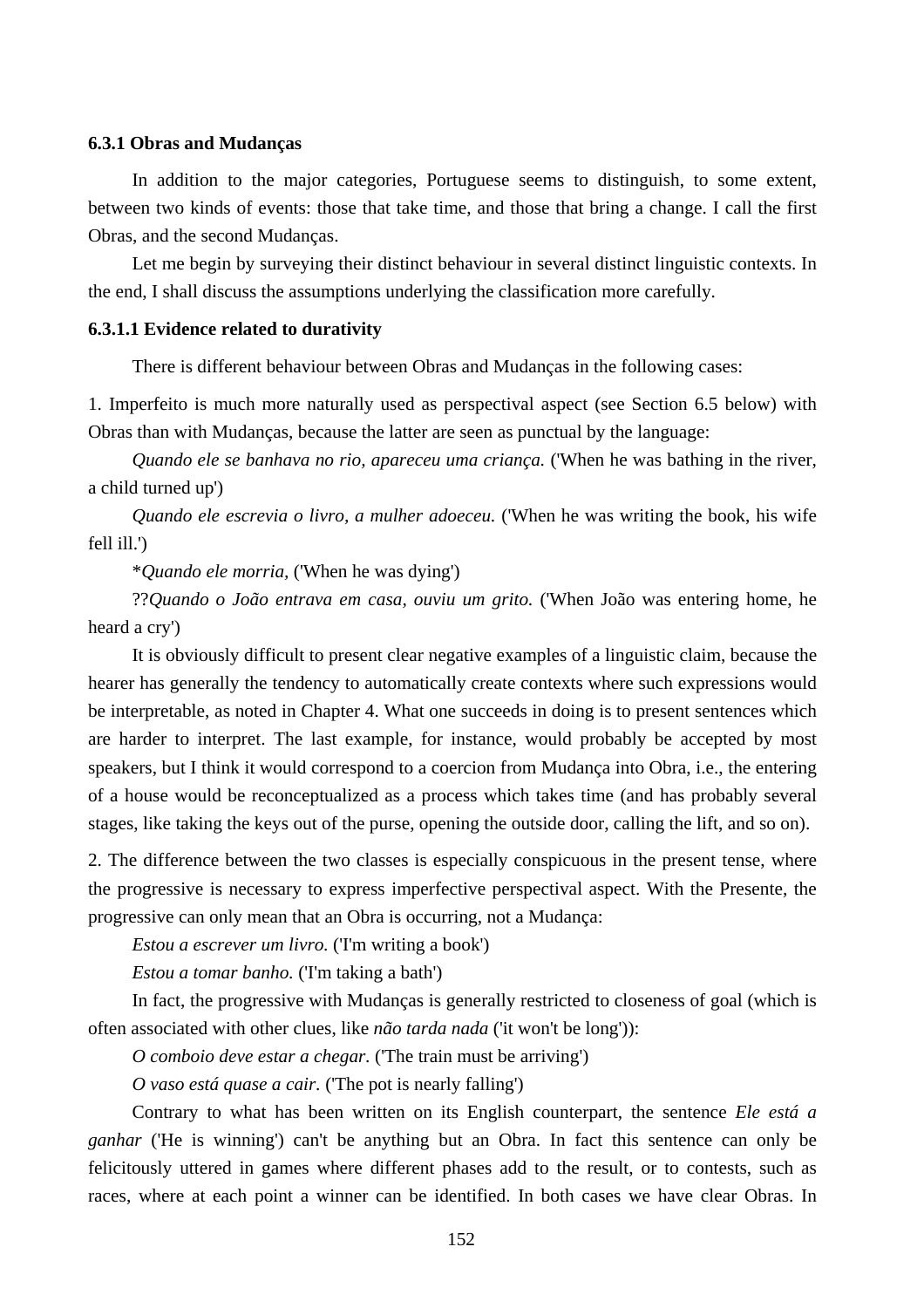games or contests where neither of these conditions hold, such as games based on pure luck, this sentence is meaningless (or better, it has no informative content).

3. *Acabar de* only means "to finish" with Obras.14 In other words, it only selects a final phase of an Obra, not of a Mudança, for Mudanças have no phases.

*Acabei de pôr a mesa às 2.* ('I finished laying the table at two') *Acabei de ler o livro, podes levá-lo.* ('I finished reading the book, you can take it')

4. *De a* ('from to') can only be used with Obras.

*Ele construiu a casa de Janeiro a Março.* ('He built the house from January until March') *Ele correu das duas às quatro.* ('He ran from two to four')

It is probably interesting to emphasize that the English sentence corresponding to the first example is ungrammatical in English, although perfectly correct and unmarked in Portuguese. This fact will be discussed in the next chapter.

# **6.3.1.2 Evidence related to change of state**

 $\overline{a}$ 

5. The construction *ir* in Imperfeito followed by the main verb in gerund means something like "almost did" for Mudanças, while it preferentially describes iterativity or continued activity for Obras.

So, in *eu ia caindo* ('I almost fell down'), *eu ia morrendo* ('I nearly died'), *eu ia perdendo o lugar* ('I almost lost my place'), *eu ia-me esquecendo* ('I almost forgot'), *eu ia-me chateando a valer* ('I almost became really furious'), *eu ia ganhando* ('I almost won') there is a strong preference (in some cases, even the only possibility) for the first interpretation: an imminent happening which was prevented at the last minute.

On the other hand, for Obras the most natural interpretation (actually the only possible one if *ir* is in Presente) is that of continued activity: *eu ia correndo* ('I went running'), *eu ia cantando*  ('I went singing, I sang continuously'), *eu ia trabalhando* ('I worked from time to time'), *eu ia lendo* ('I kept reading') all seem to lead naturally to (an albeit contextually varied) second kind of interpretation: continued activity.

6. Another special behaviour that singles out Mudanças as a definite kind of events different from Obras is that Mudanças seem to describe both the change and the resulting state. This is clearly what is involved in the most natural (if not unique) reading of *voltar a*, *tornar a* and *outra vez* ('again', literally, 'another time') with Mudanças; cf.:

*Ele voltou a entrar em casa.* ('He went back to the house') *Ele voltou à cidade onde nasceu.* ('He went back to the town where he was born')15

<sup>14</sup> The other meaning of *acabar de*, roughly translatable by English *just*, will be discussed in detail in Chapter 12.

<sup>15</sup> This example is not here by mistake, even though this *voltar* is not (apparently?) an aspectualizer. Rather, I intend to show the close connection (or analogy) of the previous sentence with this. It is possible, furthermore, that *voltar* as main verb is really a short form for *voltar a (v)ir a/para*, since *voltar a ir* is odd in Portuguese. *Ir outra vez* seems to be synonymous with *voltar*, but note that in English there are also two alternative expressions: *go back* and *return*.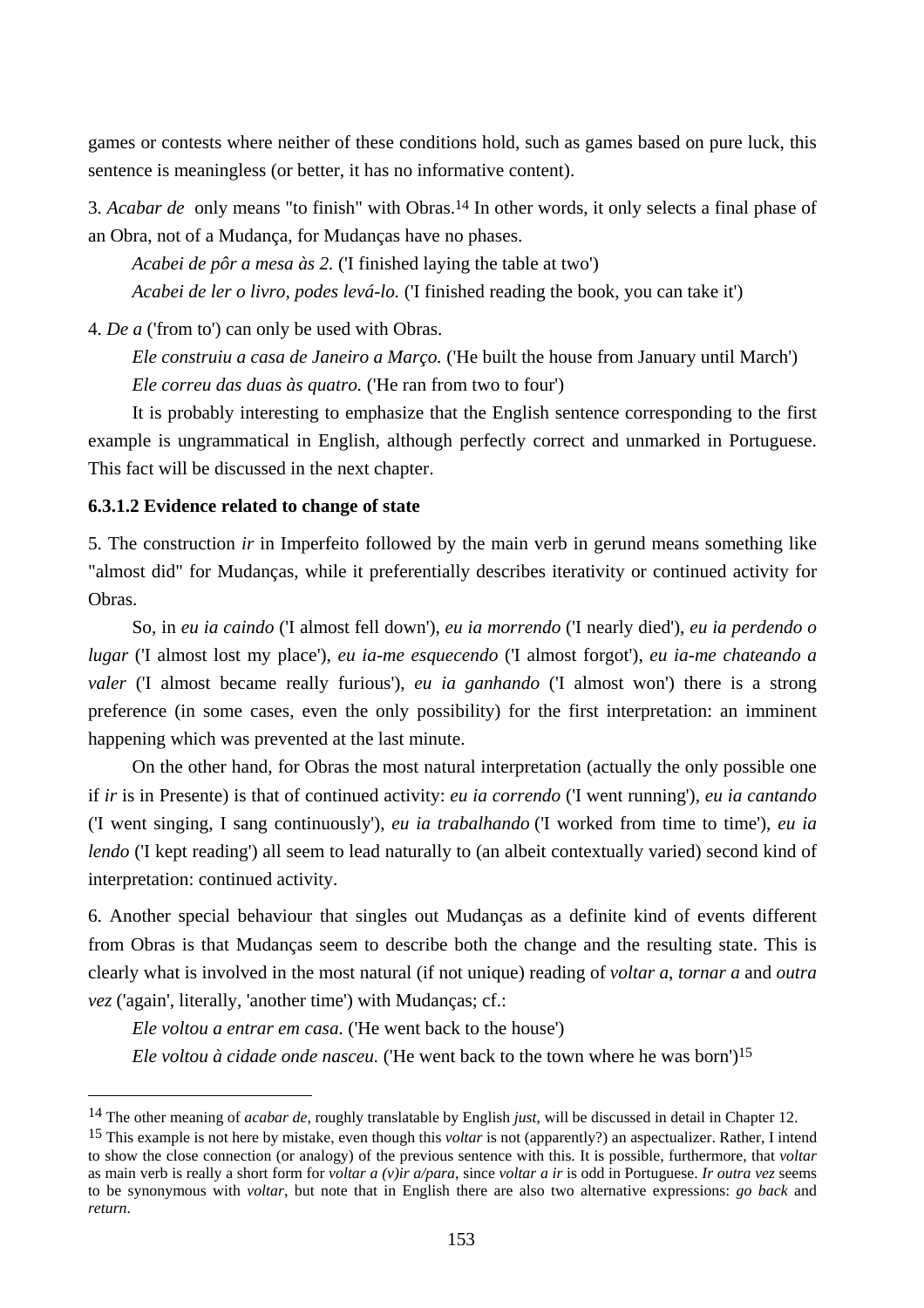*Ele tornou a sair.* ('He went out again')

*Ele trouxe o cão cá para fora outra vez.* ('He brought the dog outside again')

*Ela foi outra vez para casa a chorar.* ('She returned home, crying')

*Ele tornou a adormecer.* ('He went back to sleep')

*Ele fechou outra vez as janelas.* ('He closed the windows again')

*Voltou a apagar a luz e fechou a porta.* ('He turned the light off again and closed the door') *Encheu o buraco outra vez com terra.* ('He filled the hole with earth again')

In fact, I claim that in all these cases the sentences are felicitously -- and currently -- used to describe cases where what is intended is, respectively, that he is back in the house (or in the city he was born); he is out again; the dog is out again (might not even have been brought out by "him" or anybody else before); she returned home crying (but not necessarily again, she might not have returned before); he was asleep again; he brought about that the windows are closed again (it might even have been the first time they were open); he made it happen that the light was off again; his doings resulted in there being earth in the hole again.

A similar behaviour of accomplishments in English with *again* (and the prefix *re-*) was provided by Dowty (1979) as evidence for their decomposition as (activity CAUSE (BECOME (result state))).16 Dowty claimed that the corresponding English sentences are ambiguous between two interpretations: one in which *again* concerns the whole accomplishment, and another in which only the result state is involved. Now, this is an interesting question, because it highlights two further (slight) differences in the behaviour of Obras and Mudanças:

With Mudanças, *tornar a*, *voltar a* and *outra vez* mean only (and thus are neither ambiguous nor vague) that the result is repeated. This is of course difficult to argue except by claiming that my intuitions are right, since (if there were two interpretations) the more specific interpretation (that the event and the state get repeated) entails the more encompassing (that only the state got repeated), and so it is hard to separate them.

On the contrary, the use of *tornar a* and *voltar a* with Obras entails that the whole Obra must be repeated, for the aspectualizers *tornar a* and *voltar a* to be felicitously used. I.e., the sentence *O João voltou/tornou a arrastar o cão cá para fora* ('John dragged out the dog again') necessarily entails that there had been one (or more) draggings out before.

As far as the use of *outra vez* is concerned, and provided the Obra has a result (cf. Section 6.4.5), I believe it accepts the two interpretations (paralleling thus the case discussed by Dowty). In fact, *O João arrastou o cão cá para fora outra vez* ('John dragged out the dog again'), even though more naturally interpreted as stating that the whole Obra was repeated, seems to be acceptable when it is only the result state that is repeated, as the following (invented) passage illustrates: *O cão da Maria é terrível. Ontem, andávamos a dar um passeio, e quando* 

 $\overline{a}$ 

<sup>16</sup> This statement does not do justice to Dowty's (1979) complex and well-structured theory which provides the more encompassing semantic description of English aspectual classes to date. I chose not to discuss it in detail in the present dissertation, though, because it is geared to a large extent to the treatment of causation necessary to model English accomplishments which I believe is of little relevance to the adequate treatment of Portuguese. Cf. particularly Section 6.4.5 below.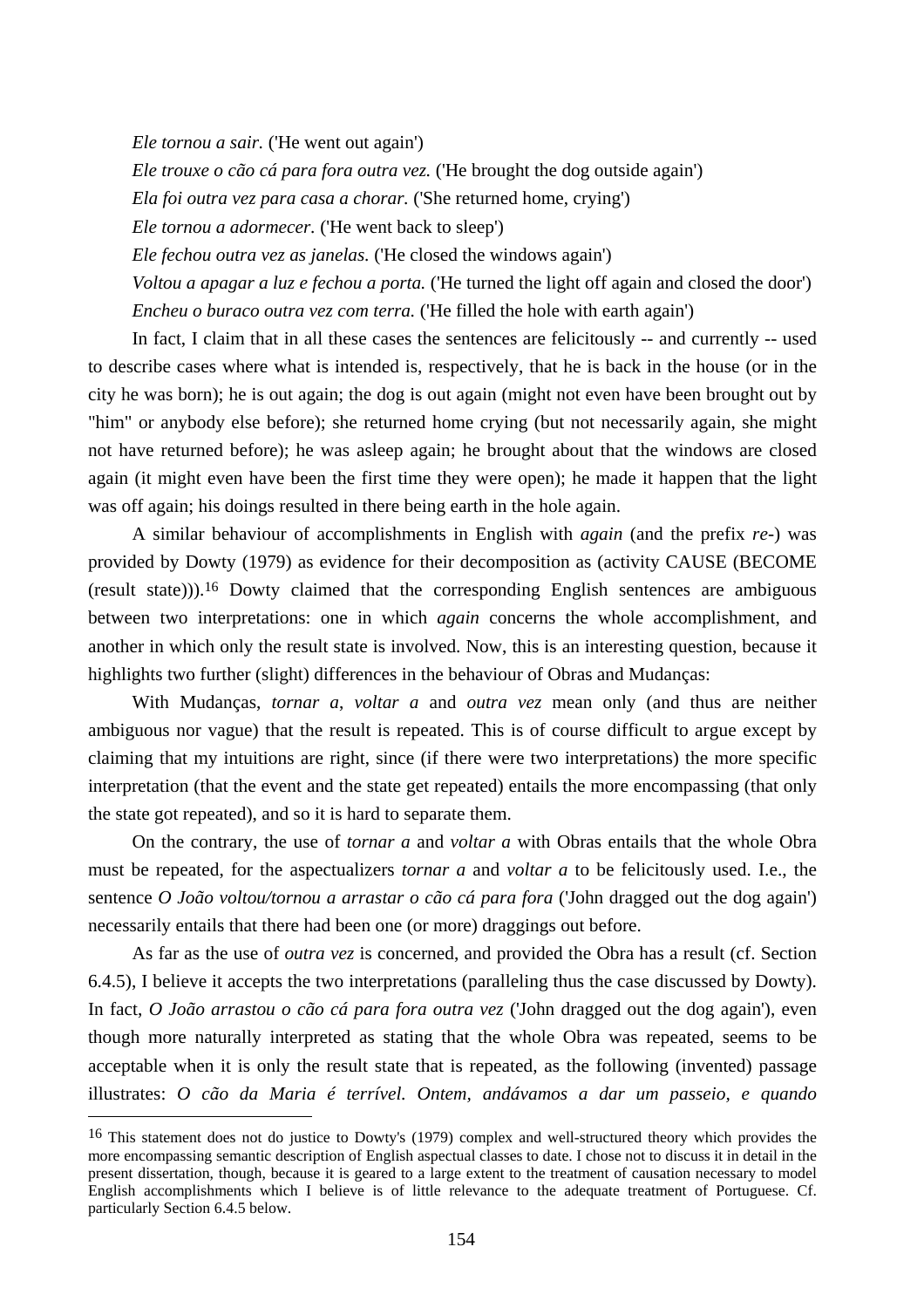*passávamos à frente da casa do João, vimos de repente uma confusão de flores a voar, e o João aos gritos. Depois ouvimos uma palmada, e vimos o João a arrastar o cão cá para fora outra vez. Desde aí não nos fala.* ('Mary's dog is terrible. Yesterday we went for a walk, and when we passed outside John's house, we saw a sudden confusion of flowers flying and John shouting. Then we heard a beating, and saw John dragging the dog out here again. Since then he does not speak to us.').

Summing up, *voltar a* and *tornar a* have a clear distinct behaviour with Obras and Mudanças; and *outra vez* is only synonymous with them as regards Mudanças. (With Obras that have a result, it is vague between the two interpretations.)

7. There is another phenomenon which seems to provide yet more evidence; namely the constraints regarding past participle clauses. Mudanças accept a past participle clause whose past participle agrees with the subject, cf.:

*Chegada a Lisboa, a Maria procurou hotel.* ('Arrived in Lisbon, Mary looked for a hotel')

*Caídas as folhas, a árvore parecia uma catedral.* ('Fallen the leaves, the tree looked like a cathedral')

*Vindos de Oslo, estavam ansiosos por praia.* ('Come from Oslo, they were looking for being at the seaside')

while Obras require agreement with the object, or are ungrammatical if intransitive; cf.:

*Construída a casa, fomos festejar.* ('The house built, we threw a party')

*Levadas as mesas, não tínhamos onde comer.* ('The tables taken away, we had no place to eat')

\**Rido,* ('laughed')

\* *Andada a Lisboa,* ('Walked to Lisbon')

An analysis of this phenomenon is outside the scope of this text, but I note that it seems to correlate fairly well with the classes I have postulated.

8. Finally, let me note that it is usually straightforward (and sometimes even felt as preferable) to rephrase a sentence involving *já* and a Mudança with the corresponding assertion of the result state with *já*; cf.:

*Já cheguei = já cá estou* (Tve arrived = I'm already here')

*Já entrei na floresta = já estou na floresta* (Tve entered the wood = I'm already inside the wood')

Conversely, the same is not common and, even when a possible result may be logically involved, it sounds awkward when *já* with an Obra is involved, cf.:

*Já comi um bolo ??= já há um bolo no meu estômago.* ('I've already eaten a cake ??= there is already a cake in my stomach')

*Já escrevi um livro ??*= *já há um livro escrito por mim.* (Tve already written a book ??= there is already a book written by me')

This test must, however, be applied with care, because *já* has another, quantificational, use,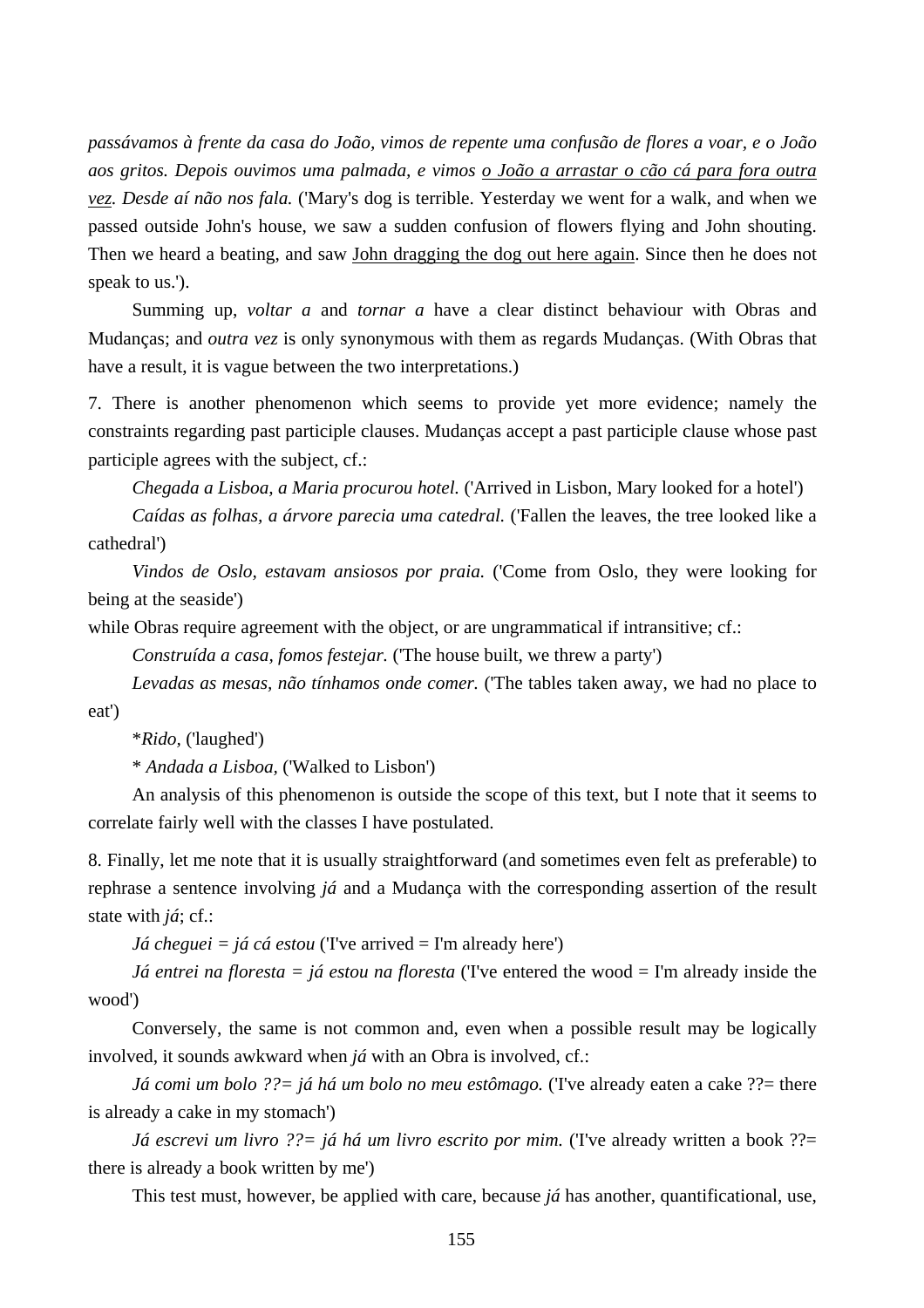in which it patterns similarly with both kinds of events, cf.:

*Já comi um bolo com sal.* (Tve already eaten a salty cake', meaning I have once eaten a salty cake)

*Já entrei nessa floresta.* ('I've already entered that forest', meaning I've been inside that forest before, or once)

*Já* will be discussed in more detail in several other places below, most notably in Sections 6.7 and 6.9.2, and Chapters 12, 13 and 14.

## **6.3.1.3 Aspectualizers**

The difference in kind of event shows also in the behaviour (or meaning) of some aspectualizers.

As already mentioned in Section 6.3.1.1, *acabar de* only picks a phase for Obras; the same happens with *começar a* ('begin') and *continuar a* ('continue'), which cannot be applied to Mudanças:

*Ele continuou a ler.* ('He kept/continued reading')

*Ele começou a modelar a estátua dela.* ('He began to mould up the statue of her')

Or rather, if a Mudança expression is modified by (input to) such an operator, it must be either reinterpreted iteratively, or as a property. Cf. my adaptation of Dowty's example:

*Ele continuou a entrar em casa dos pais pela porta das traseiras.* ('He kept/continued entering his parents' home through the back door')

A better example, distinguishing between an iterative and a property reading is

*Ele começou a bater-lhe.* ('He started beating/to beat her')

This sentence can be interpreted as the start of a series of beatings (i.e., a plural number of hits, slappings or whatever), or, alternatively, it can be read as the inception of the property "He beats her", a use of this aspectualizer which has already been discussed in Section 6.2.3 above.

Now, if this were the only case where a series of events had to be invoked to describe adequately the meaning of a Portuguese sentence, one might refrain from postulating a different aspectual class, and note rather that a series of events, necessarily taking time, is covered by the general concept of an Obra.

In Section 6.4.6, however, I will argue that this category (a series of events, which I call Série) is necessary for a number of different reasons, and will thus invoke it here to illustrate further differences between Obras and Mudanças. In particular, I claim that phase-denoting aspectualizers can take Obras and Séries, but not Mudanças (which means that a Mudança must be reinterpreted as a Série to be felicitously understood in the scope of the aspectualizer, as already stated). In addition, the description of the aspectualizers I just furnished predicts that, whenever a particular Obra-denoting expression is unspecified regarding plurality, two interpretations of the aspectualizers are possible, a prediction which is borne out by the facts, cf.:

*Ela continuou a lavar a camisola apesar de eu lhe ter dito que destruiria o padrão.* ('She continued washing the sweatshirt although I told her that would ruin the pattern')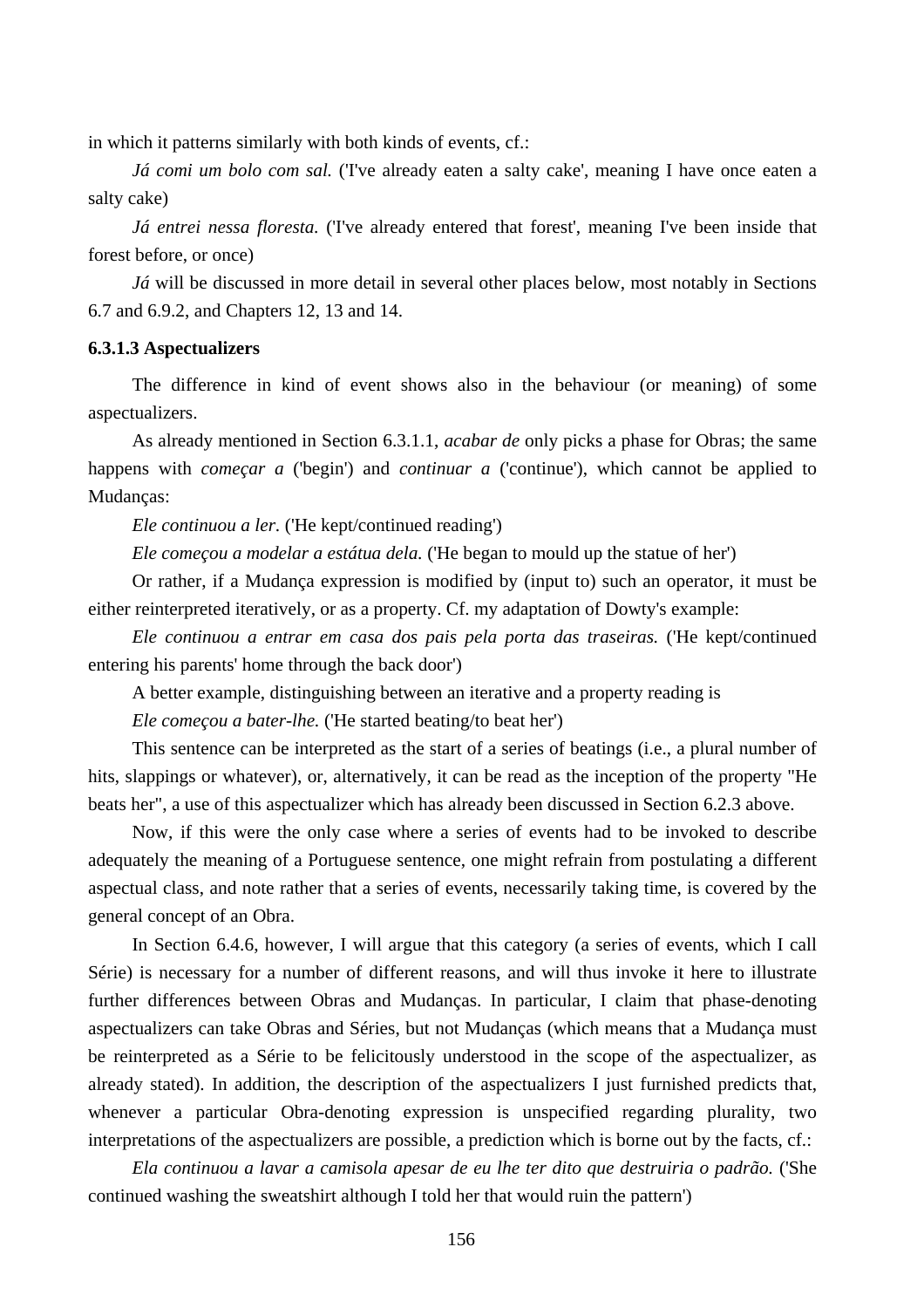*Ela continuou a lavar a camisola sem reparar no barulho.* ('She went on washing the sweatshirt, without noticing the noise')

*Ela começou a ler o Expresso quando foi para Lisboa.* ('She began reading Expresso (a newspaper) when she moved to Lisbon')

*Ela começou a ler o Expresso e não olhou mais para mim.* ('She began reading Expresso and did not look at me again')

On the other hand, *ficar* is a typical Mudança which spells out the result state. It has, however, a special (and relatively puzzling) characteristic: it does not assert anything related to the previous situation, which, in fact, can be the same as the one asserted to occur after the "change", as shown by the following examples:

*Quando o professor perguntou, ela ficou calada.* ('When the teacher asked, she remained/became silent')

*Ela ficou zangada apesar de eu lhe ter pedido desculpas.* ('She continued to be angry although I apologized')

*Ela ficou zangada por eu ter partido o jarrão.* ('She got angry because of my breaking the vase')

*Ela ficou em casa quando passámos pela rua dela.* ('She entered home when we went by her street')

*Ela ficou em casa, apesar de nós a termos convidado a vir connosco.* ('She stayed at home although we had invited her to come with us')

This makes *ficar* translatable by totally unrelated verbs in English, like *stay* or *remain* vs. *become* or *get*. In Chapter 7, I show that in Portuguese it is only one lexical item with a precise meaning, though, by presenting actual contexts where both (English) interpretations are possible.

*Tornar-se*, finally, another clear Mudança, differs from *ficar* in that it presupposes that before the result state did not hold. Another difference is in the connotation of temporariness or permanence associated with the verbs, as pointed out in Section 6.2.3 above: *tornar* conveys permanent properties, while *ficar* is mainly used for temporary ones. This explains why *ficar* is used with location but not *tornar*, barring archaic expressions like *tornar à casa paterna* ('return to the house of the ancestors').17

# **6.3.1.4 Discussion**

 $\overline{a}$ 

After showing varied linguistic behaviour separating Obras and Mudanças, let me note that the classification of events is done in terms of what is seen by the language as their most conspicuous property. So, even though it is obvious that an event could (by its intrinsic properties) pertain to the two classes (there is nothing logically, or practically, impossible about taking time and producing a change<sup>18</sup>), I claim that membership of linguistic expressions

<sup>&</sup>lt;sup>17</sup> And the new word *retornado* which was coined in the 70s to refer to the people who had settled in Portuguese Africa and came back to Portugal when independent African countries where established.

<sup>&</sup>lt;sup>18</sup> So much so that this is the standard description of English accomplishments.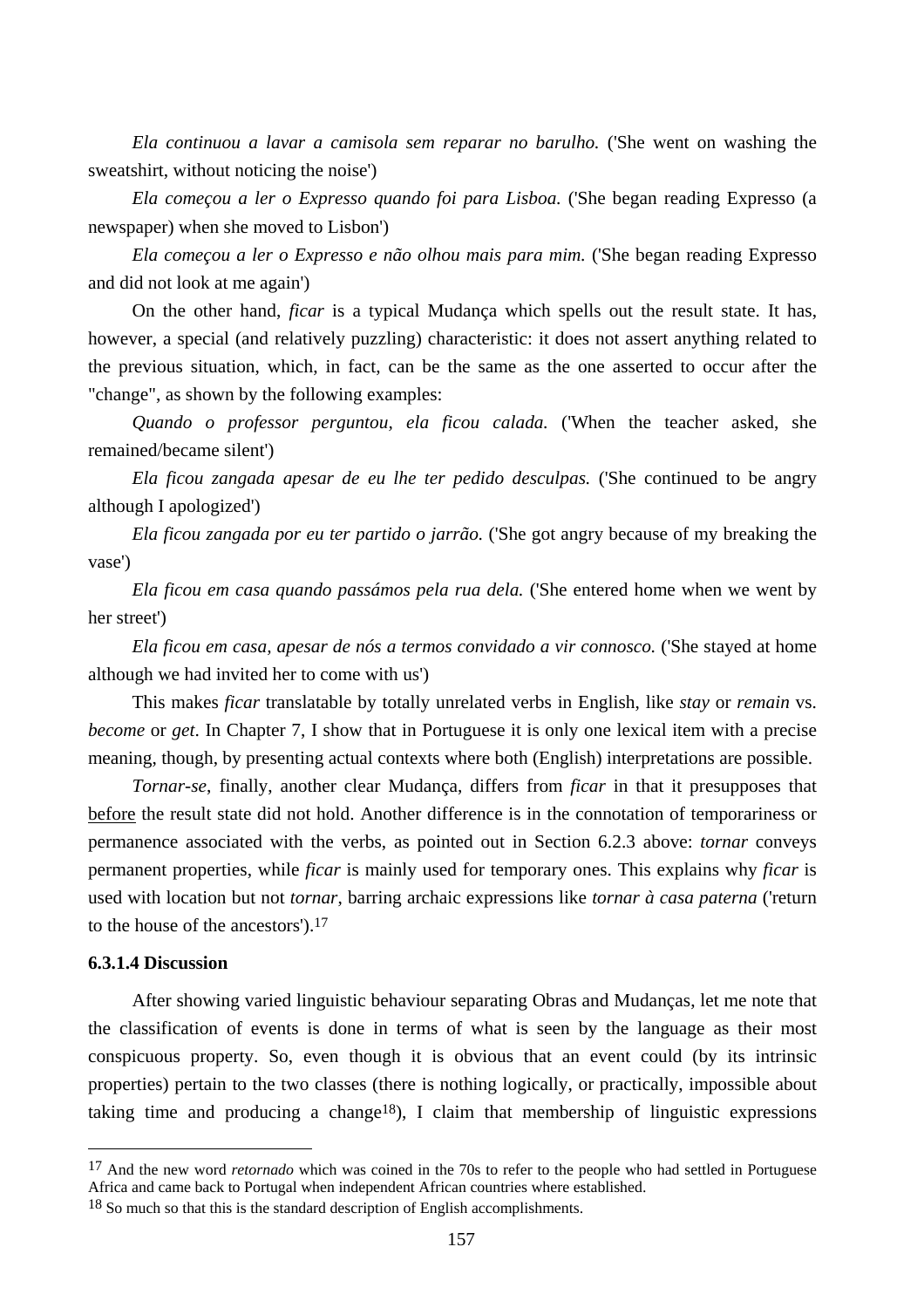referring to events is divided between the two classes.

Let me explain why I say so: *As folhas ficaram amarelas com o tempo* ('The leaves became yellow after a long time') is conveyed in Portuguese as a Mudança (as can be seen by applying the above tests), even though it is acknowledged that it took a long time. Conversely, *Luís de Camões escreveu Os Lusíadas* ('Luís de Camões wrote Os Lusíadas') is an Obra, even though the result is conspicuous (and probably the reason why such a sentence would be uttered most of the times).

Let me now discuss two possible objections to my division.

The first relates to the fact that, for some Mudanças that (can) take time, the progressive is felicitous and does not carry the meaning "close to the goal". In fact, it seems to mean imperfective perspectival aspect, putting the observer inside the Mudança; cf.:

*O trigo está a crescer a olhos vistos.* ('The wheat is growing fast')

*As tuas mãos estão a ficar engelhadas: sai já do banho!* ('Your hands are becoming wrinkled: get out of the water at once!')

*Estás a ficar grisalha.* ('You're getting grey')

*Com o sol, estás a ficar loira outra vez.* ('With the sun, you're getting blond again')

In fact, I claim that in this kind of uses the progressive adds graduality. This is typical of some Mudanças, and, in fact, in particular contexts, can be applied to most; cf.:

*Ele está a morrer aos poucos* ('He's dying little by little')

*O prédio está a cair aos poucos / aos bocados* ('The house is falling down little by little / in pieces')

By contrast, the progressive does not add graduality to an Obra, it simply places the observer inside it. *Ele está a tomar banho* ('He's having a bath') or *Ele está a procurar as chaves* ('He's looking for his keys') do not require a gradual process to be understood.

So, I conclude that, although at first blush the progressive test did not distinguish between Mudanças and Obras, the two proved to be distinct with respect to the progressive's contribution.

The second objection is one of coverage. What if a situation neither takes time nor produces a change? Wouldn't one need a third class to take care of such cases, exemplified by:

*Ele deu um soluço/arroto/suspiro.* ('He hiccuped/burped/sighed once')

*Ele deu-lhe um empurrão/uma bofetada.* ('He pushed him/slapped him once')

*Ela deu uma cambalhota/uma gargalhada/um risinho envergonhado.* ('She somersaulted/ gave a laugh/ produced a short timid giggle')

Before presenting my view, let me note that the construction "*dar um* <deverbal noun>" is fairly common in Portuguese, as the following list (by no means exhaustive) shows:

*dar uma esfregadela* ('give a brushing')

*dar uma limpadela* ('do some cleaning')

*dar uma penteadela* ('comb a little')

*dar uma buzinadela* ('beep for a definite time')

*dar uma olhadela* ('have a look')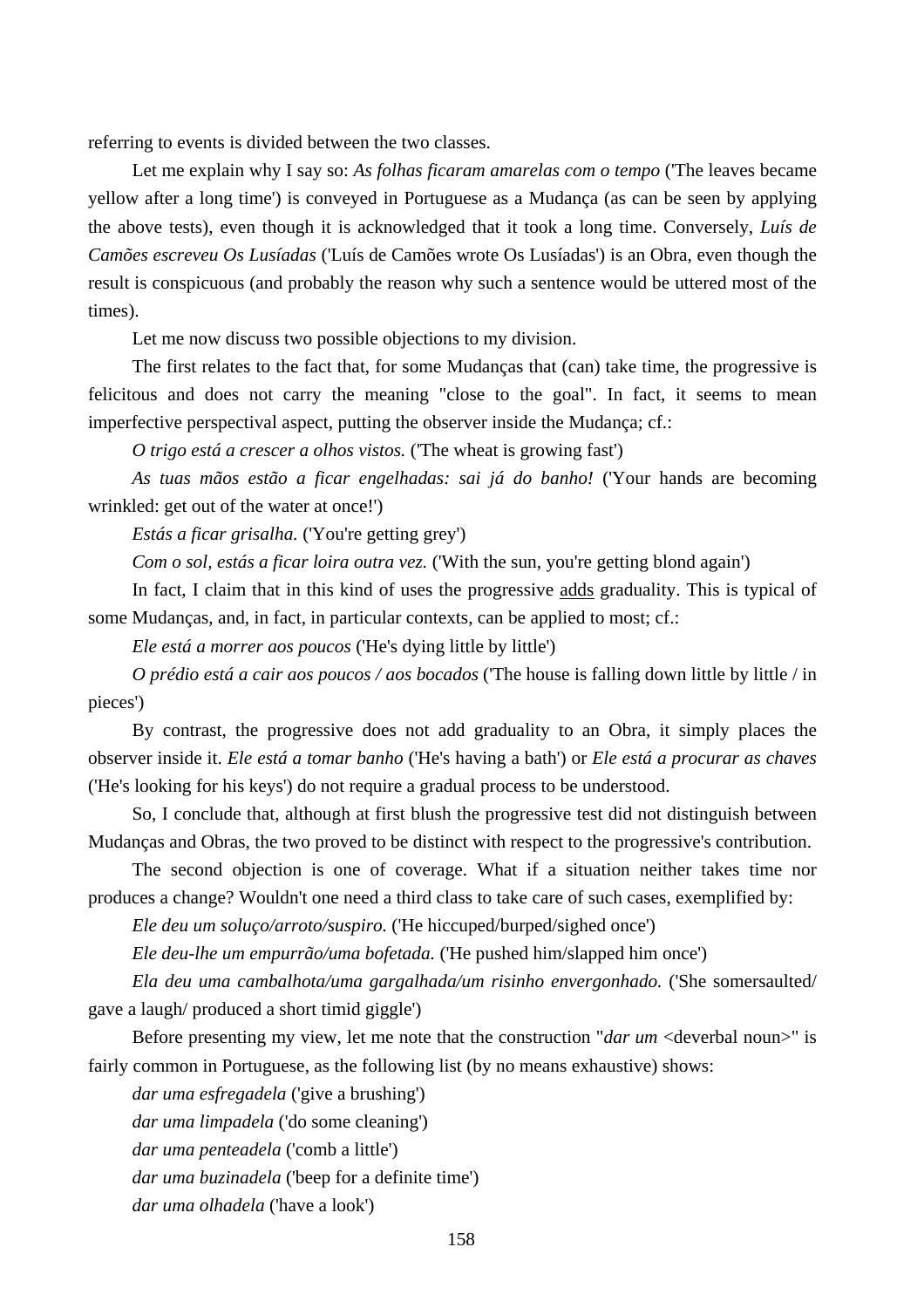In fact, it seems to be a productive grammatical mechanism which adds bounds to a potentially unbounded Obra.19 The resulting event is by all means an Obra.

Now, I note that in the first cases listed above there is also a corresponding single-word verb, which is again unbounded: we have in Portuguese *soluçar* ('hiccup', 'sob'), *arrotar* ('burp'), *suspirar* ('sigh'), *empurrar* ('push'), *esbofetear* ('slap'), which denote unbounded Obras, and I claim they are semantically prior to the expressions with *dar*. Regarding the third and last set of examples, there are no corresponding verbs (except for *rir* 'laugh'), but they are also those which are most obviously Obras, since they take time. I therefore suggest that all these expressions are Obras, and their infelicitousness in most tests is due to world constraints, not to linguistic properties.

### **6.3.2 Essential properties and social properties**

Portuguese seems also to distinguish between properties which are hard to relate to time (such as *ser simpático* ('be nice'), *ser medroso* ('be fearful'), *gostar de ler* ('like to read')), and those which, due to social or conventional constraints, have a time associated, like roles or institutional states (such as *ser professor* ('be a teacher'), *ser casado* ('be married'), *ser membro de uma associação* ('be member of an association')).

This distinction is evidenced by the ease with which social properties can be used in Perfeito to mean the delimited maximal period in which they were true, as opposed to the interpretation of essential properties in Perfeito, which results in an event displaying such property (cf. Section 6.2.2 above). Observe the following representative examples:

*Ela foi professora em Coimbra.* ('She has been a professor in Coimbra', in a delimited past period)

*Ela foi simpática.* ('She was nice' -- she did something nice)

The first example cannot be interpreted as describing an event (about which the property of being a professor can be predicated) and the second example cannot be naturally used to display a fixed maximal period in which the property of being nice held.

Further evidence comes from the fact that the progressive is much more acceptable with the second kind of properties. In fact, the same reinterpretation required by the Perfeito (i.e., that an event is involved) allows at once the progressive to be felicitous; cf.:

*Ela está a ser simpática.* ('She is being nice')

 $\overline{a}$ 

With the first kind of property, by contrast, the progressive would have to be interpreted as enabling perspectival aspect (cf. Section 6.5 below), i.e., as allowing to position the observer in the middle of a period in which that property held. In particular, by referring to a period where someone has a given role, the temporariness of such a role is thus emphasized, resulting in a somewhat odd formulation:

?*Ela está a ser professora em Coimbra.* ('She is being a professor in Coimbra')

<sup>&</sup>lt;sup>19</sup> In English terms, it would produce an accomplishment out of an activity. This terminology does not make sense in Portuguese, though, since there is no grammatical distinction between either kind of Obras.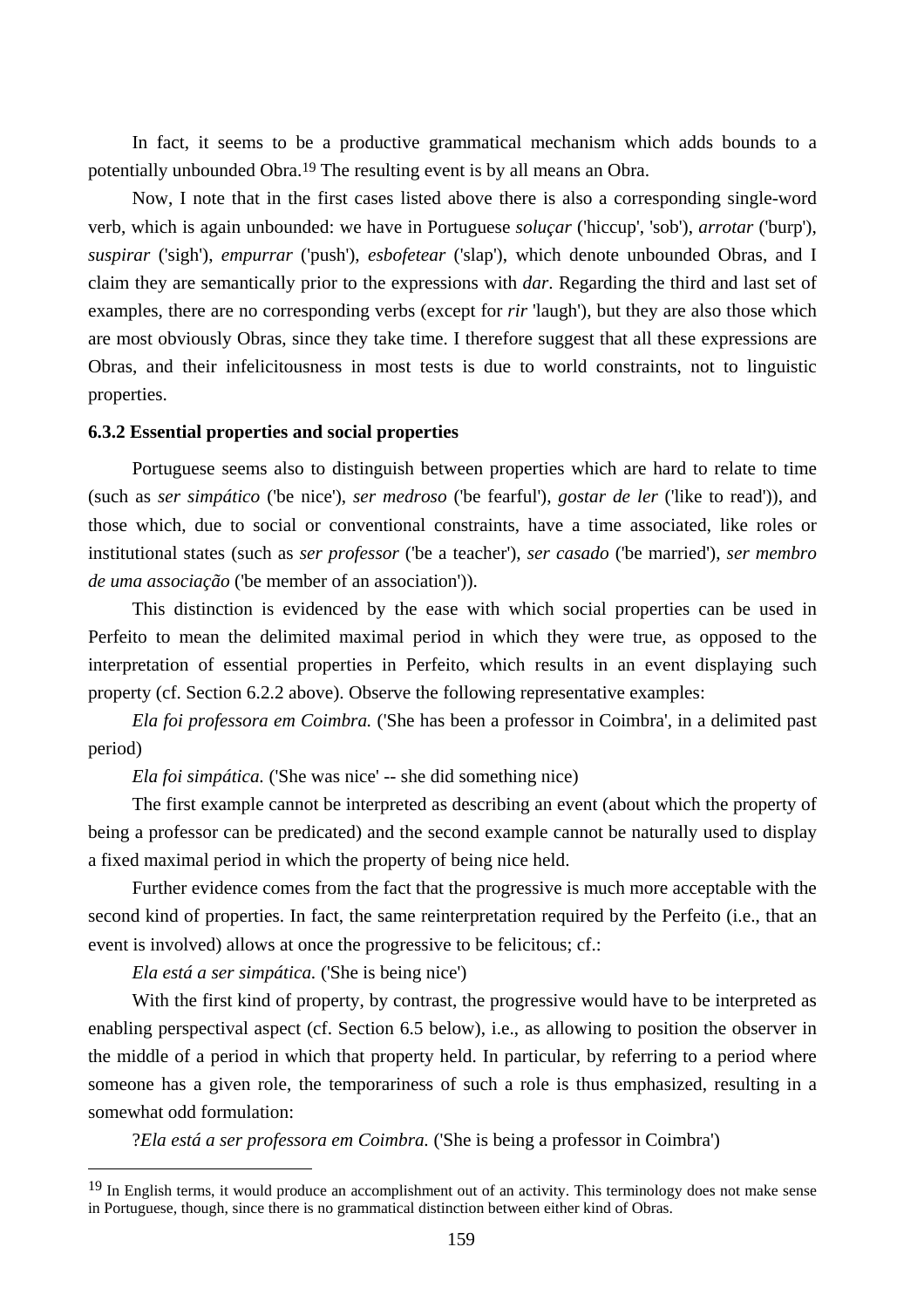Note also that the behaviour of properties with *desde* (noted above in Section 6.2.6) fits much better social properties than essential ones:

*Desde que é professora, a Maria não tem tempo para nada.* (lit. 'Since she is a teacher, she has no time'; 'Since she became a teacher, she has no time')<sup>20</sup>

\**Desde que é boa, a Maria não tem tempo para nada.* ('Ever since she is good, she has no time')

## **6.4 Complex categories**

As mentioned in Chapter 4, linguistic expressions may denote more than one ontological kind, and often do so. They can do it in two ways: through vagueness among different interpretations, which has already been discussed in Chapter 4, or relating two situations consequentially. I call the second kind compact expressions (as opposed to the vague expressions of the first kind). Briefly, they describe a particular association of two different entities.

I start by discussing complex categories in which vagueness is involved in Sections 6.4.1- 3, and proceed by describing complex categories in which compactness is at stake in Sections 6.4.4-5.

## **6.4.1 Aquisições (Mudança or state)**

There are two main groups of verbs in Portuguese which systematically convey a state and a change of state. The states in question can be mental (or psychological), as in the case of *lembrar* ('remember'/'recall'), *perceber* ('understand'/'grasp'), *conhecer* ('know'/'meet'), or positional, as is the case of *erguer* ('rise'), *cercar* ('surround'), *chegar* ('arrive'/'reach'), *rodear* ('circle').

In their most natural interpretations, states are described by Imperfeito:

*Ele lembrava-se da Lisboa dos anos 40.* ('She remembered the Lisbon of the 40ies')

*Eu sabia que ela era católica.* ('I knew she was a Catholic')

*A floresta rodeava o lago.* ('The forest surrounded the lake')

*Os cabelos chegavam-lhe à cintura.* ('Her hair fell to her waist')

and events (changes of state) by Perfeito:

 $\overline{a}$ 

*Só me lembrei das chaves quando já estava no carro.* ('I only remembered the keys when I was already in the car')

*Eu soube que ela tinha estado na prisão.* ('I learned that she had been in prison') *A multidão rodeou o artista.* ('The crowd surrounded the artist')

 $20$  Note that whenever the inception of social properties is identified in language by one lexical item (denoting that social event), such description is much more natural than the use of the property itself, and so *desde que casou* ('ever since she married') is preferable to *desde que é casada* ('ever since she is married'), or *desde que entrou para o partido* ('ever since she joined the party') is preferable to *desde que é membro do partido* ('ever since she is a member of the party').

In other words, a whole event is a more direct form of locating a particular time. Therefore, if one still chooses the property formulation, one must have specific reasons for doing so, like referring to the status associated to the property, for example.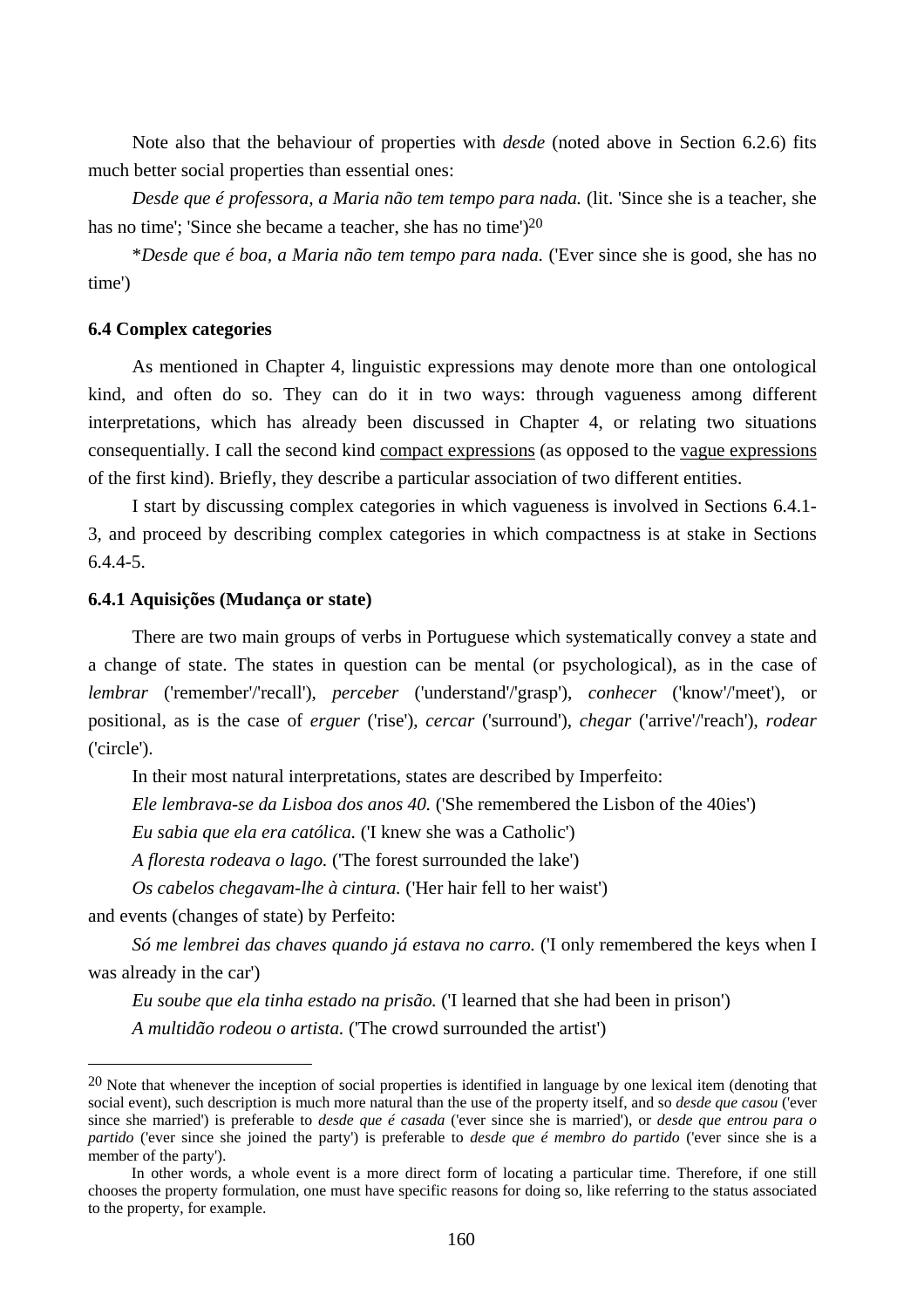# *O comboio chegou.* ('The train arrived')

But these verbs behave like ordinary verbs (of either kind, i.e., like ordinary eventives or statives), and thus Imperfeito or Perfeito can be systematically used to change their interpretation, as described in Section 6.2.2 above. For example, in *A multidão rodeava o artista sempre que ele vinha à cidade* ('The crowd surrounded the artist whenever he came to town'), *rodear* is used in its event sense and is transformed into a habitual property by Imperfeito. Conversely, in *Ela lembrou-se do Verão de 84 até casar* ('She remembered the summer of 1984 until she married'), we have a perfective aspect view of a past mental state, i.e., *lembrar* is used in its stative sense of "keep in memory".

Consequently, these verbs cannot be accounted for by saying that they correspond to two defective verbs (one only with "stative" tenses, the other only with "eventive" tenses).

I should note, furthermore, that these two groups of verbs are not to be seen as depicting a change plus the result deriving from that change, either: Even though sometimes a change is the cause of the state, this is not necessarily so, as can be appreciated best in connection with the following examples: If I utter *Lembro-me muito bem da Lisboa dos anos 60* ('I remember the Lisbon of the 60ies very well'), there was never a corresponding event; nor was there ever a covering event corresponding to *A floresta cobria o monte* ('The forest covered the hill'). Conversely, it simply does not make sense to ask *Lembras-te das chaves?* ('Do you remember the keys?') some time after the "remembering" event (you don't keep keys in memory).21

Apparently, there is a difference between the two kinds of verbs: while those dealing with mental states have in general the same kind of subjects (namely human subjects) in the two interpretations, those associated to position imply in general a difference: The stative reading is predicated of inanimate subjects, and the eventive one of animate ones. However, this is not a grammatical difference: if inanimate subjects are "animated" one gets the same kind of behaviour, as shown by *Ergo-me no centro da cidade -- disse a estátua* ('I stand in the middle of the town -- said the statue').

I should, of course, be careful to note that my "or" in the title of this section means vague regarding that distinction; to substantiate this claim, there must be some contexts where both interpretations are possible. One example is *Os cruzados cercavam a cidade* ('The crusaders surrounded/were surrounding the city'). This sentence may describe an event seen from the inside, or a location, i.e., a property of the crusaders' location *vis-à-vis* the city. Further examples will be given in the next chapter.

In fact, this is a conspicuous property of many Portuguese verbs. Since noting such

 $\overline{a}$ 

<sup>21</sup> I am not claiming that the sentence *Lembras-te das chaves?* is ungrammatical or weird. As pointed out by Kåre Nilsson, it would be a perfect fine sentence in a context like: *Lembras-te das chaves que perdeste? E depois tivemos de ir à polícia?* ('Do you remember the keys you lost and then we had to go to the police?'). In such a case, the keys identified an event, which could be in memory. But if the question were meant to ask whether the keys had not been forgotten, e.g. were in her purse now, one would have to use the Perfeito *Lembraste-te das chaves?* ('Did you remember the keys?') or *Lembraste-te de trazer as chaves?* ('Did you remember bringing the keys?'); not the Presente.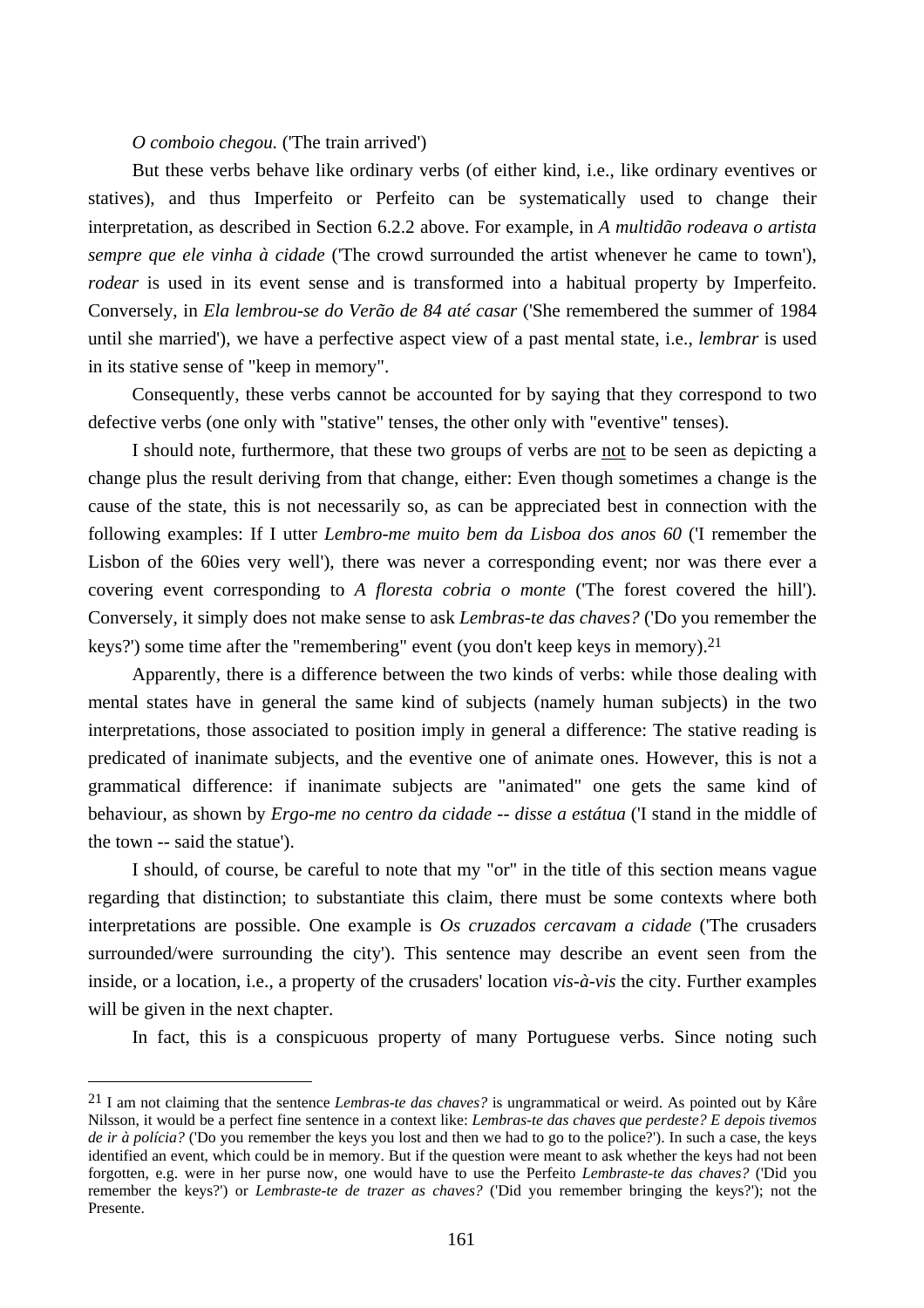behaviour in Santos (1991a,b) for mental verbs, I have come across many other examples. Let me mention two other kinds briefly just to substantiate this claim. The stative counterparts of deictic movement verbs (as Mudanças) are used as properties related to outside appearance: *trazer* ('bring'), *levar* ('take') and *ir* ('go') and *vir* ('come') can be used with Imperfeito or Presente as a property such as dress or contingent association; cf.:

*Ela trazia um vestido cor-de-rosa e sapatos a condizer.* ('She wore a pink dress and matching shoes')

*Ele levava uma mala de cabedal na mão.* ('She carried a leather bag in the hand')

*Ele hoje traz o cabelo em pé.* ('Today his hair stands on end')

Not surprisingly, verbs of clothing show exactly the same behaviour:

*Ela vestia um vestido azul até aos pés.* ('She wore a blue dress down to the feet')

More interesting still is the case of perception verbs, which will be thoroughly discussed in Chapter 11. The next sentences display an event and a property, respectively:

*Ela ouviu um grito.* ('She heard a cry')

*Ela ouvia mal.* ('She heard badly')

## **6.4.2 Property or state**

As noted in Chapter 4, English does not distinguish between properties and states systematically (if at all), as the following examples show:

(a) *He did the examination. Then he was ill. Then he broke his arm.*

(b) *He did not turn up at the exam. He was ill.* 

(c) *He did not do military service. He was ill.*

In (a) *he was ill* is clearly seen as a temporary state seen from its outside, while in (b) it is seen as an ordinary temporary state (explaining why he did not turn up), and in (c) it is best understood as a property.

The only evidence I have for this claim is the necessary distinction done by translation into Portuguese, where the three concepts come in a different format:

(a) *Ele fez o exame. Depois esteve doente. Depois partiu o braço.*

(b) *Ele não apareceu no exame. Estava doente.*

(c) *Ele não fez a tropa. Era doente.*

Vagueness between property or state is something which is pervasive in English, but rare in Portuguese. The only verb which seems to belong to such a class is *ter* ('have'). Possession appears to be the weaker form of (verbal) association, and is thus compatible with permanent or temporary states depending on the elements that take part in the association; cf.:

*Tenho uma filha.* ('I have a daughter')

*Tenho um saco de plástico.* ('I have a plastic bag')

*Tenho 33 anos.* ('I'm 33 years old')

Evidence in favour of *ter* as a permanent state or property is its preference with permanent diseases vs. temporary ones: *Ela tem cancro* ('She has cancer') vs. *Ela está constipada* ('She has a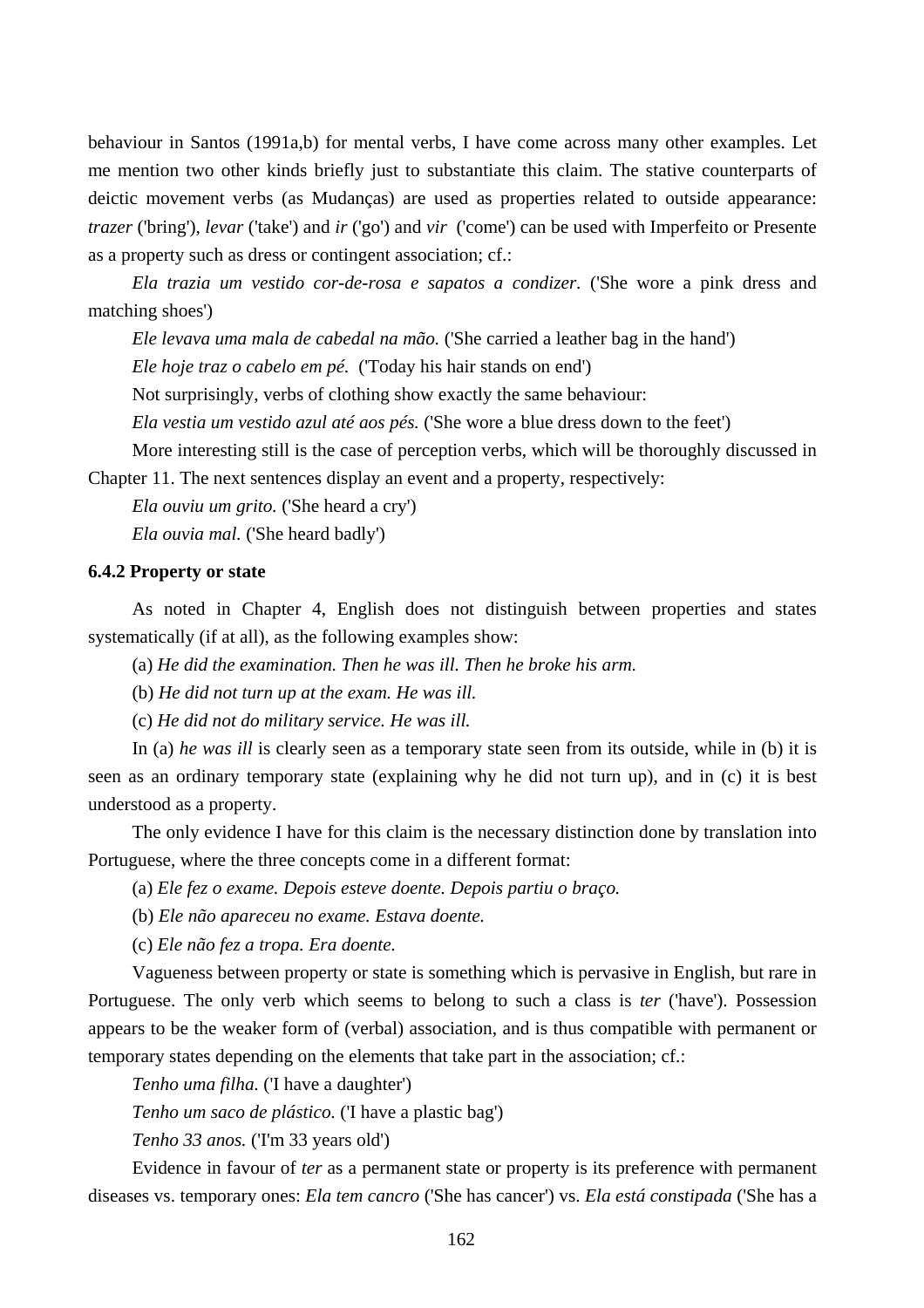cold') or *Ela está com uma gripe* ('She's got the flu').

On the other hand, *ter* behaves exactly like a temporary state regarding the opposition Imperfeito/Perfeito, which expresses perspectival aspect: *Ela tinha varicela* vs. *Ela teve varicela* ('She had chickenpox'), actually paraphrasable by *Ela estava / esteve com varicela*.

# **6.4.3 Obra or permanent state**

A small number of verbs in Portuguese can be used (or interpreted) either as permanent states (a property) or Obras (something which takes time but does not necessarily have a result). Perhaps surprisingly, they are not conceptualized as temporary states in Portuguese, as their behaviour with the progressive unambiguosly shows. Examples are *viver em* or *morar* (both corresponding to 'live in'<sup>22</sup>); cf. the first two vs. the third example:

*Ela vive em Paris.* ('She lives in Paris')

*Ela morava nesta rua antes de casar.* ('She lived in this street before marrying')

*Ela morou no Rato, depois mudou para a Lapa, e agora está a morar na Graça.* ('She lived in Rato, then moved to Lapa, and now she is living in Graça' [three Lisbon quarters])

#### **6.4.4 Inceptive Obras (Mudança and Obra)**

Compact expressions are rare in Portuguese, and, as far as I can see, they tend to be formally marked as compact by displaying two verbs (as in the case discussed in the present section) or at least two separate components (as in the case discussed in the next section).

One interesting case of a complex expression is that of inception, which is signalled by the aspectualizers *pôr-se a*, *desatar a* or *começar a* (all rendered by 'begin'23); examples being

*Ele pôs-se a descansar à sombra da árvore.* ('He began to rest in the shadow of the tree')

*Ele desatou a bater-lhe.* ('He began to beat her frantically')

*Ela começou a ler.* ('She began to read')

 $\overline{a}$ 

I analyse these combinations as expressing that a Mudança (the inception) occurred and that an Obra (albeit small) occurred as well. A parallel case is that of completion, conveyed by the aspectualizer *acabar de*, differing only in that the relative temporal order of the two components is reversed. By claiming that these cases denote a complex entity, I suggest that the corresponding complex expression may behave like an Obra or like a Mudança, without either interpretation being felt as coerced.

First, I present evidence for the behaviour of these expressions as Obras (using the inceptive case for illustration). Let me note that such a derived Obra is an initial part of a longer Obra referred to by the main verb. Again, which initial part is contextually determined.

This compact expression has the *outra vez* reading with the result state, but *tornar a*

<sup>22</sup> The difference between the two seems to be one of granularity: *morar* is preferentially used for streets and quarters, while *viver* is more common for cities or countries.

<sup>23</sup> *Desatar a* has associated a high intensity of the Obra to which it applies, so *desatar a correr* is start to run quickly, *desatar a dar vivas* is to cheer very cheerfully, etc. It may also imply suddenness. Finally, it should be mentioned that both *pôr-se a* and *desatar a* are much more colloquial than *começar a*.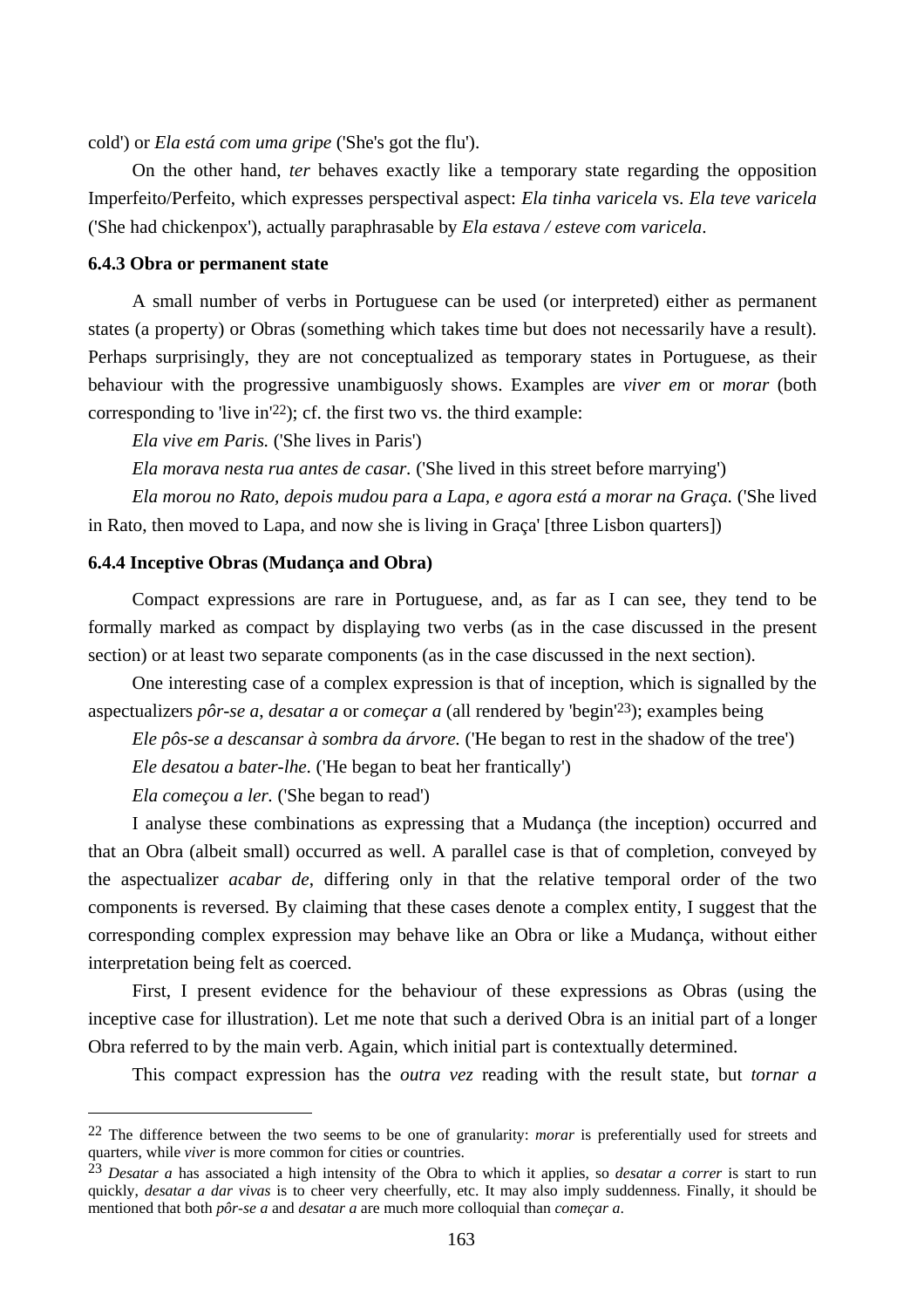implies the whole (initial) Obra; cf.:

*Ela começou a ler o livro outra vez.* ('She began to read the book again', meaning read again)

*Ela tornou a começar a ler o livro.* ('She began to read the book again', meaning begin again)

In addition,  $24$  those expressions which accept the progressive seem simply to signal perspectival aspect reading as Obras; cf.:

*Ela está a começar a ler o livro.* ('She is beginning to read the book', meaning she is in the middle of an initial part)

*Estou a acabar de pôr a mesa.* (Tm finishing laying the table', meaning I'm in the middle of the final phase)

However, their behaviour with punctual adverbs shows that they behave as naturally as Mudanças as well:

*Acabei de pôr a mesa às duas.* ('I finished laying the table at 2 o'clock')

*Comecei a treinar às três.* ('I started training at three')

*Pus-me a olhar pela janela às 4 e ainda aqui estou.* ('I started looking through the window at four and I'm still at it')

## **6.4.5 Obra and then Mudança**

 $\overline{a}$ 

Contrary to English, where, as already mentioned -- and as will be abundantly demonstrated in the next chapter --, the concept of something having a result following from a given activity is essential,25 in Portuguese those situations are fairly rare, and appear only in an analytic form.

So, in addition to the case of the aspectualizer acabar de already discussed in the preceding section, the "Obra and then Mudança" category appears only in cases of unbounded Obras which express manner and which have as argument a locative prepositional phrase (PP), such as *arrastar* ('drag'), *puxar* ('pull'), *empurrar* ('push)' or *atirar* ('throw'):

*Ele atirou o casaco para cima do sofá.* ('He threw the jacket onto the sofa')

*Ele puxou a criança para o passeio.* ('He pulled the child onto the sidewalk')

The locative PP thus expresses the result, and the verb the Obra. The reader is invited to try the tests presented above to convince him/herself that these expressions show Mudança-like and Obra-like behaviour.

This is not a property of the verbs alone, though, but a result of their combination with such a kind of argument, since, even though the verbs are most commonly used with a goal location,

 $^{24}$  In fact, the previous test alone would not be enough, due to the different syntactical properties of the two items *outra vez* and *tornar a*. One might claim that *outra vez* in the first sentence is in the scope of *começar a*, and even more clearly so in the alternative rendering with *outra vez*, i.e., *Ela começou outra vez a ler o livro*, which in my opinion also conveys "read again".

 $25$  As much so, in fact, that Dowty (1979) chose to model English accomplishments as A CAUSE B, A and B being activities, achievements or even accomplishments.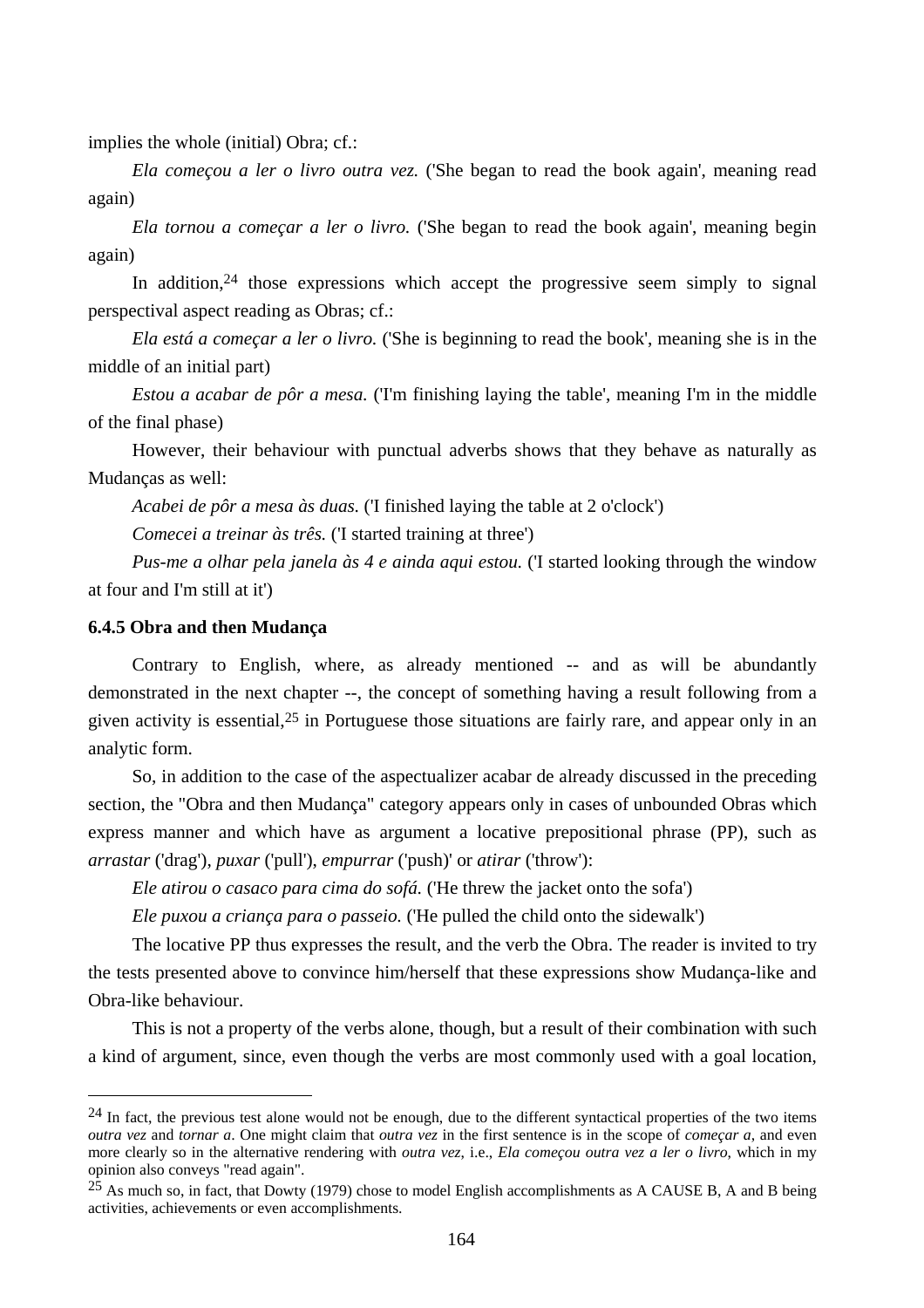they are not semantically defective without the PP, as the following sentences demonstrate:

*Ele atirou a bola mas não acertou em ninguém.* ('He threw the ball but did not catch anyone')

*Ele puxou-me o cabelo e empurrou-me.* ('He pulled my hair and pushed me') *Ele arrasta os pés.* ('He walks dragging his feet')

### **6.4.6 Séries**

 $\overline{a}$ 

The concept of an indefinite sequence of events looks suspiciously like a matter of quantification. Therefore, I have strongly resisted considering it an aspectual class of Portuguese, at the same level as an Obra or a Mudança.

However, soon it became obvious that no longer the argument that it would be spurious or ad hoc could be really maintained, for I kept finding cases where a Série was precisely what was involved. On the other hand, it will be shown in Sections 6.6 and 6.9.2 that quantification proper does not share any linguistic properties with Séries.

I consider thus a Série, i.e. a sequence of an indefinite number of events (Obras or Mudanças) to be an essential feature of the Portuguese tense and aspect system.26 Let me present here some of the evidence for this claim.

Probably the most striking argument in favour of Séries is the behaviour of *andar a*. In Section 6.2.3, I noted that *andar a* expresses a temporary state with some connotations of property. Still, to claim that *andar a* applies to a property and turns it into a temporary state seems to be too drastic. The main (and forceful) argument against such a description is that, albeit it may satisfactorily describe the behaviour of event expressions, it is totally inadequate as far as property expressions themselves are concerned.

In fact, *andar a* is only appropriate with properties which are themselves already derived from event descriptions (i.e., expressed by event expressions), and implies in general several occasions, often conveyed by (nominal) quantification, as in *Ele anda a privar-se de tudo* ('He is depriving himself of everything') or *Ele anda a correr muito* ('He is running much these days'). Worse still, *andar a* is not even grammatical with pure properties (at least not with those involving the verb *ser*27), cf. \**Ele anda a ser músico* ('He is a musician these days'). (Other expressions without a copula are possible, such as *Ele anda sincero* ('He is sincere these days'), *Ele anda triste* ('He is sad lately'), *Ele anda cansado* ('He is tired these days') but they depict more commonly temporary states than properties.)

To insist on the property connotation as fundamental to the meaning of *andar a* makes it correspond to a double import, from event to property and then to temporary state, which is a

 $^{26}$  A similar class, series, has been proposed for English by Freed (1979), Kent (1993), etc., which I used in Section 5.2 above. Arguments for a corresponding class in Portuguese is what is at stake in the present section.

<sup>27</sup> *Andar a* does not accept a copula verb, so \**andar a estar* is equally bad. But the point here is that even properties which are lexicalized by other verbs are much more marked than event expressions, cf. *Ele anda a gostar de inglês* ('He is liking English (as a discipline at school) these days'), which carries the implication that this is temporary, although it has been "happening" for some time already.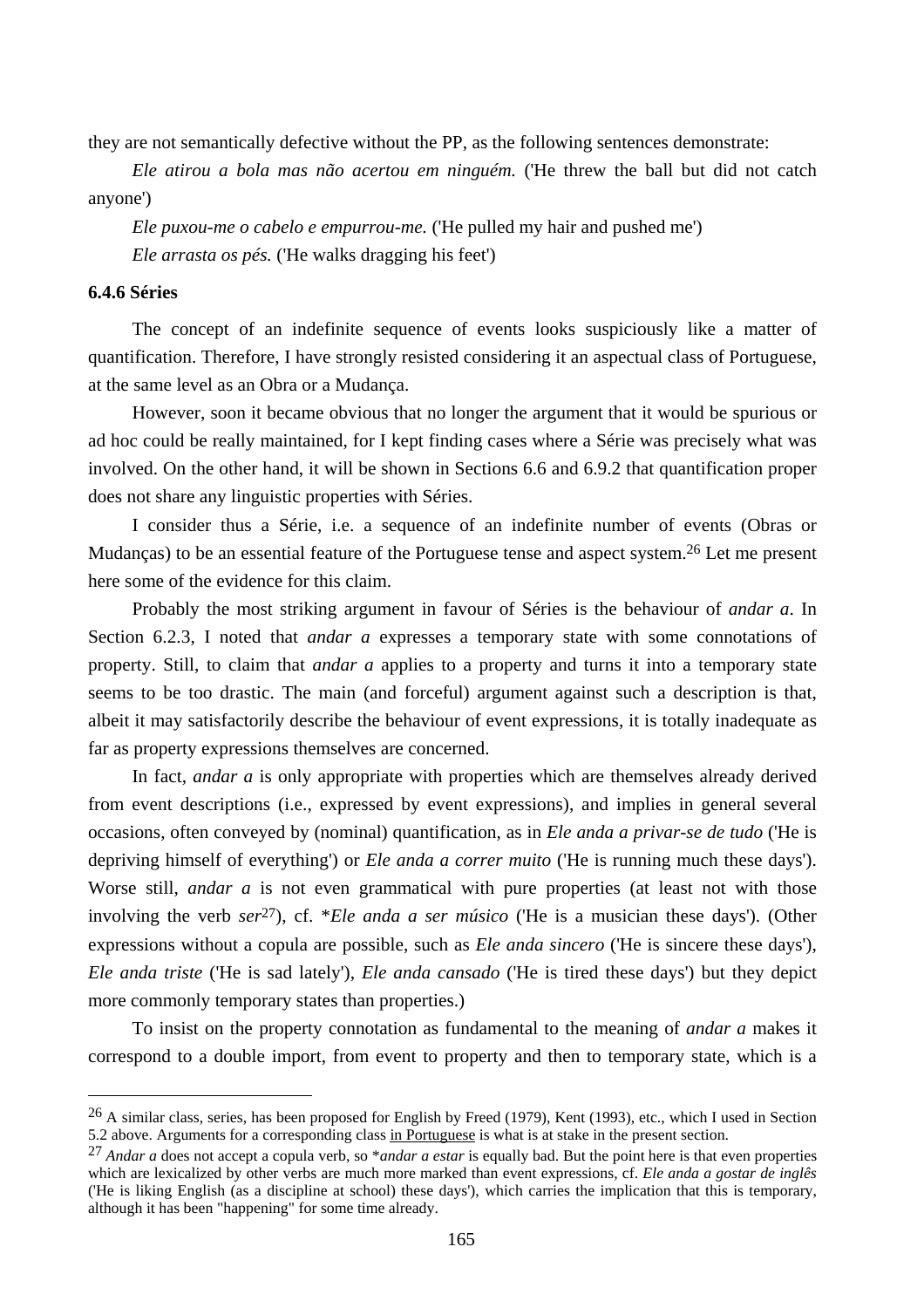very roundabout formulation. A more plausible alternative, modelling it as turning an event into a temporary state, precisely like *estar a* (the progressive), fails however to distinguish the two. On the other hand, it is true that *andar a* and *estar a* share several properties, and so it is appropriate that they share at least output class. In both cases, they pick out a period which is temporary. The one denoted by *andar a* is, however, always felt to be longer than the one expressed by *estar a*.

The solution of this problem is actually found by considering yet another use of *andar a* that is not related to properties at all, namely when *andar a* applies to Obras (especially unbounded ones) without them being taken as properties. In my opinion, the following examples provide the key to the core import of *andar a*:

*O Paulo? Anda a correr pela quinta.* ('Where is Paul? He's running around all over the farm')

*O João anda a arrumar o sótão.* ('João is cleaning up the attic these days')

In these cases, *andar a* invokes a series of smaller Obras. In particular, it pictures a series of runnings and a series of times spent in cleaning up, respectively. Hence my claim that *andar a* takes as input a series and transforms it into a temporary state.

Naturally, a temporary state including a series is in general larger than one involving just one event, and thus the implication of a longer period. Also, the fact that the speaker, instead of describing one particular instance which depicts a possible property (like *He is smoking much*), invokes a series of particular instances depicting that particular property makes it closer to asserting the property. Finally, I can explain why Obras which are hard to divide into further small Obras are hard to construe with *andar a* as well. E.g., \**Ele anda a tomar banho* ('He is taking a bath these days') cannot be understood as referring to the same bath, while the cleaning up invoked above could be made in phases.

A similar intuition seems, incidentally, to underlie the uses of durative *ir* + Gerúndio. \**Ele vai tomando banho* ('He takes a bath interleavingly') is odd, but *Ele vai trabalhando na tese* ('He is working on his thesis interleavingly') is the right way to describe someone's work which is interleaved with other activities -- i.e., it is constituted by a series of short periods of work.

Another argument for the recognition of Séries in Portuguese is the interpretation of the PPC, already noted in Section 6.2.2: This tense, when applied to an expression denoting an event, must be interpreted as a sequence of events, as noted in Santos (1993).

Finally, and apart from the distinct interpretation of an Obra and a Mudança with several aspectualizers, just noted in Section 6.3.1.3 above, another relevant clue is the behaviour of Imperfeito with events.

In fact, I claimed in Section 6.2.2 that the main import of Imperfeito with events was the depiction of a property; however, it is unarguable that event expressions not already uniquely marked are much easier to "habitualize". So, only repeatable (serializable) events, often having plural arguments, can be assigned an habitual interpretation, cf.:

*Ele lavava carros.* ('He washed cars')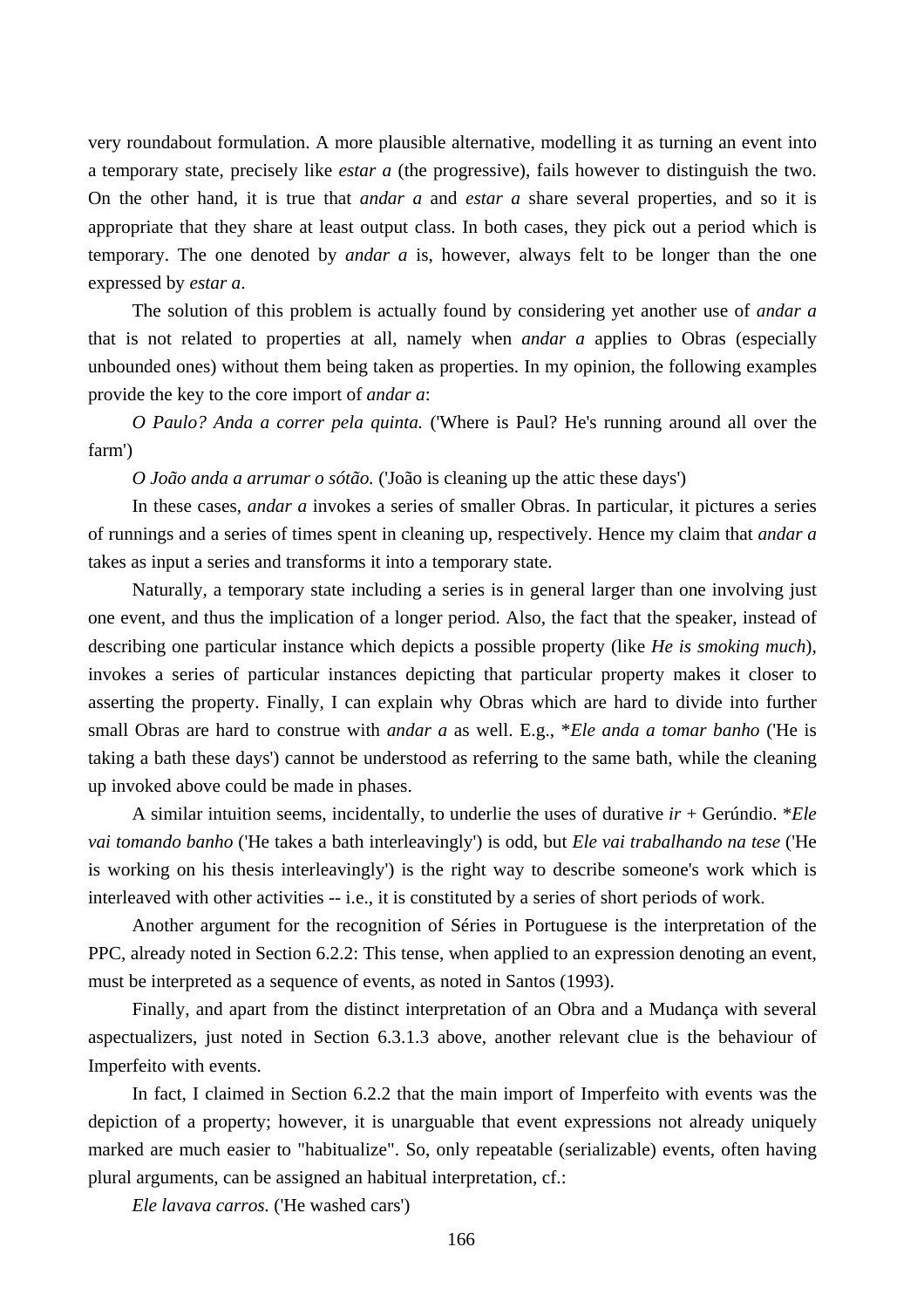*Ele lavava o carro.* ('He washed the car' -- usually, or this was his duty) \**Ele escrevia "Os Lusíadas".* ('He wrote "Os Lusíadas" usually')

So, also the import of Imperfeito with events is better described through the requirement that the input to Imperfeito be a Série in the first place. This makes it easy to explain why the connotation of habituality is related to, but not exhausted by, the description of a property in Imperfeito. In addition, it explains why the PPC and Imperfeito share a number of features, which would be hard to understand otherwise: Due to the input Série, both involve the notion of indefinite repetition -- that precludes, among other things, the cooccurrence of definite quantification over events, as will be shown in Section 6.6 below.

# **6.5 Aspect**

Perspectival aspect, as defined in Chapter 4, concerns the temporal position of an observer (generally the narrator) in relationship to what he describes. As I will show, this is a concept which has some importance in the Portuguese tense and aspect system.

# **6.5.1 The opposition Imperfeito/Perfeito**

Perspectival aspect is clearly conveyed by Imperfeito and Perfeito with temporary states, cf.:

*Eu estava doente.* ('I was ill, then')

*Eu estive doente.* ('I have been ill')

With Obras, the same distinction can be achieved by means of Imperfeito and Perfeito, especially in the context of a subordinated clause:

*Ele olhou para a rapariga que ria.* ('He looked at the girl who was laughing')

*Quando lavava os dentes, ouviu um estrondo.* ('When he was brushing his teeth, he heard a bang')

If the tense of the subordinated clause were Perfeito, it would signal the event as a whole. Especially interesting is the contrast between restrictive and explicative relative clauses in Portuguese:

*Ele olhou para a rapariga que riu.* ('He looked at the girl who (had) laughed', restrictive) *Ele olhou para a rapariga, que riu.* ('He looked at the girl, who laughed', explicative)

Since the restrictive clause to be understood requires prior understanding of its constituents, it displays only the interpretation in which the whole event was prior to the main clause event (i.e., the laugh preceded the looking). Conversely, the event mentioned in the nonrestrictive clause can only be understood as following the main clause event (since the event of looking/ turning his eyes to had already been described as a whole).

As far as the example with the *quando*-clause is concerned, if its tense were in Perfeito instead: *Quando lavou os dentes*, the Perfeito would mean 'at the occasion timed by his brushing of the teeth', which would furthermore stated to have been concluded. The use of an event instead of the time defined by that event has then relevance for the interpretation of the whole sentence: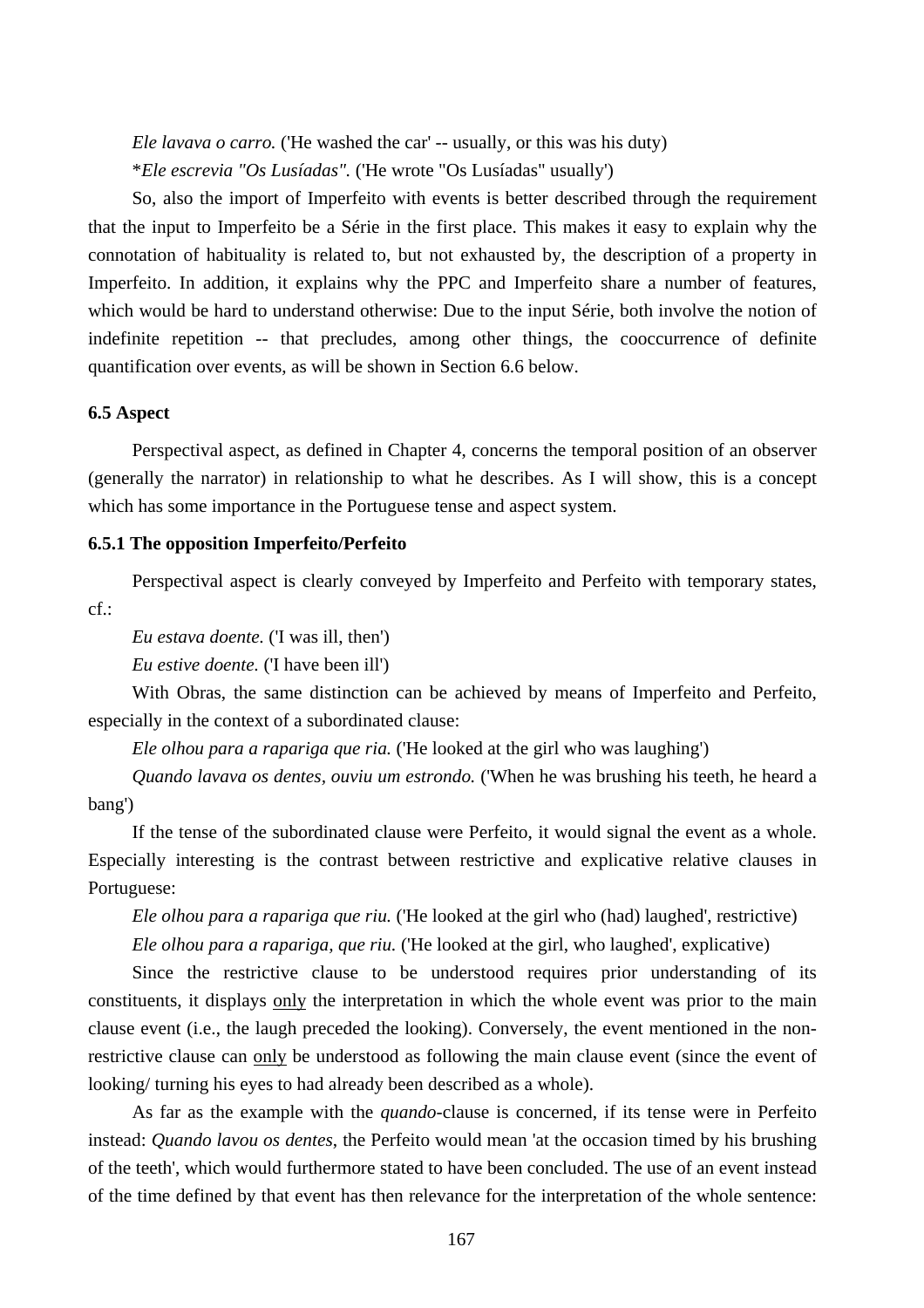*quando* is read as non-temporal; rather, it expresses some contingency relation between the two events (e.g., one is the cause of the other, or a response to the other).

Nowadays, Imperfeito progressive is, however, replacing simple Imperfeito in this function with events: to me, both clauses in Imperfeito above could be replaced by Imperfeito progressive, and they are more naturally, if not obligatorily, rendered that way in speech.

 Actually, I believe this fact constitutes further evidence for the increasing relevance of the ontological separation between properties and temporary states in Portuguese.

## **6.5.2 Imperfeito and Perfeito with the progressive**

The progressive yields the temporary state associated to one Obra, which is then described as above, with the observer being inside or outside the Obra, using respectively Imperfeito or Perfeito:

*Ele estava a construir uma casa.* ('He was building a house')

*Ele esteve a construir uma casa.* ('He has been building a house but no longer is')

This move makes perspectival aspect confined to temporary states, but it allows as well a neater separation between ontological questions and questions of aspect.

Summing up, perspectival aspect in Portuguese tends to be present only in the Imperfeito/Perfeito opposition with temporary states. Perspectival aspect with events is at present being replaced by an ontological operation that first identifies a temporary state associated with an event (the progressive), and then allows perspectival aspect to apply to it (the tense).

Some people have claimed that to use the progressive with Perfeito is tantamount to stating that the event did not occur as a whole. I disagree. Even though this is undeniably a valid motivation for the use of this marked combination, I do not think it is included in the meaning of Perfeito progressivo. In fact, Perfeito adds further information: the process is no longer taking place. Furthermore, it is easy to construe examples in which it is clear from the context that the event as a whole occurred, such as

*Quando ele esteve a construir a casa em que agora vive, chegou a dormir ao relento.* ('When he was building the house in which he now lives, he went as far as to sleep outdoors')

# **6.5.3 Aspect and quantification**

Perspectival aspect is related to quantification over times in a particular way. Quantification issues will be discussed in detail in the next section, but here I should mention that only perfective aspect allows counting (as has been noted by Hoepelman & Rohrer (1980) for French):

\**Ele estava duas vezes doente.* ('He was ill twice, at that moment') *Ele esteve duas vezes doente.* ('He was ill twice') *Muitas pessoas estavam doentes.* ('Many people were ill at that moment')

*Muitas pessoas estiveram doentes.* ('Many people have been ill')

In the second pair, the first sentence can only mean that the many people in question were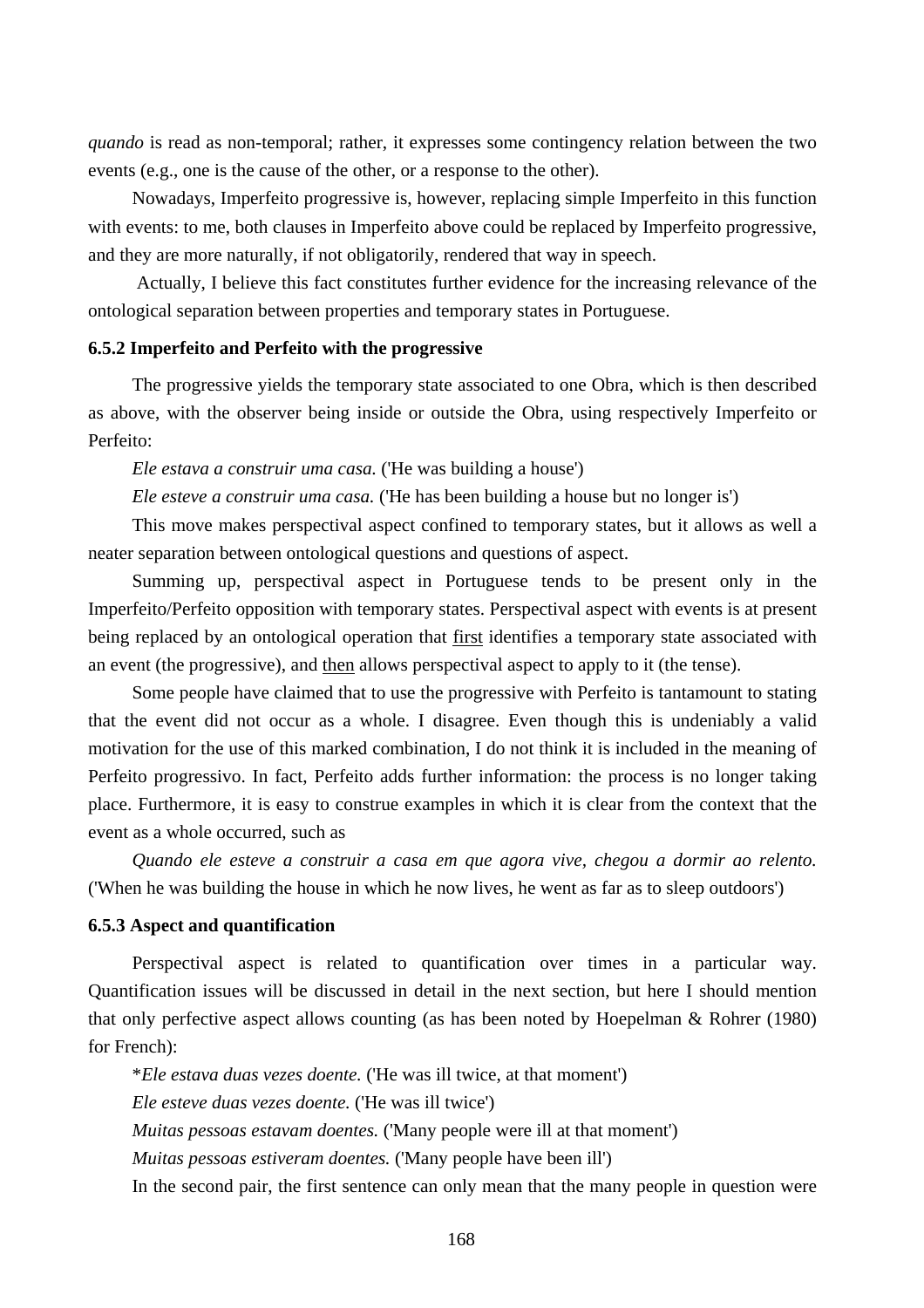ill at the same time, while the second allows for them to have been ill at different times.

The same phenomenon occurs with the durative adverbial *durante* ('for'):

*\* Ele dormia durante duas horas.* ('He was sleeping for two hours')

*Ele dormiu durante duas horas.* ('He slept for two hours')

The asterisk in the first sentence is meant to indicate that it cannot be uttered during a twohours' period of sleeping -- it can, however (and this will be discussed below), be uttered with a habitual, property-like, meaning.

Interestingly, there is in Portuguese another measure adverbial, *por* (note that *por* is also translated by English *for*), which allows imperfective aspect; cf.:

*Ele dormia por duas horas quando o pai chegou.* ('He was sleeping for two hours, when his father arrived'- he had the intention of sleeping two hours)

The difference in the pair *por/durante* is thus a difference of perspectival aspect: while *durante* implies perfective aspect, *por* signals imperfective aspect, and can thus be used also inside (not only outside) the period it measures. This explains the phenomenon observed in Santos (1991a:15) in connection with the translation of English *for*, while discussing the examples:

*Saiu durante/por dez minutos mas já está de volta.* ('He left for ten minutes but he is back again')

*Saiu por dez minutos. Deve estar a voltar.* ('He left for ten minutes. He'll be back soon')28

The point about these examples is that *durante* and *por* are interchangeable when the period is over (or has not yet begun), but only *por* is possible if the period is overlapping with the perspective (now, or the reference point).

At the time, trying to make sense of Portuguese data through English explanatory concepts, I suggested that "the verb *sair* [...] accepts the two interpretations (stative and achievement)" (Santos, 1991a:19). It is now time to explain the data in Portuguese terms.

First of all, measure adverbials with Mudanças in Portuguese only measure the result state (as *outra vez* only concerns the result state, too), as should be expected from the analogy with English: Dowty (1979) noted that English measure adverbials with accomplishments are ambiguous between measuring the activity or the result state, just like *again*. Since Mudanças have no activity in their constitution, the result state is the only thing that can be measured.

The opposition between *durante* and *por* does not concern what is measured, but where the measurement is done from. In a word, a question of (perspectival) aspect. To corroborate this claim, note that the following sentence can be uttered in the middle (actually, fairly close to the

 $\overline{a}$ 

 $28$  I am not sure what would be the best way to translate the two Portuguese sentences into English. On purpose, I avoided the present perfect, for the following reason: To complicate things further, the interpretation of *He has left for ten minutes* corresponding to his leaving having happened ten minutes before now, is (necessarily) expressed in Portuguese with yet another temporal adverbial, namely *Saiu há dez minutos* ('He left ten minutes ago'). The other possibility of interpreting the English present perfect sentence, corresponding to an interval fully in the past, would in turn be similar to the first Portuguese sentence, *Saiu durante dez minutos*. These facts will be further discussed in Chapter 7 below.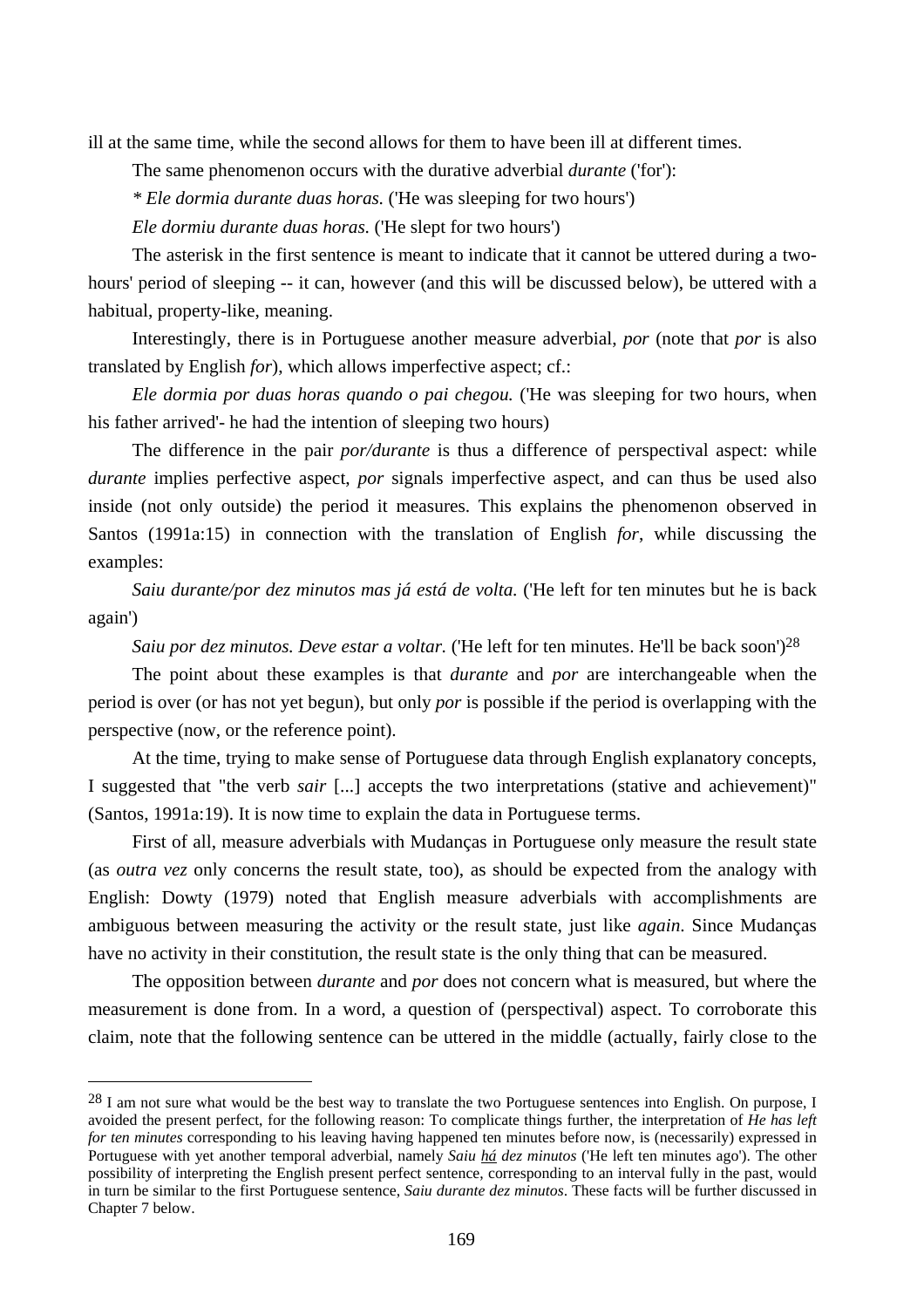end) of the period in question, as opposed to a corresponding sentence with *durante*, which could only refer to a period entirely in the future:

*Estou aqui por uma hora, e depois vou para casa.* ('I'm here for an hour, and then I'll go home')

This example demonstrates, in addition, that the distinction involved is a question of perspectival aspect, and not of factual readings of *durante* as opposed to *por*, as might be an alternative justification of the corresponding examples in the past,29 since the future can never be factual.

But let us now look more generally at quantification phenomena, keeping in mind that counting (of events or temporary states) requires perfective aspect.

# **6.6 Quantification**

There are two sorts of quantification that I will discuss, nominal and verbal. Both can be subdivided into indefinite and definite quantification. I start by indefinite quantification, and note that, in Portuguese, the distinction between a cumulative/concrete or frequentative/abstract statement can be given solely by tense, as the next pair of sentences shows:

*Ele deu muitos livros às crianças.* ('He gave many books to his children')

*Ele dava muitos livros às crianças.* ('He would give many books to his children; He often gave books to his children')

The first sentence denotes a plural event, the second a property. I.e., in connection with quantification, tense has primarily an ontological import.

More specifically, the first sentence describes a plural event which is vague regarding its distribution in time: it can describe one occasion of giving many books simultaneously, or many different occasions. By contrast, for the property described by the second sentence to hold, there must have been many occasions of giving books (however, this is not what is explicitly conveyed).

If one wants to describe precisely that many occasions amounting to many books were concerned, one can use the PPC (provided the situation is located at an extended now). Thus, *Ele tem comprado muitos livros* ('He has bought many books lately') is only felicitous if he has been buying books on several occasions.

Let us now analyse sentential indefinite quantification. Consider:

*Ele comeu lagosta muitas vezes.* ('He ate lobster many times')

*Ele comia lagosta muitas vezes.* ('He would eat lobster many times')

Here we have the purest contrast. In both cases, quantification is related to occasions ("vezes");30 however, the first sentence simply asserts a number of past events, while the second states a property, related to the frequency of his eating lobster. In fact, these two sentences may

 $\overline{a}$ 

<sup>29</sup> As suggested by Jan Engh (Personal communication)

<sup>30</sup> Note that the word corresponding here to English *time*, *vez*, is in other contexts rendered in English by *turn*, cf. *É a tua vez* ('It's your turn'). Furthermore, I do not perceive any difference in meaning between the two cases.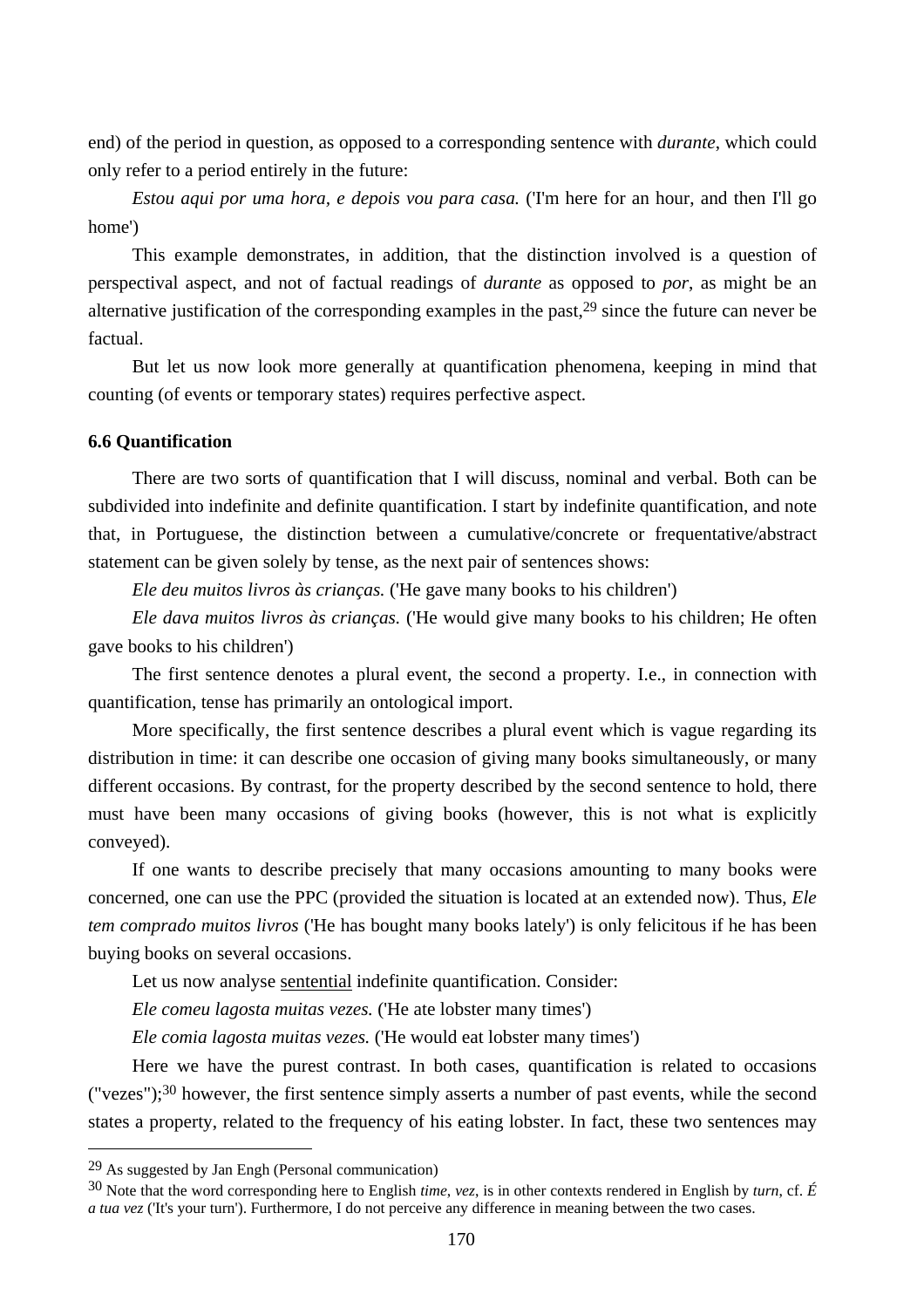be paraphrased in the following way:

The number of times he ate lobster was high.

The frequency of his eating lobster was high.

If one considers now the case of definite quantification, the difference is even clearer; cf.:

*Ele deu três livros aos filhos.* ('He gave three books to his children')

*Ele dava três livros aos filhos.* ('He would give three books to his children')

While the first sentence, in strict parallel with *Ele deu muitos livros aos filhos*, can concern (at most three) different occasions or one unique giving event, the second sentence can only mean three books at the same time (in the same event). Furthermore, it is necessarily an incomplete sentence: it presupposes a kind of occasions about which the property is predicated, such as expressed by *nas férias* ('during the holidays') or *quando voltava de viagem* ('when he returned from his travels').

In other words, definite nominal quantification in a sentence in Imperfeito cannot concern the whole sentence, although in a sentence in Perfeito it is vague between quantification over events or over objects.

Definite sentential quantification, finally, can only apply to individuated entities in time and space, i.e., events and temporary states in the perfective aspect, as already mentioned in the previous section. One can only make sense of a corresponding Imperfeito sentence if one is able to provide both a short time span on which the counts are performed, and a much broader period over which such a frequency is being asserted, as in:

*Ele saltava três vezes (quando a via).* ('He jumped three times (whenever he saw her)') *Ele saltava três vezes por dia.* ('He jumped three times a day')

*Ele dormia duas horas depois do almoço quando era novo.* ('He slept for two hours after lunch when he was young')

Let me now look at the behaviour of *sempre* ('always'). *Sempre* is an especially interesting adverb because it embodies a kind of natural language paradox: Contrarily to what would be expected, permanent truths are not expressed with *sempre*, i.e., if something is always the case, the right way to describe it is not relating it to time at all. In other words, it should be described as an (atemporal) property. So, if one mentions time, it is to refer to other times than the whole time. In fact, I claim that *sempre* always denotes <u>on all occasions</u> (or at all -- discrete -- times).

In the simple tenses, *sempre* is a sort of pointer (anaphoric object) to a series of occasions which are implicit (or explicit) from the context. In other words, the following sentences have no meaning in isolation:

*Ele caiu sempre.* ('He always fell')

*Ele caía sempre.* ('He always fell')

More interesting is the observation that there is a fairly big difference between event sentences in Imperfeito or Presente with *sempre*, and the corresponding version in the progressive aspect, as the following examples show:

*Ele caía sempre [que passávamos por aquele buraco].* ('He fell whenever we went past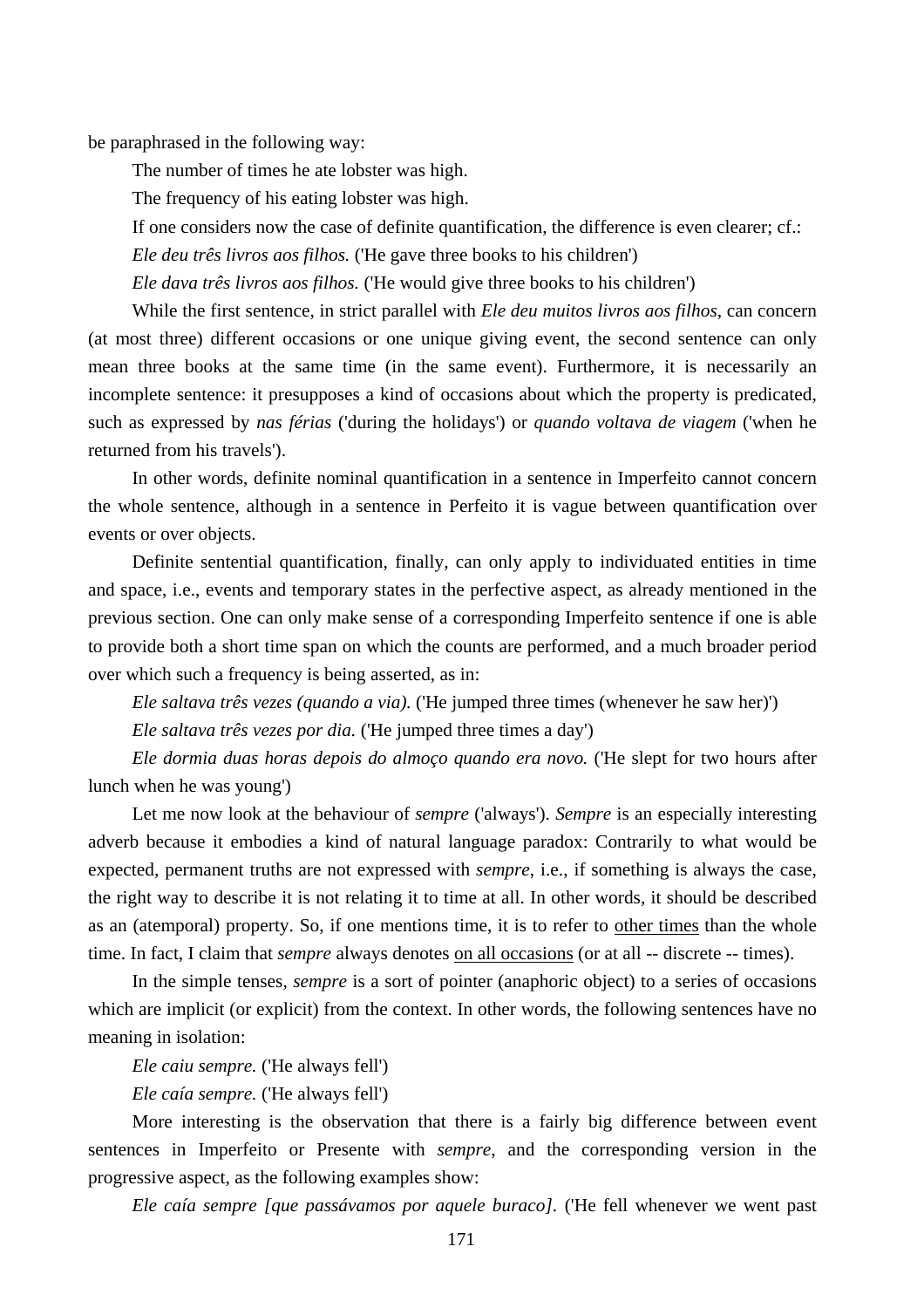that hole')

*Ele estava sempre a cair.* ('He was always falling')

*Ele perdia sempre [quando jogávamos canasta].* ('He always lost when we played canasta') *Ele estava sempre a perder.* ('He was always losing')

*Ele estava sempre a perder o chapéu de chuva.* ('He was always losing his umbrella')

*Ele dava sempre a mão à mãe [quando atravessava a rua].* ('He always held hands with his mother when crossing the street')

*Ele estava sempre a dar a mão à mãe.* ('He was always asking for his mother's hand')

*Ele fazia sempre os deveres.* ('He always did his homework')

*Ele estava sempre a fazer os deveres.* ('He was always doing his homework')

In fact, the non-progressive sentences imply/presuppose quantification over all appropriate occasions (examples of which were presented inside square brackets). The progressive sentences, in turn, concern temporary states, and thus convey quantification over times: something like "very frequently" (in the relevant time scale). In addition, because the appropriate times were better covered by the simple form, we get an excessive, depreciative, connotation with the progressive.

The same happens with basic temporary states:

*Ele estava sempre doente.* ('He was always sick')

*Ele esteve sempre doente.* ('He was sick all the time' or 'He was sick every time')

The first sentence has a depreciative connotation, while the second can be interpreted as either quantification over events (understood from the context) or covering homogeneously a given period (also understood from the context), illustrated respectively by *Ele esteve sempre doente quando tivemos exames* ('He was sick whenever we had examinations') and *Em Fevereiro, ele esteve sempre doente* ('He was sick all throughout February').

Further evidence showing that quantification over events versus times is an adequate description of the difference noted is the fact that *sempre* with simple tenses can be rephrased by *todas as vezes [que ...]* ('all the times (that ...)'), but this is not the case with the progressive:

*Ele fazia os deveres todas as vezes.* ('He did his homework every time')

*Ele caía todas as vezes que passávamos por ali.* ('He fell down all the times we went past that place')

*Ele perdia todas as vezes que jogávamos.* ('He lost every time we played')

\* *Ele estava a fazer os deveres todas as vezes.* ('He was doing his homework every time')

\* *Ele estava a cair todas as vezes que passávamos por ali.* ('He was falling down all the times we went past that place')

This indicates that the simple tenses express a plural event or a property of the occasions, i.e., *sempre* is related to events, while the progressive, being linked to temporary states, forces *sempre* to relate to times.

If my analysis is correct, then it should follow that the PPC, which already refers to a temporary state, will only accept *sempre* in the event/ocasion reading. This is in fact what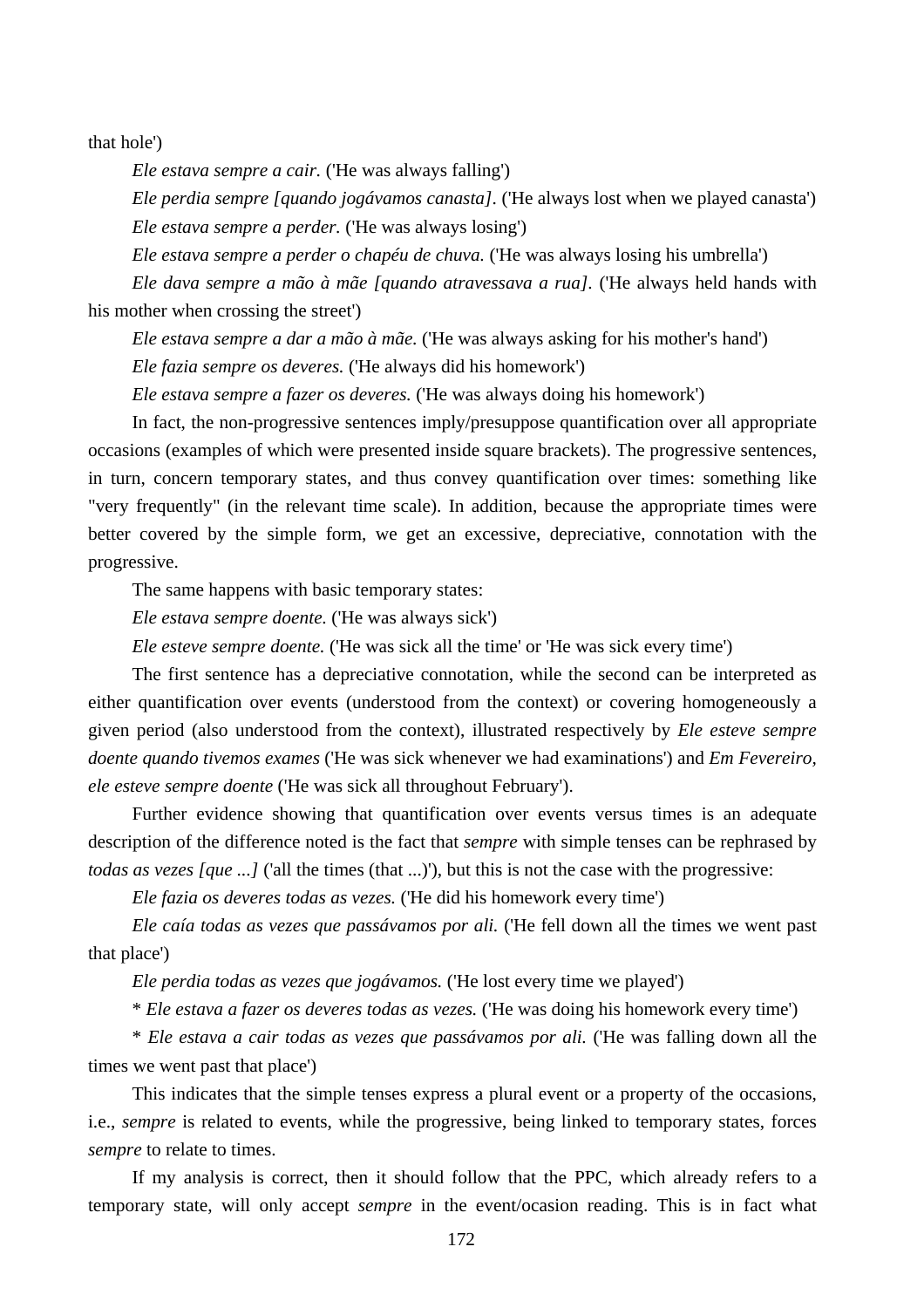happens:

 $\overline{a}$ 

*Ele tem sempre comprado livros caros [quando aqui vem].* ('He has always bought expensive books [when he comes here]')

*Ele tem-se sempre queixado da perna [quando vai ao médico].* ('He has always complained about the leg [when he sees the doctor]')

These sentences can only refer to some contextually determined occasions, not times.

Now, the analysis of quantified sentences in Imperfeito as properties, together with the possibility of Perfeito to apply to properties, thereby locating them in a past period in which they held, allows one to explain the positional alternation of *sempre* with Perfeito, which is not possible with Imperfeito (nor Presente).

The grammatical facts are as follows: *sempre* can appear in pre- or postverbal position with Perfeito, but it is only acceptable in postverbal position with Imperfeito; cf. the following examples, all corresponding roughly to 'He always gave money to the poor':

*Ele deu sempre dinheiro aos pobrezinhos.* 

*Ele sempre deu dinheiro aos pobrezinhos.* 

*Ele dava sempre dinheiro aos pobrezinhos.* 

\**Ele sempre dava dinheiro aos pobrezinhos.*

The semantic facts, I claim, are that the adverb in preverbal position signals that Perfeito's import is turning a property into a past temporary state, while the postverbal position (the nonmarked position) is signalling ordinary quantification over events. This is shown by the following examples:31

*Ele sempre deu dinheiro aos pobrezinhos.* ('He was always of the kind of giving money to the poor')

*Ele deu sempre dinheiro aos pobrezinhos.* ('He always gave money to the poor' - in the appropriate past occasions I have in mind)

*Ele sempre nadou no mar alto.* ('He always swam in the high sea')

*Ele nadou sempre no mar alto.* ('He swam in the high sea all the times I'm talking about')

*Ele sempre comeu azeitonas, desde bebé.* ('He has always eaten olives, ever since he was a baby')

*Ele comeu sempre azeitonas (quando vinham para a mesa).* ('He ate olives whenever they were put at the table')

Summing up, in quantification with event sentences tense and aspect play a major role in determining the interpretation of quantifiers and of sentences as a whole. As just shown, *sempre* is vague as regards quantification over times or over events: In Perfeito, it can be used in the two

<sup>&</sup>lt;sup>31</sup> Strictly speaking, the adverb in postverbal position (the unmarked position) is vague between the two interpretations in Perfeito, while in preverbal position it signals exclusively the property reading.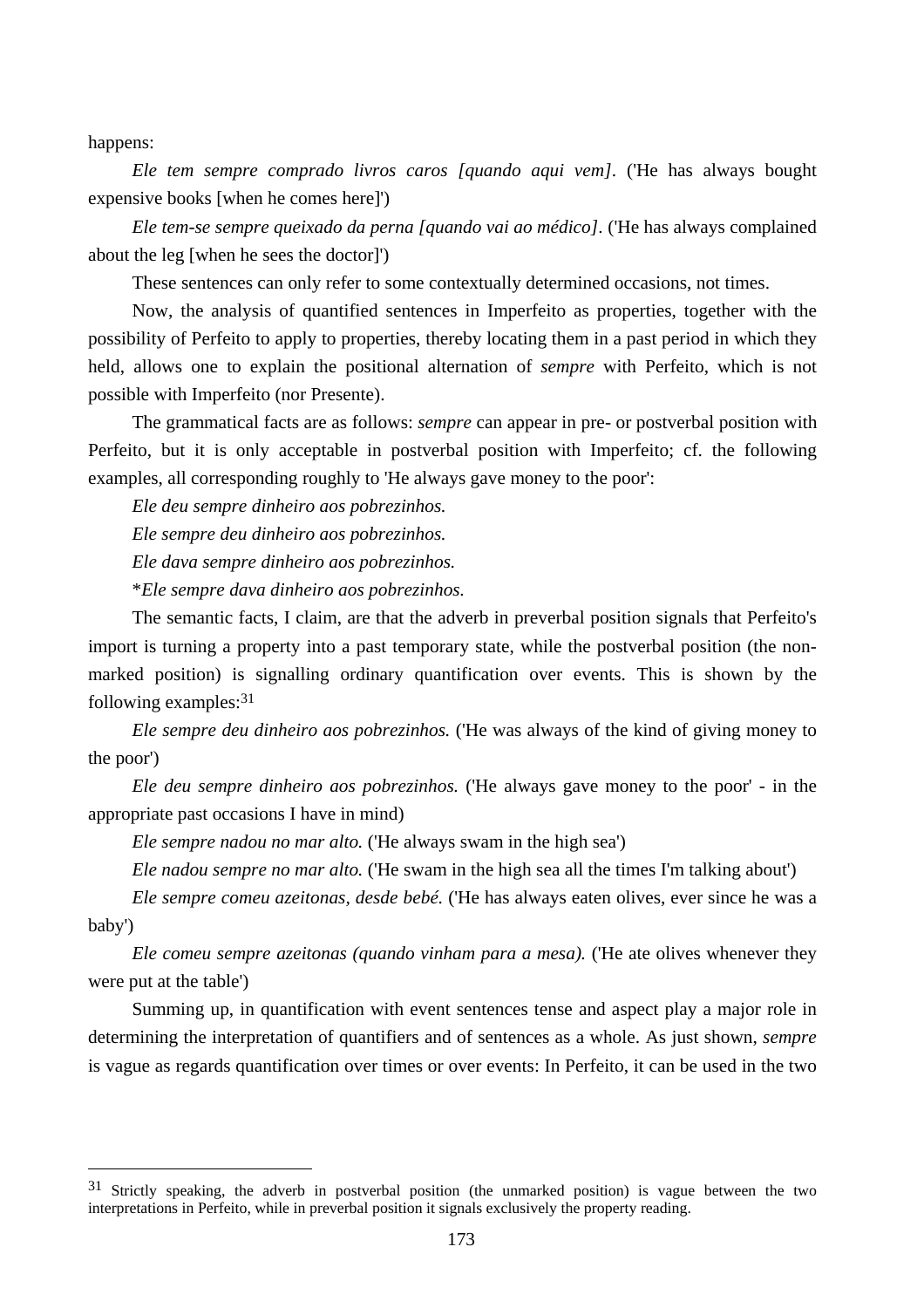functions, whereas in Imperfeito (and in PPC<sup>32</sup>) it is necessarily restricted to events, and in the (Imperfeito) progressivo it is only interpretable as applying to times. This fits in nicely with the syntactic distribution of *sempre*.

Finally, let me comment on the meaning of *quando*, which, as shown above, is the natural way to make the set of situations related to *sempre* explicit. It is thus appropriate to express more clearly its import, by discussing the differences between the next three sentences:

*Ele arranjava relógios.* ('He fixed clocks' - he was a watchmaker)

*Ele arranjava sempre os relógios [quando se avariavam].* ('He always fixed the clocks when they were out of order')

*Ele arranjava os relógios quando se avariavam.* ('He fixed the clocks when they were out of order')33

The first sentence expresses a property, which is atemporal (even though it is located in a past period). The second sentence establishes a permanent link between two distinct events (so, in a way, it is a property of a sequence of events). The difference between the second and third sentences is subtler. The meaning conveyed by the third sentence seems to stand midway between the two previous ones, in that it can depict a role (and not an occupation), a role which is shown when the occasions depicted in the *quando*-clause arise (but this is a question of verification, not of the meaning of the sentence proper); or it can express his habitual behaviour. In that use, similar to the second sentence, it is weaker than the latter, because it accepts a number of exceptions to such behaviour which the sentence with *sempre* does not.

The fact that the third sentence is to some extent vague between a pure property and a habitual one is a feature of Imperfeito in general, as was discussed in Santos (1994b) under the label HAB-PROP. It can be appreciated in the next example:

*Ela tomava conta do jardim.* ('She took care of the garden')

This may as well be taken to mean either that "she was the gardener" or that "she had the habit of doing some gardening".

## **6.7** *Já* **and** *ter* **+ Particípio passado34**

 $\overline{a}$ 

I treat these two grammatical devices in the same section, because, despite their undeniable

<sup>32</sup> Syntactically, the behaviour of PPC is similar to that of Imperfeito: both accept only one position of *sempre*, namely after the finite verb; cf. \**Ele sempre dava livros caros*, \**Ele sempre tem dado livros caros*. This derives from the fact that the PPC, as well as the Imperfeito, can only have one interpretation with *sempre*.

<sup>33</sup> Note that in this case the *quando*-clause is obligatory, i.e., it cannot be presupposed, while in the previous sentence with *sempre*, *sempre* stands for a set of (relevant) occasions which are not necessarily made explicit in the same sentence. (In particular, people only fix clocks when they are out of order, so the *quando*-sentence there would usually be left out.)

<sup>34</sup> I use the designation *ter* + Particípio passado for a variety of reasons: there is no common standard designation for this construction in Portuguese, since traditional grammar simply calls the corresponding tenses "formas compostas" ('compound forms'), i.e., the designation is morphologically grounded. On the other hand, I cannot use the term "perfeito" for clash with the term I use (and is traditionally used) for one of the simple past tenses. Finally, I avoid the term perfect, which would claim an *a priori* semantic analysis and would also make it hard to distinguish from the English perfect (which for obvious reasons I do not want to treat here).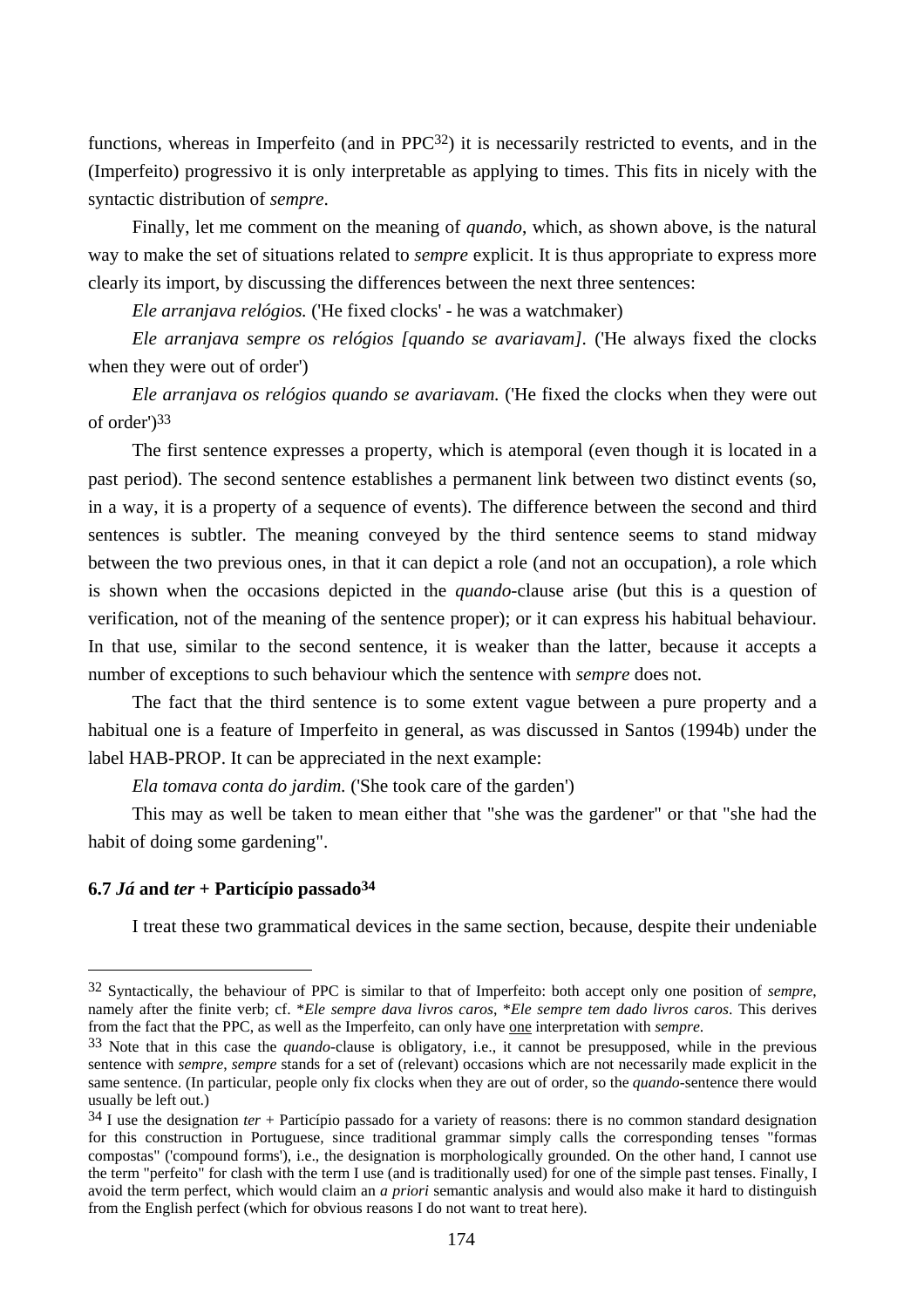aspectual import, my analysis of them involves crucially temporal reference as well.

#### **6.7.1 The meaning of já**

*Já* and *ainda não* are interesting in that they cannot be applied to infinitives of events, except in the *ter* + Particípio passado form, as opposed to most adverbials and/or aspectualizers. So, even though the following are possible Portuguese expressions: *já ter feito* ('to have already done') or *já ser um homem* ('to be already a man') or *já estar cansado* ('to be already tired'), the following is not: \**já fazer* ('to already do'). For reasons of space, I will restrict my attention here to *já*.

The best way to explain the restriction just stated is to note that *já* is essentially temporal, and necessarily relates two times, one of which must be defined by the expression it applies to. At first sight, this explanation is puzzling, because *já* should then apply to events and not to permanent states. But note that *já* behaves precisely like *desde*, selecting the beginning point for permanent and temporary states, and considering the event as a whole for events. (To get a past occurrence as a whole in an untensed form, the form *ter* + Particípio passado must be used, as will be described below.)

To show first that the time obtained from the argument expression of *já* behaves in the way mentioned (cf. also Campos (1984b:543)), note the translations into English and my explanations:

*Já comeste.* ('You have eaten') -- the time of your eating is related to now

*Já tinhas comido.* ('You had eaten') -- the time of your eating is related to the reference time

*Já estás velho.* ('You are already old') -- the time of your beginning to be old is related to now

*Ele já estava cansado.* ('He was already tired') -- the time of his beginning to be tired is related to the reference time

*Já dou aulas na Universidade.* ('I already teach at the University') -- the time of my beginning to teach is related to now

*Já volto.* (Tll be back soon') -- the time of my coming back is related to now

Now, what is the more specific meaning of *já*, in addition to relating two times? I suggest that *já* specifies a close relation between the time of the event and the other time (which is now or the reference time). The exact import of this closeness relation is, for obvious reasons, essentially context dependent, even though there are clear cases where the closeness is understood in purely temporal terms (a short time had elapsed, a short time will elapse).

Let me also state that *já* has a temporal import in the sense of introducing another temporal referent explicitly, i.e., in the cases where the expressions involved do not yet have a reference point, *já* adds it. This is reflected in the two following facts:

1. *Já* with Perfeito is not used in narrative contexts, while Perfeito, on the other hand, is the narrative tense by excellence. This is because *já* with Perfeito explicitly invokes now.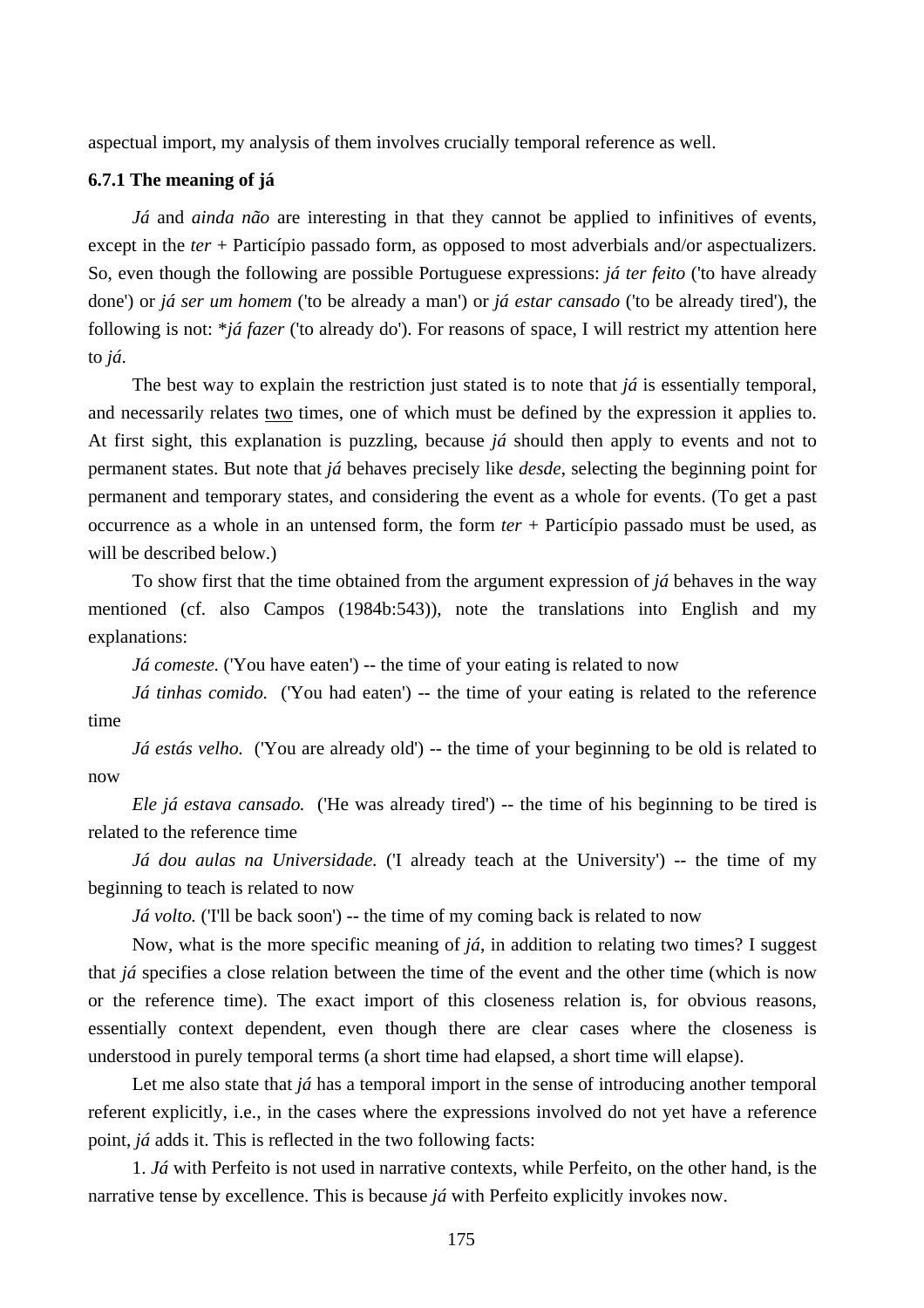2. *Já* with Imperfeito introduces a reference time which is non-existent with Imperfeito alone, as can best be seen by contrasting *Já dava aulas na Universidade* ('I was already teaching at the University') with *Eu dava aulas na Universidade* ('I was teaching at the University' -- I was a teacher there)

In addition, the meaning of *já* proposed helps to explain the two temporal interpretations of *já* with Mais que perfeito: For expressions vague between an event or a state (Aquisições), the addition of *já* can be construed as relating the the event (corresponding to the first point of the state) to a later point where the state holds; cf.:

*Eu já tinha visto o Jorge quando ela me falou.* ('I had already seen Jorge when she talked to me')35

This analysis, I think, has the advantage of reinforcing the relevance of the threefold ontological distinction in Portuguese (between states, properties and events), while producing at the same time an adequate description of the behaviour of *já*.

Let me just say some words on the use of *já* with permanent states. As with *desde*, social properties, which can be assigned a non-trivial beginning, are more felicitous with *já*. On the contrary, the following examples are not acceptable: \**O mundo já é mundo* ('The world is already the world')36 or \**O homem já é mortal* ('Man is already mortal'). But not every social property is equally acceptable with *já*, as will be shown presently. Furthermore, fairly many essential properties can be assigned an initial point by the application of *já* itself; cf.:

*Ela já gosta de ler.* ('She already likes to read')

 $\overline{a}$ 

This sentence conveys, in addition to the closeness of the inception of that property with now, that the person who utters it considers such a property a predictable phase (of the development of a child, for example).

By contrast, and though *Desde que ela canta na Ópera...* ('Since she sings in the Opera...') is a perfectly natural expression, the "corresponding" *Ela já canta na Ópera* ('She already sings in the Opera') can only be uttered in a very special context where it had been predicted of her that she would once sing in the opera.

Now, is this evidence for yet another distinction inside the category permanent states? I do not believe that this is grammatically justified in Portuguese. Furthermore, it is possible to present similarly odd sentences with events, showing that the above data is not related to properties, but essentially connected with the meaning of *já*. For example, \**Eu já nasci* ('I am already born') is odd because it is hard<sup>37</sup> to construe a context where it would be justified to

<sup>35</sup> The interpretation of this sentence I am interested here is the one where *eu já tinha visto o Jorge* can be simultaneously construed as depicting a previous event (my spotting of Jorge) and a state which could be either I knew where he was, I could see him, I had the information that he was there, etc., *já* emphasizing the close relation between the event and the state, as well focusing on the time of the state itself in order to get a felicitous *quando*structure. (Without *já* the whole *quando*-structure would sound weird.)

<sup>36</sup> Even though a common way of phrasing inevitability (or unchangeability) in Portuguese is with the *desde*-clause *Desde que o mundo é mundo* ('Since the world is the world').

<sup>37</sup> In a previous version of this chapter, I had written "hard, if not impossible", but Lauri Carlson suggested a context where it made perfect sense, namely as an answer to a preacher preaching: "You must be born again".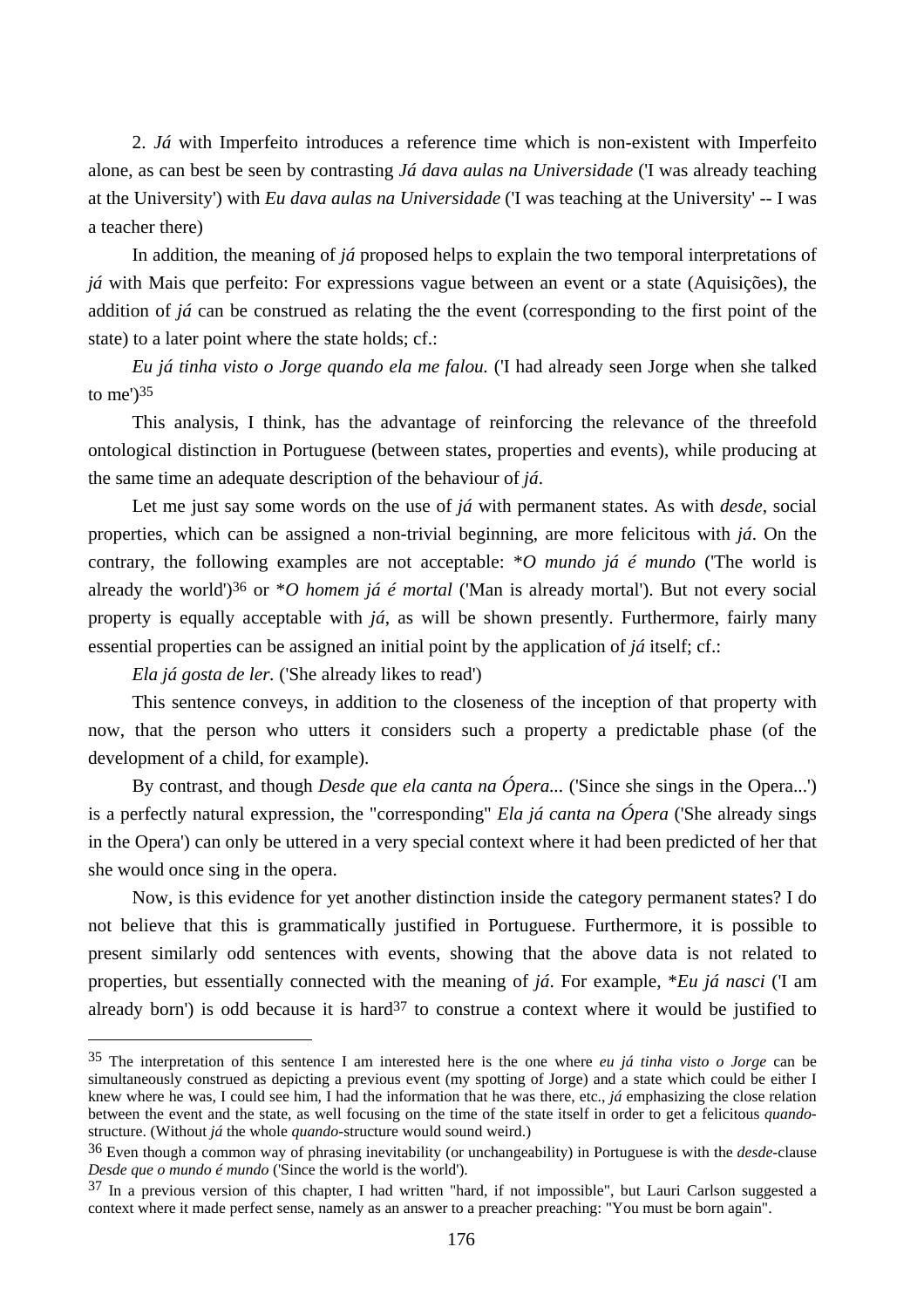express closeness with now.

#### **6.7.2 The meaning of** *ter* **+ Particípio passado**

Let me now turn to the explanation of *ter* + Particípio passado, whose main gist has already been mentioned to explain the behaviour of *já*.

This construction indicates that its argument is wholly in the past, relative to a reference time which can be situated anywhere. It is thus the counterpart of Perfeito, except that Perfeito does not introduce a reference time: it is linked to now, i.e., its argument is wholly in the past of now. This observation explains, from a systemic point of view, why PPC has developed such a different meaning: its obvious meaning (that the reference point was now) was already occupied by Perfeito, and so it would fill no place.

The meaning of *ter* + Particípio passado is thus mainly associated with temporal information. However, and as should be clear, the interaction of temporal information with Aktionsart may produce different interpretations, in fact, in a way similar to the cases of *já* and *desde*. The main difference between *ter* + Particípio passado, on the one hand, and *já* and *desde*, on the other, is their behaviour with temporary and permanent states: The former construction, instead of identifying the initial point, sees everything as a whole (and thus postulates previously occurring final points to the argument situations as well):

*ter construído a casa* ('to have built the house')

*ter estado em Paris* ('to have been in Paris')

*ter aplaudido os Beatles* ('to have cheered the Beatles')

*ter sido princesa* ('to have been a princess')

In addition, the construction *ter* + Particípio passado allows temporal modification of the event to which it applies:

*Ter cantado na ópera ontem fez-lhe muito bem.* ('to have sung in the opera yesterday did him good')

*Ter cantado na ópera durante 1984 fez-lhe muito bem.* ('to have sung in the opera during 1984 did him good')

*Ter cantado na ópera de Janeiro a Março fez-lhe muito bem.* ('to have sung at the opera from January to March did him good')

*Ter construído a casa em 1988 ser-lhe-á muito útil em 1998, porque deixará de pagar sisa.* ('to have built the house in 1988 will be very useful to him in 1998, because then he will stop paying the tax')

With future deictic adverbials, however, it seems more difficult to get felicitous sentences: It seems odd to state a wholly past situation relative to a reference point whose event time is in the future, as in ?*Será uma vantagem no futuro ele ter-se inscrito amanhã.* ('It will be an advantage in the future for him to have enrolled tomorrow'). In fact, the rendering that comes first to mind uses a simple infinitive; cf. *Será uma vantagem no futuro ele inscrever-se amanhã* ('It will be an advantage in the future for him to enroll tomorrow'). This is possibly due to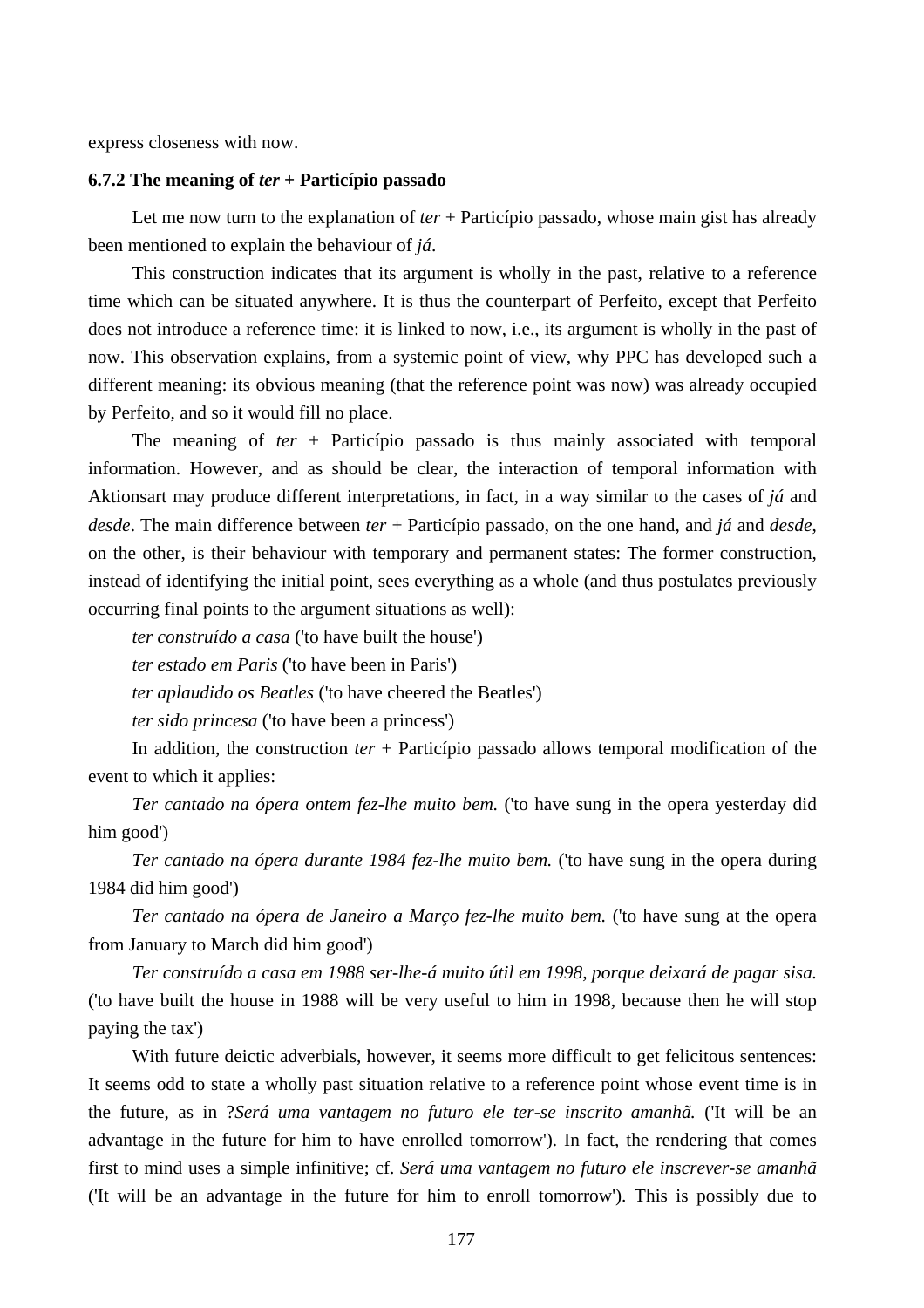constraints on how the future is perceived; I will suggest no explanation for this fact.

Let me instead discuss the relationship between *ter* + Particípio passado and the perfective aspect. As noted in Section 4.2.1, the English perfect could be given a perspectival aspect formulation. As for Portuguese, let me simply state that *ter* + Particípio passado implies perfective aspect, but it should not be confused with it, since, as I showed, it has mainly a temporal import.

It is, moreover, related to direction in time. If one wanted to express that something is seen as a whole from an anterior point of view, one would use the expression *estar para*:

*Ele está para casar.* ('He is going to marry soon')

*Ele estava para construir uma casa, mas depois mudou de ideias.* ('He was about to build a house, but changed his mind later')

*Quando o tornares a encontrar, ele estará para partir para o México.* ('When you see him again, he will be about to leaving for Mexico')

*Uma vez, ele esteve mesmo para emigrar.* ('Once, he was about to emigrate')

It is but natural that natural language has a more developed mechanism (and is more frequently used) to describe what is past than one to describe what is to come, and thus that the compound tenses have a much wider use and relevance than the periphrastic expression *estar para* (which, anyway, is possible with all (morphological) tenses, as partially illustrated above).

#### **6.8 Tense**

Much has already been said already about the Portuguese simple past tenses. A new section on tense is only necessary to present a global view of all tenses, as well as provide, for the sake of completeness, some description of other (rarer) tense forms.

As far as the tense paradigm is concerned, the reader is invited to consult any grammar of Portuguese to get the traditional view. Here, I will only provide a flat presentation of the tense paradigm, mainly to illustrate the morphological complexity and provide terminological precision, and go on to suggest one possible hierarchical description of it.

Finally, I present a short description of the subjunctive and non-past referring tenses, both to show that many of the distinctions referred to previously also play a role there, and to provide some information on these forms, that can be useful when discussing particular translation pairs in the remainder of this text.

#### **6.8.1 The tense paradigm of Portuguese**

First of all, it should be noted that the word "tense" in the present dissertation refers to all morphological distinctions in the verb apart from those of person and number -- the "simple tenses", plus progressivo (*estar a* + Infinitivo) and compound forms (*ter* + Particípio passado), irrespective of whether their meaning is obtained compositionally from the tense of the auxiliary and the general meaning of the analytic form.

To illustrate the tense paradigm of Portuguese, I will use a regular verb of the first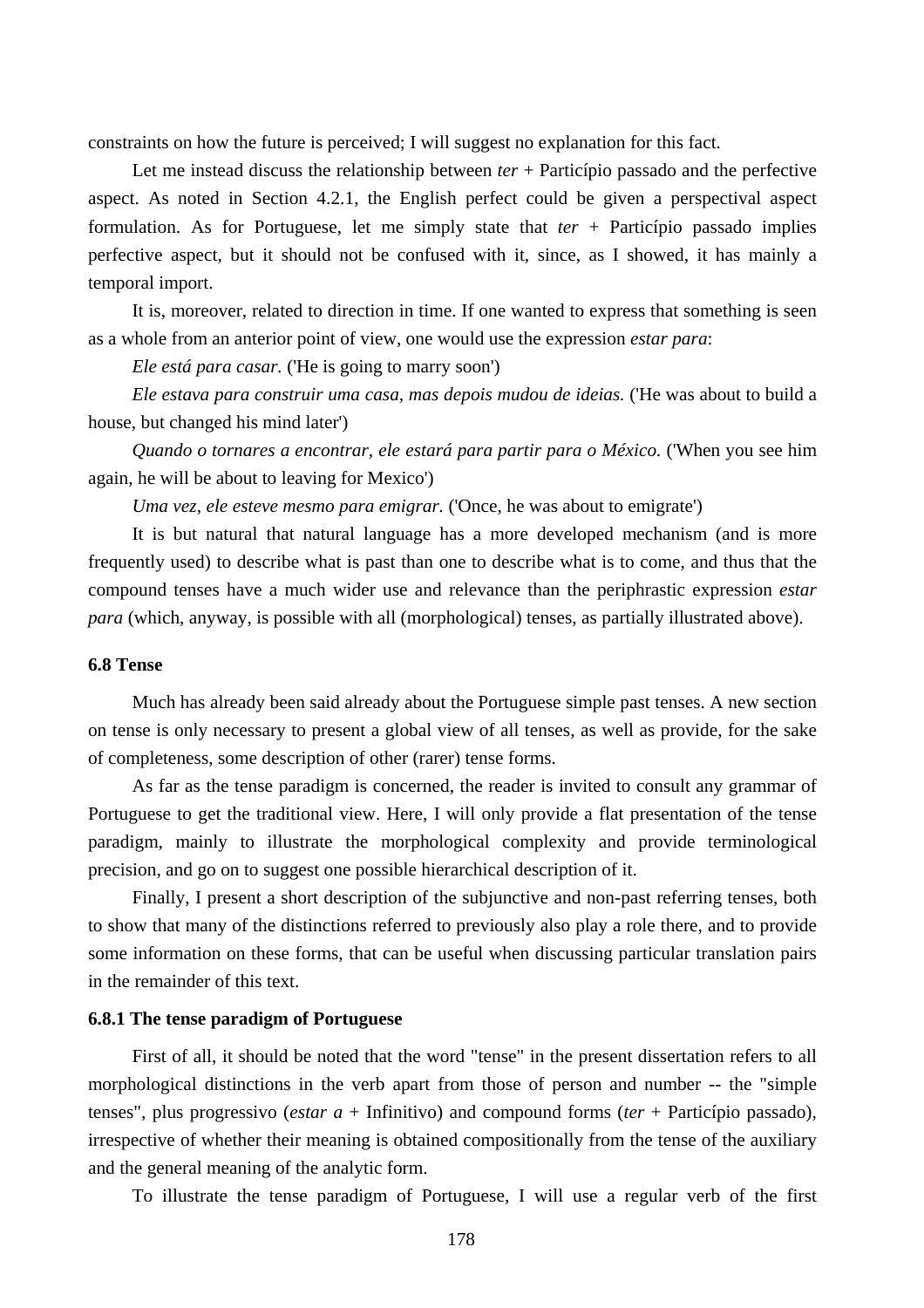conjugation, *cantar* ('sing'), in the second person singular (all tenses having a form for this person are listed, thus also the personal infinitive and the imperative; by contrast, gerund, past participles and impersonal infinitive are omitted). First, I display the name I use in this dissertation, then the form, and finally its full name from traditional grammar. After the simple form, I display the progressive and the compound (*ter* + Particípio passado) forms.

Of course, I might also have included the forms *ter estado*  $a$  + Infinitivo for completeness' sake. However, this form of presentation is mainly relevant to a description of the tenses' meaning, and since no form of *ter estado*  $a +$  Infinitivo is either obligatory (as is the case of Presente progressivo) or non-compositional (as is the case of the PPC), I skipped them.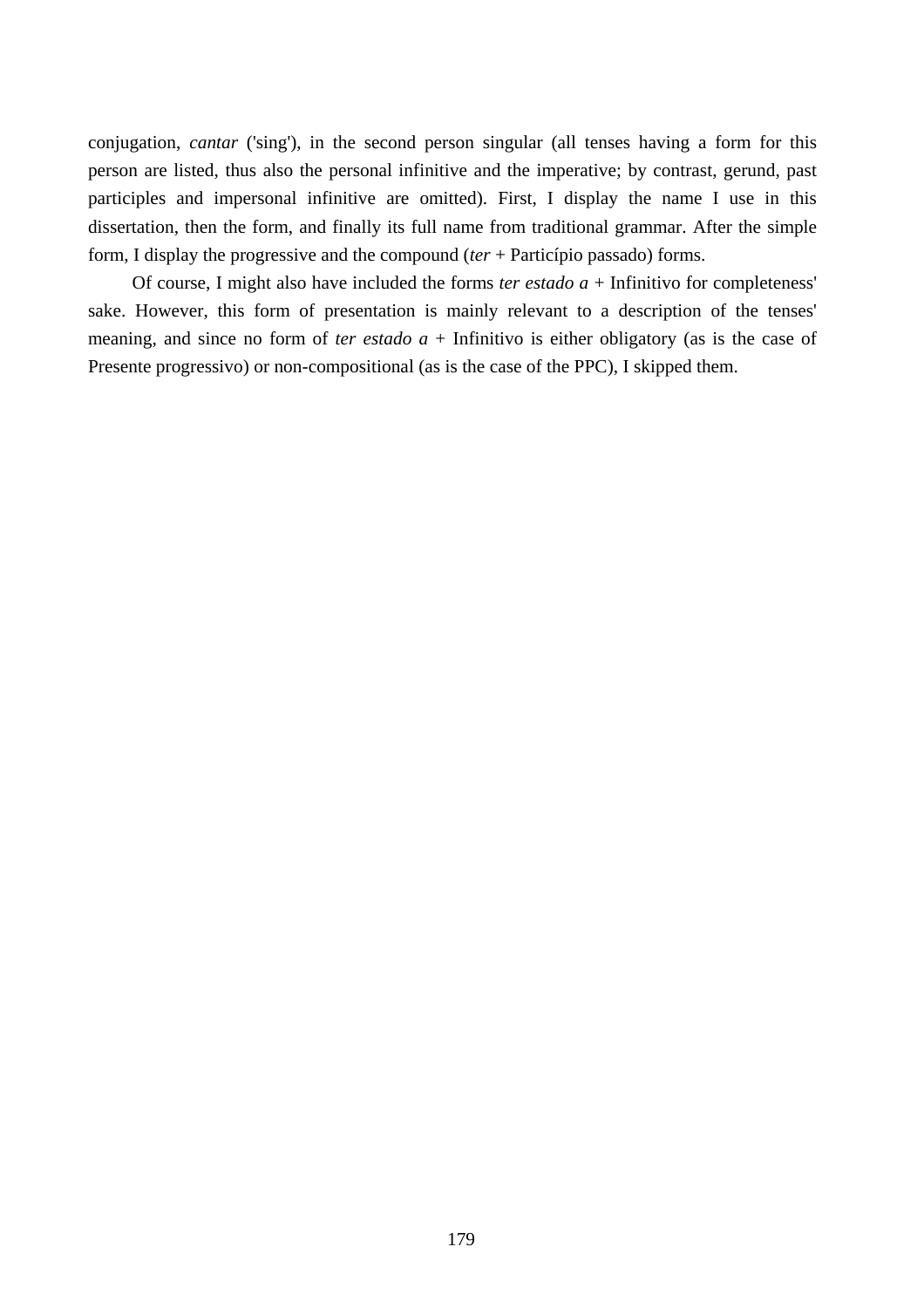| $\vert$ 1      | Presente                         | cantas              | Presente do indicativo                             |
|----------------|----------------------------------|---------------------|----------------------------------------------------|
| $\overline{2}$ | Presente prog.                   | estás a cantar      | Forma perifrástica do presente do indicativo       |
| $\beta$        | <b>PPC</b>                       | tens cantado        | Pretérito perfeito composto do indicativo          |
| $\overline{A}$ | Imperfeito                       | cantavas            | Pretérito imperfeito do indicativo                 |
| $\overline{5}$ | Imperfeito prog.                 | estavas a cantar    | Forma perifrástica do pretérito imperfeito do      |
|                |                                  |                     | indic.                                             |
| 6              | Mais que perfeito                | tinhas cantado      | Pretérito mais que perfeito composto do indic.     |
| 17             | Perfeito                         | cantaste            | Pretérito perfeito do indicativo                   |
| 8              | Perfeito prog.                   | estiveste a cantar  | Forma perifrástica do pretérito perfeito do indic. |
| 9              | <b>MQP</b> simples               | cantaras            | Pretérito mais que perfeito simples do indicativo  |
| 10             | MQP prog                         | estiveras a cantar  | Forma perifrástica do pretérito mais que perf. s.  |
| 11             | Futuro                           | cantarás            | Futuro do indicativo                               |
| 12             | Futuro prog.                     | estarás a cantar    | Forma perifrástica do futuro do indicativo         |
| 13             | Futuro composto                  | terás cantado       | Futuro composto ou perfeito do indicativo          |
| 14             | Condicional                      | cantarias           | Condicional                                        |
| 15             | Condicional prog.                | estarias a cantar   | Forma perifrástica do condicional                  |
| 16             | Condicional comp. terias cantado |                     | Condicional composto                               |
| 17             | Presente do conj.                | cantes              | Presente do conjuntivo                             |
| 18             | PC prog.                         | estejas a cantar    | Forma perifrástica do presente do conjuntivo       |
| 19             | PPC conj.                        | tenhas cantado      | Pretérito perfeito composto do conjuntivo          |
| 20             | Imperfeito do conj. cantasses    |                     | Pretérito imperfeito do conjuntivo                 |
| 21             | IC prog.                         | estivesses a cantar | Forma perifrástica do pret. imperfeito do conj.    |
| 22             | MQP conj.                        | tivesses cantado    | Pretérito mais que perfeito do conjuntivo          |
| 23             | Futuro do conj.                  | cantares            | Futuro do conjuntivo                               |
| 24             | FC prog.                         | estiveres a cantar  | Forma perifrástica do futuro do conjuntivo         |
| 25             | FC comp.                         | tiveres cantado     | Futuro composto ou perfeito do conjuntivo          |
| 26             | Infinitivo pessoal               | cantares            | Infinitivo pessoal ou flexionado                   |
| 27             | IP prog.                         | estares a cantar    | Forma perifrástica do infinitivo pessoal           |
| 28             | IP composto                      | teres cantado       | Infinitivo pessoal composto                        |
| 29             | Imperativo                       | canta               | Imperativo                                         |

# Table 6.2: The Portuguese tense paradigm

Even though I list 29 different forms in Table 6.2, they can obviously be divided into smaller groups, and several alternative presentations can be put forward. I provide here a condensed description of the tense forms, more in the spirit of traditional grammar, by suggesting several possible organizational parameters:

1. The most obvious parameter is morphological constitution: synthetic (one word only),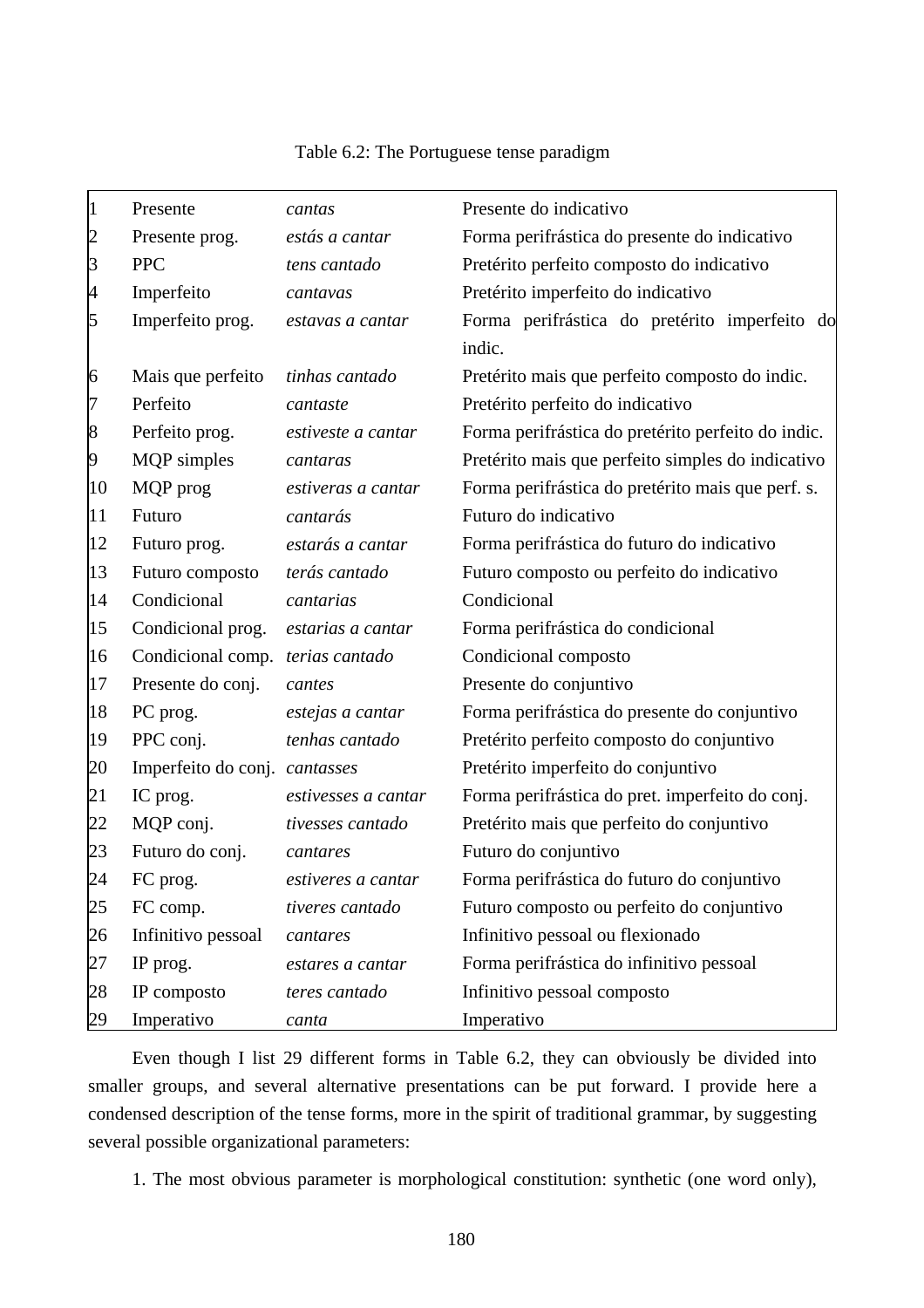progressive (with *estar a* + Infinitivo), and compound (with *ter* + Particípio passado). I have shown that at least the meaning of the third category is not always obtained compositionally, but it still is in most cases, and that of the Progressivo seems to be obtained compositionally in all cases.

2. Another distinction (at least underlying the naming conventions, but obviously with more content than that) is mood. How many moods should be distinguished is not so obvious (and, in fact, there are different grammatical traditions in Portugal and Brazil regarding the issue of whether Condicional constitutes in itself a separate mood). I suggest a threefold distinction between factual, non-factual and neutral (these latter category including Futuro, Condicional, Futuro do conjuntivo and Infinitivo).

3. Furthermore, a syntactic distinction can be drawn between the Conjuntivo tenses and all the other ones, in that the former always appear in subordinate clauses (even though not always explicitly, as is the case of orders or requests). All other tenses can appear in main or subordinate clauses (Infinitivo pessoal included).

4. In addition, a fairly conventional distinction is, of course, that of tense proper. The way I see it, it is operational in the three moods in a binary way: opposing past vs. non-past, or nonpast to no tense in the neutral mood.

5. Finally, as I claimed in many places already in the present text, (some) tenses have a definite ontological import.

This is diagrammed in Figure 6.1, where a possible distinction between all forms is presented in accordance with the above features.

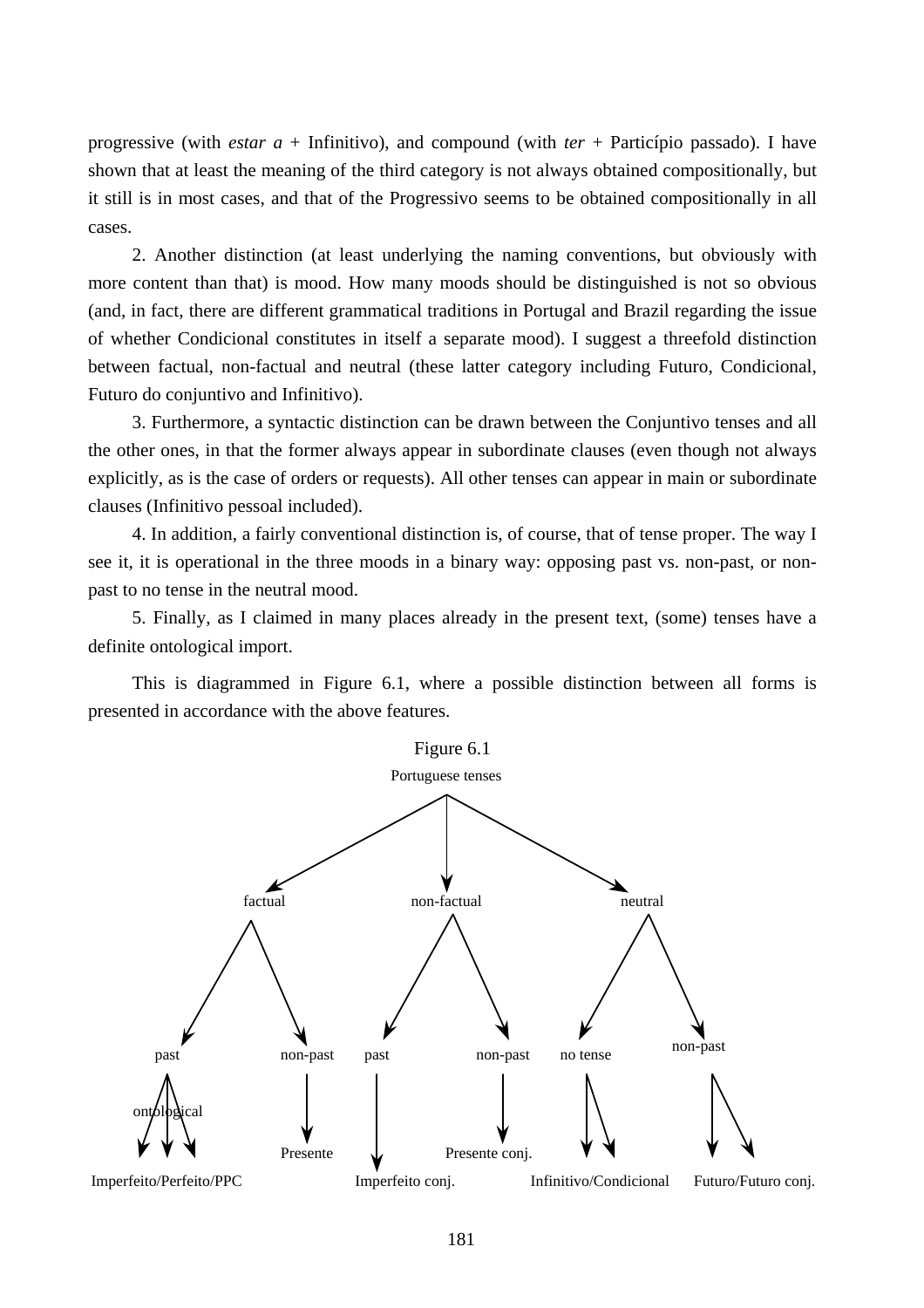Now, as also noted in Chapter 5 in connection with aspectual classes, I do not think that features in general are an adequate descriptive apparatus for grammar, even though, of course, they may be useful for a rough picture such as the one just presented.

And the reason seems to be that natural language users (and therefore creators) have at their disposal tense forms (bundles of features), not features themselves. So, even if at some point in time there was a neat feature system, creative language use (as well as all other phenomena responsible for language change) would rapidly make such a system too restrictive.

Practical evidence against the features just presented adequately describing the present situation is the fact that Imperfeito is now widely used instead of Condicional, Presente instead of Futuro, and *já* + Perfeito instead of Futuro perfeito. While this can be presented in a description that considers each tense form separately as an individual capable of bearing several (albeit interrelated) meanings, it is not possible to use a feature description without having to postulate either ambiguity or more features.

Another related problem with most feature systems is that there is no independent evidence for the features themselves. Furthermore, it is often difficult (if not impossible) to prove that they are logically independent. I will not dwell on these matters here, however, since Figure 6.1 is in no way crucial to my analyses: it should only be seen as an aid to a coarse understanding of the Portuguese tense system.

Note, nevertheless, that neither the progressive nor the compositional compound tenses are depicted in the figure. One might argue that at least Mais que perfeito simples should also be included, but I chose to disregard it. It is, however, not obvious that even the compound Mais que perfeito, bringing sometimes the import of Aquisição, should not be present as well (there are cases where it is in paradigmatic contrast with Perfeito). In any case, and as already pointed out, the figure is not to be taken too seriously: For example, the pair Imperfeito/Perfeito also contrasts in terms of perspectival aspect, and that is not contemplated (because this would be a case where more than one feature distinguished the very same elements). Neither have I suggested a precise difference between the two types of Futuro (definite vs. non-definite would be one possibility, but also unique vs. plural might do).

Instead, I will turn to a succinct description of some of the tenses not mentioned yet.

## **6.8.2 Presente**

The opposition between Presente and Presente prog., incidentally the main reason to have the progressive forms in Table 6.2, is the opposition between permanent states and temporary states when the verb denotes an event.

This contrast is fully comparable with English, and has already been discussed in Section 6.2.1 above, so not much needs to be said; cf.:

*Ele canta.* ('He sings')

*Ele está a cantar.* ('He is singing')

The only thing that might be interesting to underline here is that, in this respect, Portuguese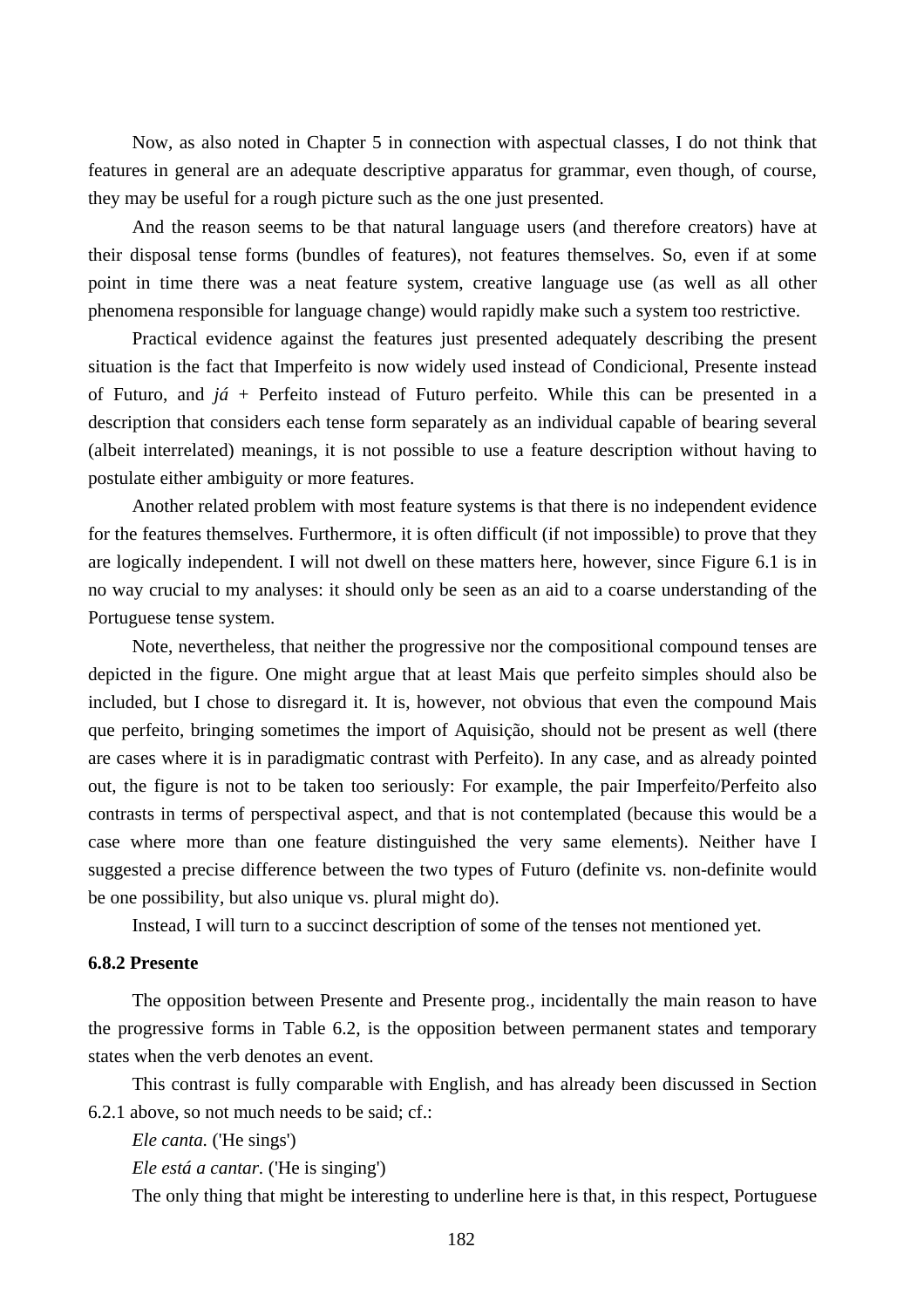is very close to English, as opposed to other Romance languages like Italian and Spanish, where the progressive is optional (cf. Marchand (1955)), or like French where it is almost non-existent.

This does not exhaust the meaning of present-day Portuguese Presente, though, since it is frequently used with events in a future meaning (provided a suitable definite adverbial is present or understood); cf. *Vou hoje para Macau* ('I fly today to Macao'); *Ele chega às três* ('He arrives at three o'clock').

But again this does not differ much from the behaviour of the English present, either. Rather, apparently the main difference between the two languages is the non-existence of a futurate progressive in Portuguese (for a short survey of means to express futurity in Portuguese see next section).

#### **6.8.3 Futuro**

What remains to be described in a chapter on the Portuguese tense and aspect system is the non-indicative tenses, as well as the Futuro and the Condicional. I will not provide a full treatment of these matters here, given their low frequency in general and especially in narrative texts. I will nevertheless describe some features which will result in a more complete picture of the tense and aspect system in Portuguese.

In what concerns the Futuro, it is very rarely used with future reference (having a strong prophetical and old-fashioned tone); cf.:

*Ele virá um dia e salvará o país.* ('One day he will come and save the country')

*Se tu o chamares ele deixará tudo.* ('If you call him, he will leave everything')

There is, however, a case where Futuro is still widely used with future meaning, namely whenever quantification over events is involved; cf.:

*Nada te faltará.* ('Nothing will be missing for you')

*Camões nunca será esquecido.* ('Camões will never be forgotten')

*Terás sempre a impressão de ter perdido alguma coisa.* ('You will always feel like having missed something')

*Nunca perceberás porque ele te deixou.* ('You will never understand why he left you')

*Lembrar-te-ás disso muitas vezes.* ('You'll remember that many times')

*Farei tudo o que for preciso.* (T'll do all that is needed')

In fact, while a definite occasion, even when its location is indefinite, is rendered by different forms, an occasion which expands indefinitely in (future) time is still preferably rendered with Futuro, as the previous examples showed. This is quite easy to explain in semantic terms. For something to expand indefinitely in time, it has to be a sequence of events or a property, it cannot be one particular event.

 The following sentences illustrate the common ways of expressing future time in presentday Portuguese, namely with *ir* + Infinitivo and *haver de* + Infinitivo:

*Hei-de convidar-te para cá vires jantar.* ('I will invite you for dinner')

*Tu hás-de ser reconhecido como um grande poeta.* ('You will be recognized as a great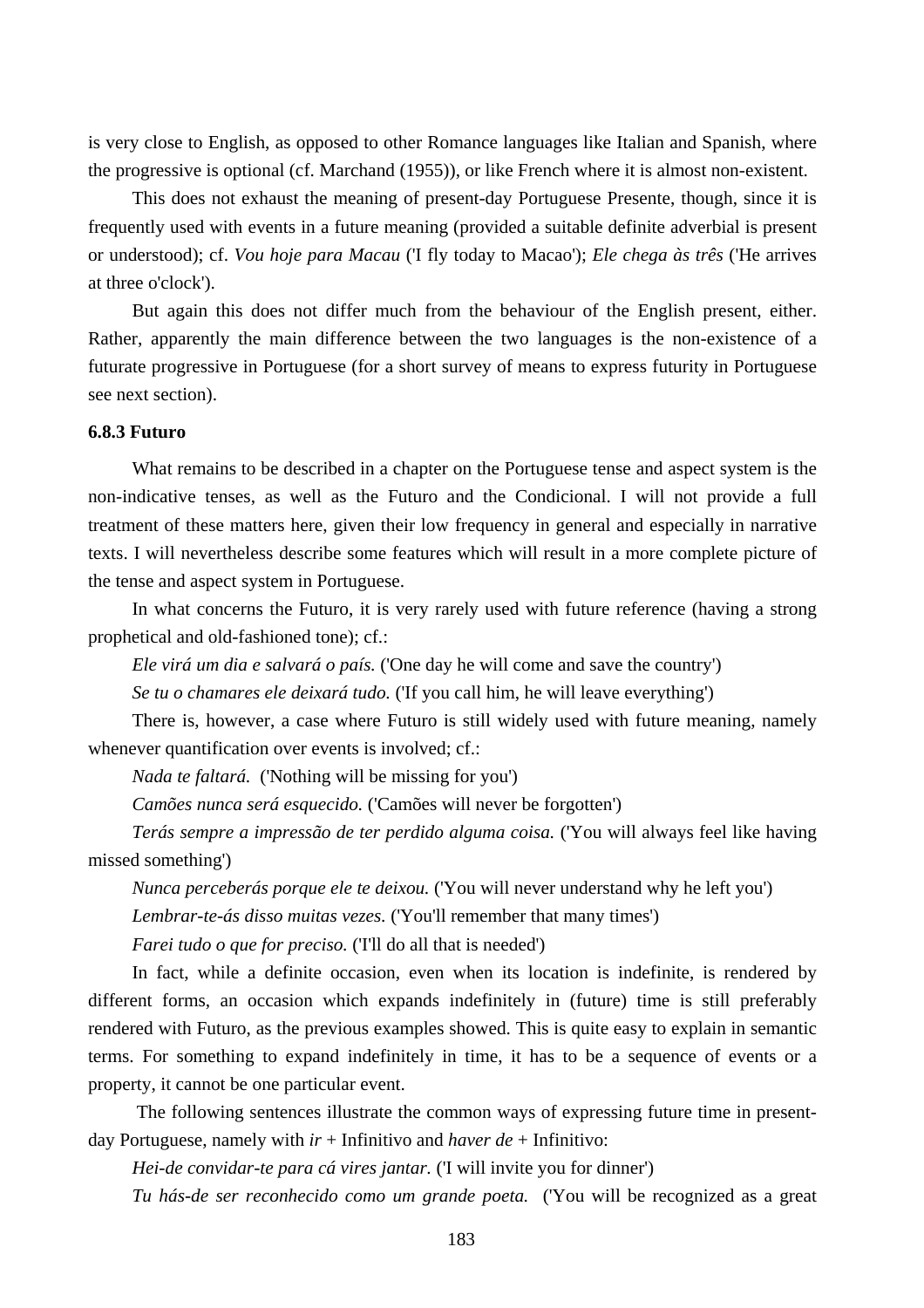poet')

*Vou comprar um carro desportivo.* (T'm going to buy a sports car')

*O novo aeroporto de Oslo vai ser em Gardermoen.* ('The new Oslo airport is going to be at Gardermoen')

Futuro is especially interesting because it has a relatively wide range of uses (even though it is quantitatively rare), especially in what properties are concerned:

1. In fact, and in addition to the special kind of quantification with *sempre* already discussed, the meaning of *sempre* with properties in the future is temporal, i.e., quantifies over times; cf.:

*Ela será sempre a minha preferida.* ('She will always be my favourite')

2. Futuro can also express the beginning of a property as a whole in the future (being in that respect the opposite of Perfeito, which specifies their end), as in:

*Ela será rainha.* ('She will be queen')

3. Its more interesting usage, however, is that of expressing possibility, probability:

*Ela terá uns trinta anos.* ('She will be thirty')

or even doubt about the present, as is most apparent in questions (note that in English a verb is used to translate the doubt); cf.:

*Ele será suficientemente honesto para cumprir a promessa?* ('I wonder whether he is honest enough to keep his promise')

*Estará doente?* ('I wonder whether she is ill')

*Será que ele perdeu o comboio?* ('I wonder whether he missed the train')

This doubt expressing mode is also possible in statements, as the following example shows:

*Ela será tudo o que tu dizes, mas eu não quero nada com ela.* ('She will be all you say, but I will not have anything to do with her')

Very clearly, the use of Futuro in such a sentence conveys that the utterer does not believe in its truth, or at least, that s/he does not want to take a stand on it.

The import of Futuro here is clearly modal (i.e., it expresses a marked attitude); nevertheless, temporal and aspectual properties are also relevant, since (i) attitudes are located in time and (ii) the argument is restricted to present states of affairs, i.e., events are only possible arguments after they have occurred.

*Ela terá mandado a carta, mas não a recebi.* ('She may have sent the letter, but I have not received it')

\**Ela mandará a carta, mas não a recebi.* ('She will send the letter, but I have not received it')

# **6.8.4 Condicional**

While Futuro expresses doubt about the future and present, Condicional expresses doubt about the past.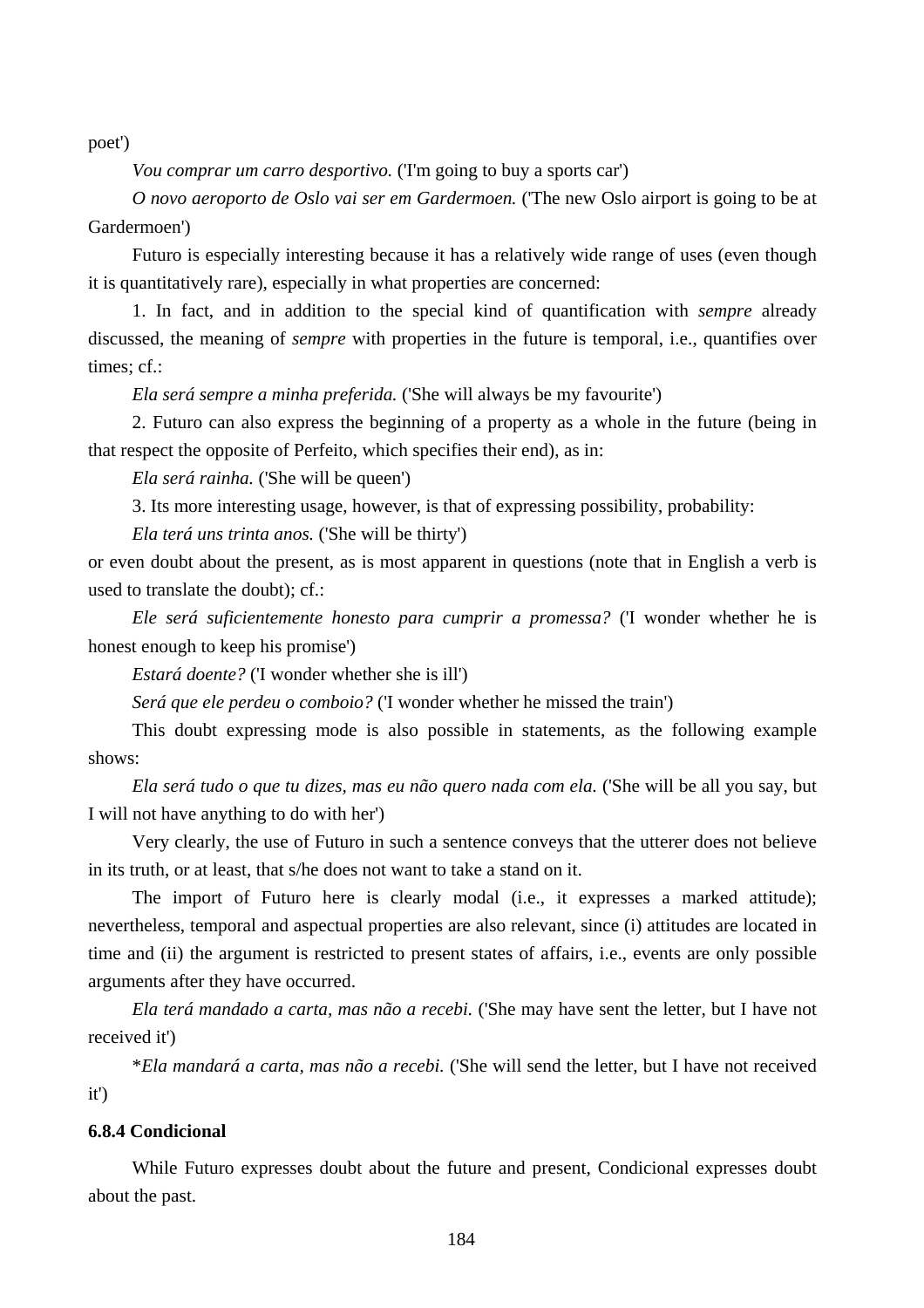*Estaria doente?* ('I wonder whether he was ill')

*Seria casado, mas não se comportava como tal.* ('He might be married, but he did not behave accordingly')

Also, it is used to express quantification about a hypothetical past (or present) in the very same way that Futuro is used to express quantification about a hypothetical future.

*Ele nunca daria esta comida ao cão.* ('He would never give this food to the dog')

But if the past is hypothetical, some explicit or implicit (non-actual) condition must always be understood, i.e., a Condicional is semantically dependent on some hypothesis about the past.<sup>38</sup>

*Camões seria mais célebre se tivesse escrito em inglês.* ('Camões would be more famous if he had written in English')

*O João teria comido melhor se não lhe tivesses dado tantos chocolates.* ('João would have eaten more if you had not given him so many chocolate bars')

*Se X tivesse sido o assassino, teria arranjado um alibi.* ('If X were the assassin, he would have fixed an alibi')

Most commonly, such a hypothesis is expressed by Imperfeito do conjuntivo, as is seen in the previous examples. Explicit comparison is another way of expressing an alternative, as in:

*Acho que uma sova daria melhor resultado.* ('I think a beating would produce better results')

In European Portuguese, Condicional is nowadays being replaced by the Imperfeito, much in the same way Futuro is giving way to Presente in definite occasions; and so Condicional would sound awkward in (oral speech like):

*Se eu ganhasse a lotaria, comprava uma casa com piscina.* ('If I won the lottery, I would buy a house with a swimming pool')

Finally, Condicional is also used as future of the past, as Peres (1993) notes, and is thus required in sentences like:

*Os romanos estabeleceram-se na península. Os bárbaros chegariam alguns séculos depois.* ('The Romans settled in the Iberian peninsula. The Barbarians would arrive some centuries later')

# **6.8.5 Conjuntivo**

 $\overline{a}$ 

As concerns the subjunctive tenses, their unifying property is that they are related to some attitude of the speaker: belief, denial, order, hope, or simply possibility. They refer to situations without asserting their factual existence. These situations are often temporally ordered; however, the tense of the subjunctive tenses is generally related to the attitude, not to the time of the situation they refer to.

## **6.8.5.1 Presente do conjuntivo**

<sup>&</sup>lt;sup>38</sup> Henceforth, whenever example sentences have more than one tensed clause, I underline the verb form which is being discussed, in order to make it easier for the readers to follow the examples.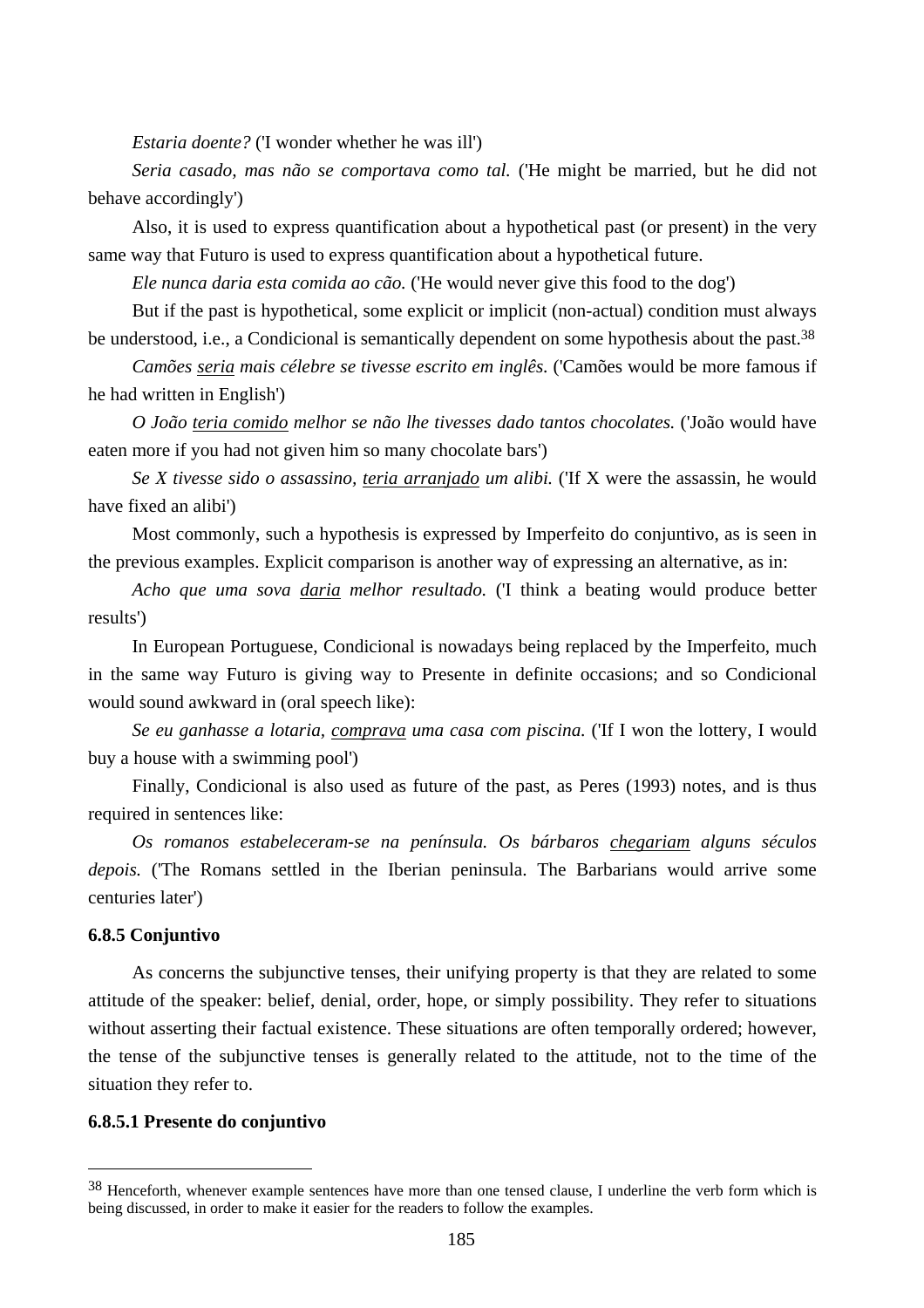So, Presente do conjuntivo concerns a present belief, doubt, mental attitude, etc., about a present, past or future situation. Not surprisingly, a present (or simultaneous) situation concerns a temporary state or a property; cf.:

*Não acredito que ele seja mentiroso.* ('I do not believe that he is a liar')

*Não acredito que ele esteja em Bruxelas agora.* ('I do not believe that he is in Brussels now')

When an event is mentioned, it must be either all in the past or all in the future, and this distinction is made clear done with the PPC conj. vs. the (simple) Presente do conjuntivo; cf.:

*Não acredito que ele tenha feito isso.* ('I do not believe he has done it')

*Não acredito que ele faça isso.* ('I do not believe he will do it')

# **6.8.5.2 Futuro do conjuntivo**

 $\overline{a}$ 

Futuro do conjuntivo, on the other hand, is future in that it concerns a time later than now (even though it may refer to something which may be true at the moment of the utterance)

*Se ela estiver lá, volta para trás.* ('If she'll be there, come back')

*Se ele for simpático, aceita.* ('If he will be nice, turn it in')

*Se ele tiver caído, ajuda-o a levantar-se.* ('If he has fallen down, help him to stand up')

*Se ele cair, não te rales.* ('If he falls, don't worry')

But, just like Futuro, Futuro do conjuntivo may refer to the present, as in the next utterance following a knock on the door: *Se for o Pedro, não estou* ('If it is Pedro, I'm not here'). One might say that it still concerns a time in the future of now in that the verification whether it was Pedro or not will be done in the future, even though he is there (or not) at present.39 In any case, it should be stressed that the tenses of Conjuntivo treat (unknown) present and future situations in the same way, as is, in fact, also the case with Futuro.

It should be noted that Futuro do conjuntivo is syntactically restricted to two contexts only: (i) *se*-clauses and (ii) clauses associated with indefinite/relative pronouns, like *quando*-related clauses (in addition to *quando* ('when'), conjunctions like *logo que* ('as soon as')), or clauses introduced by *onde* ('wherever'), *o que* ('whatever'), etc. The first introduce a hypothesis, and identify a time related to that hypothesis, while the second simply identify such a time. Note that in both contexts the time can refer to the present, or the future, provided the argument is a property or a temporary state. In other words, they introduce a time which is non-past: *Pensa em mim onde estiveres* ('Remember me wherever you are'); *O que fizeres não é da minha responsabilidade* ('Whatever you do is not my responsibility'). Only *quando*-(related) clauses cannot refer to the present, for the obvious reason that they would be identifying it completely

<sup>39</sup> I was not aware that this analysis of the Futuro do Conjuntivo had already been suggested by Nilsson (1972). Nilsson displays the following translation/explanation for the real sentence *Se for o Dâmaso, mato-o!* "Hvis (det viser seg at) det er Dâmaso (som har gjort det), dreper jeg ham ('If (it reveals itself that) it is Dâmaso (who did it), I kill him')" (Nilsson, 1972:9, my translation into English), and comments: "it is clear [...] that the situation indicated as a possibility by means of the subjunctive form will only be verified after the time of the utterance" (Nilsson, 1972:10, my translation).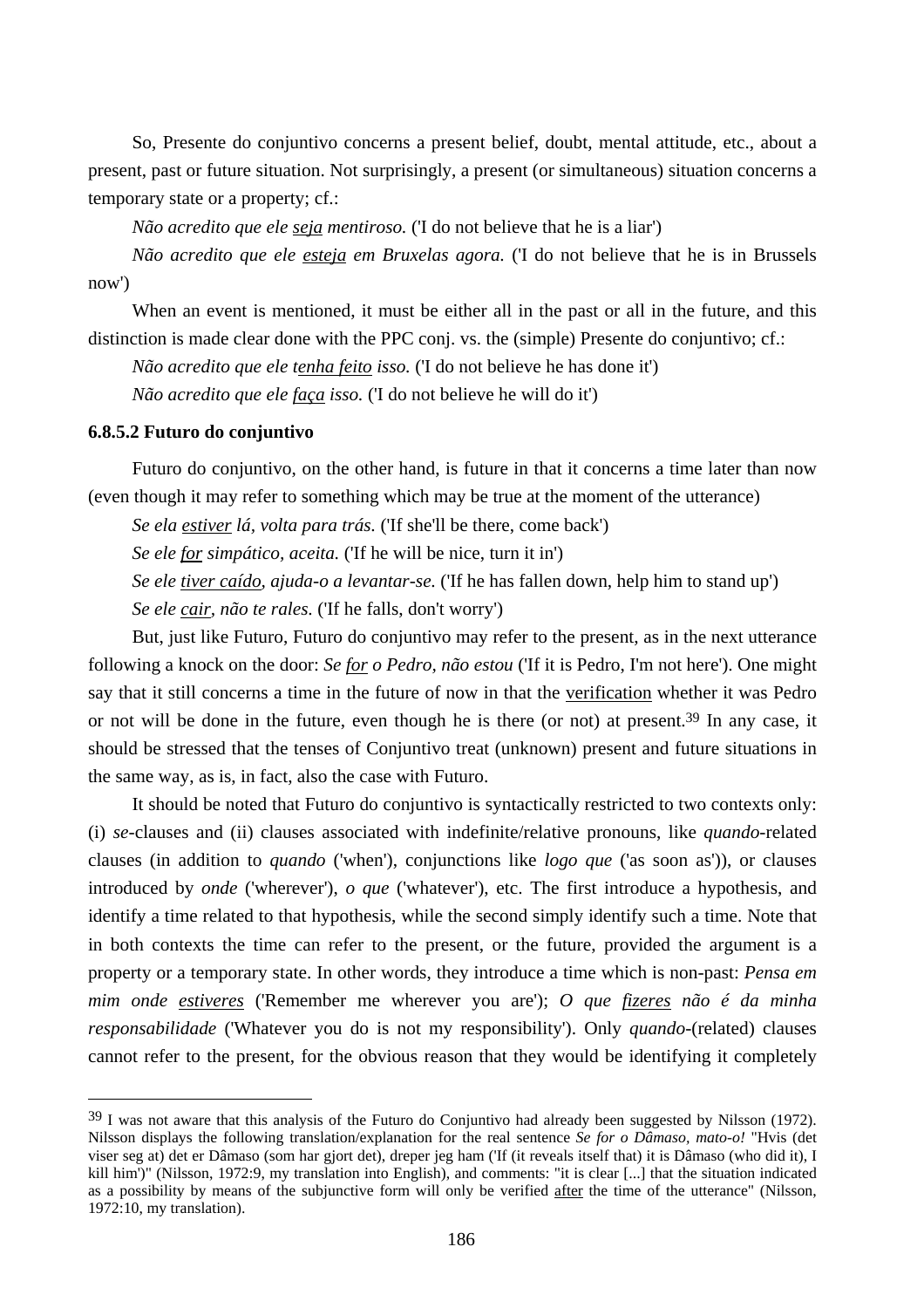(conflicting with the meaning of Futuro do conjuntivo as expressing a not yet localized definite point in time).

The difference between Futuro do conjuntivo and FC comp. with events is that, while both do not localize, the first denotes a definite time point, while the second indicates an interval of indefinite length, bounded to the left.40

This explains the following examples:

*Quando construires a casa, vou-te visitar.* ('While you build the house, I'll visit you')

*Quando tiveres construído a casa, vou-te visitar.* ('When you have built the house, I'll visit you')

*Quando acabares o curso, compro-te uma casa.* ('When you graduate, I'll buy you a flat')

*Quando tiveres acabado o curso, vais poder descansar.* ('When you have graduated, you'll be able to rest')

In the first pair, the time identified by the *quando*-clause of the first sentence is the time of the building, in the second is the time after the building. In the second pair, we have two events in the first sentence, compared to a state which is claimed to hold in the unbounded period selected by FC comp. in the second sentence.

# **6.8.5.3 Comparing Futuro do conjuntivo with Futuro**

Here, I intend to pursue an admittedly unconventional analysis of the difference between the two types of Futuro, based on not distinguishing between *se* as an indirect question conjunction and *se* as a conditional conjunction. (This should be taken as a digression intended to illuminate some differences, not as a final analysis.)

Note that the distinction between Futuro and Futuro do conjuntivo in connection with *se*, both regarding hypothetical future or present conditions, is in English (approximately) rendered by the opposition between *whether* and *if*; cf., regarding the future:

*Não sei se ele virá.* ('I do not know whether he will come')

*Se ele vier, fico felicíssima.* ('If he comes, I'll be delighted')

and regarding the present:

 $\overline{a}$ 

*Não sei se ele é padre.* ('I do not know whether he is a priest')

*Se ele for padre, não podemos entrar.* ('If he is a priest, we cannot go in')

While *if* (and Futuro do conjuntivo) ask, so to say, the hearer to pursue actively the hypothesis they introduce, *whether* (and Futuro) simply note that this is an hypothesis.

A further difference between the two types of Futuro is that Futuro do conjuntivo identifies a particular time as part of its meaning (even though it cannot localize it), i.e., it works as a definite description, while Futuro, on the contrary, refers to either a previously identified time<sup>41</sup>

<sup>40</sup> In the usual metaphorical reference to the time line: past to the left, future to the right.

<sup>41</sup> Precisely identified by Futuro do conjuntivo, as in *Quando acabares o curso, serei a mulher mais feliz do mundo*  ('When you graduate, I'll be the happiest woman in the world'). If the main clause depicts an event, Futuro is giving way to Presente, as already noted: *Quando acabares o curso, dou uma festa* ('When you graduate, I'll throw a party').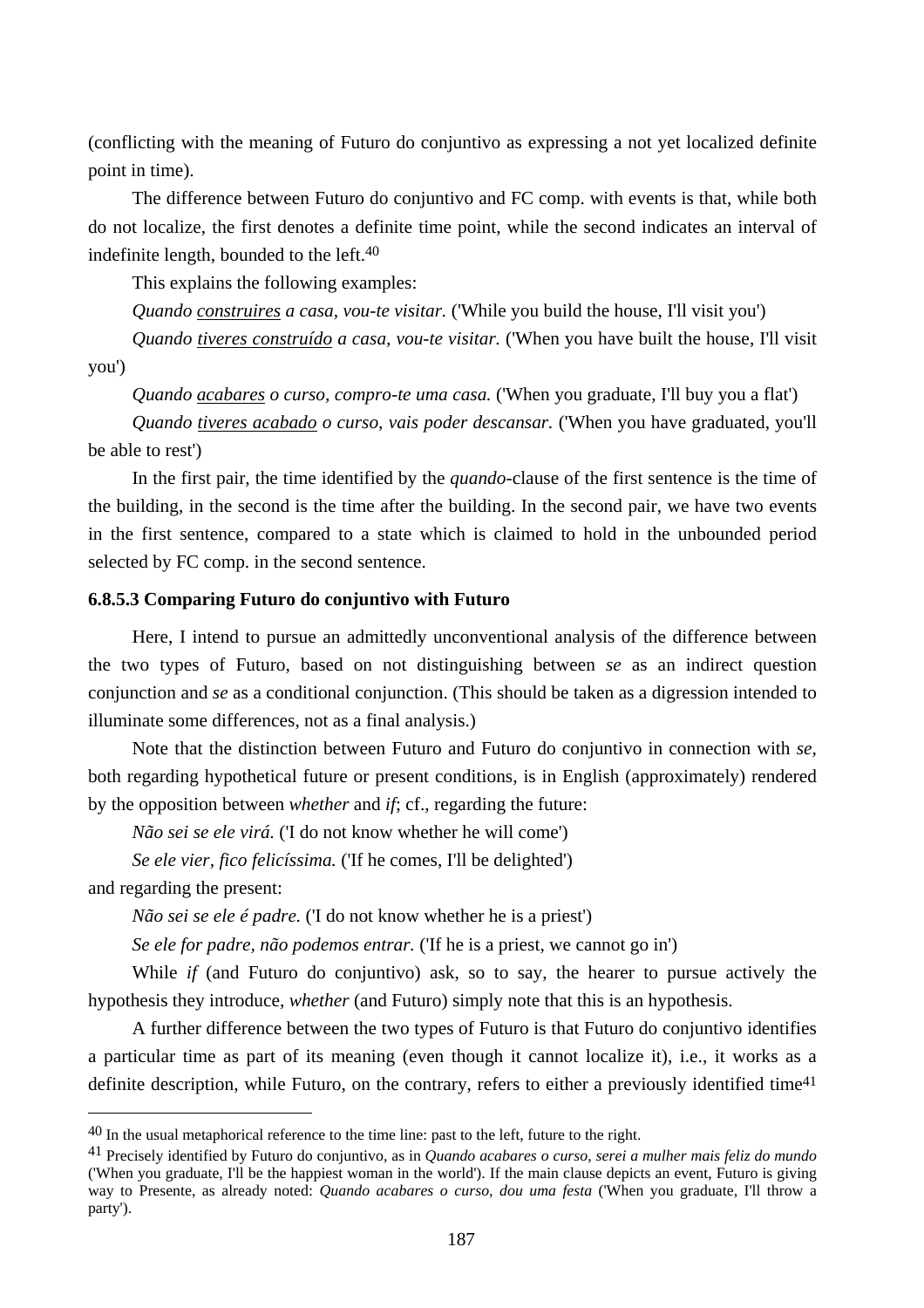or to an indefinite set of times (indefinite quantification).

#### **6.8.5.4 Imperfeito do conjuntivo**

Finally, Imperfeito do conjuntivo (which would be more properly called simply past subjunctive) has often past time reference, as can be easily appreciated by the fact that it is used to express both Presente and Futuro do conjuntivo in indirect speech. My analysis of it invokes a past reference point, that may concern the mental attitude, cf.:

*Não acreditei que ele fosse capaz de o fazer.* ('I did not believe he would be able to do it') or the time about which the hypothesis is formulated, cf.:

*Não acredito que ele fosse capaz de o fazer.* ('I do not believe that he would be able to do it')

*Quando era miúda, se o meu vizinho desse uma festa ficava feliz.* ('When I was a child, if my neighbour threw a party I would be happy')

In a *se* conditional clause, Imperfeito do conjuntivo specifies something which is hypothetical (and thus the speaker cannot know that it is true at the time he makes the hypothesis).

For this reason, it is the tense used in counterfactuals, but in itself it does not imply contrary to fact. Rather, it has a weaker content: it signals clearly a hypothetical context. In some cases, if one expresses something hypothetically it must be because one believes that the contrary is the case (as is generally true regarding hypotheses about the past and especially the present), but not necessarily always, as the following examples, involving quantification, show:

*Se me desses a tua morada, quando eu tivesse tempo podia-te ir lá visitar.* ('If you gave me your address, whenever I had the time I could pay you a visit')

*Gostava muito de ter uma casa na praia. Quando fizesse calor, ia tomar banho no mar.* ('I wish I had a house by the seaside. Whenever it were hot, I would take a bath in the sea')

Now, if only one (future) occasion is involved, Futuro do conjuntivo would be appropriate; the use of Imperfeito do conjuntivo may convey the additional implication that such a hypothesis does not reflect reality (or at least the knowledge of the speaker); cf. the next minimal pair:

*Se o Pedro tiver construído a casa, podíamos ir hoje lá vê-la.* ('If P. has built the house, we could go and see it today')

*Se o Pedro tivesse construído a casa, podíamos ir hoje lá vê-la.* ('If P. had built the house, we could go see it') (Pragmatically, it is implied that he has not built the house)

However, one should not impose the implication as part of the meaning, because the previous sentence, if followed by e.g. *Vamos telefonar-lhe para saber se a construiu ou não?* ('Shall we phone him to know whether he has built it or not?') shows that Imperfeito do conjuntivo only asserts wishful thinking, and not the belief that the hypothesis goes against reality.

Summing up, Imperfeito do conjuntivo can concern an attitude about the past, or signal a hypothesis (about the past, the present or the future). Since in what regards the future, it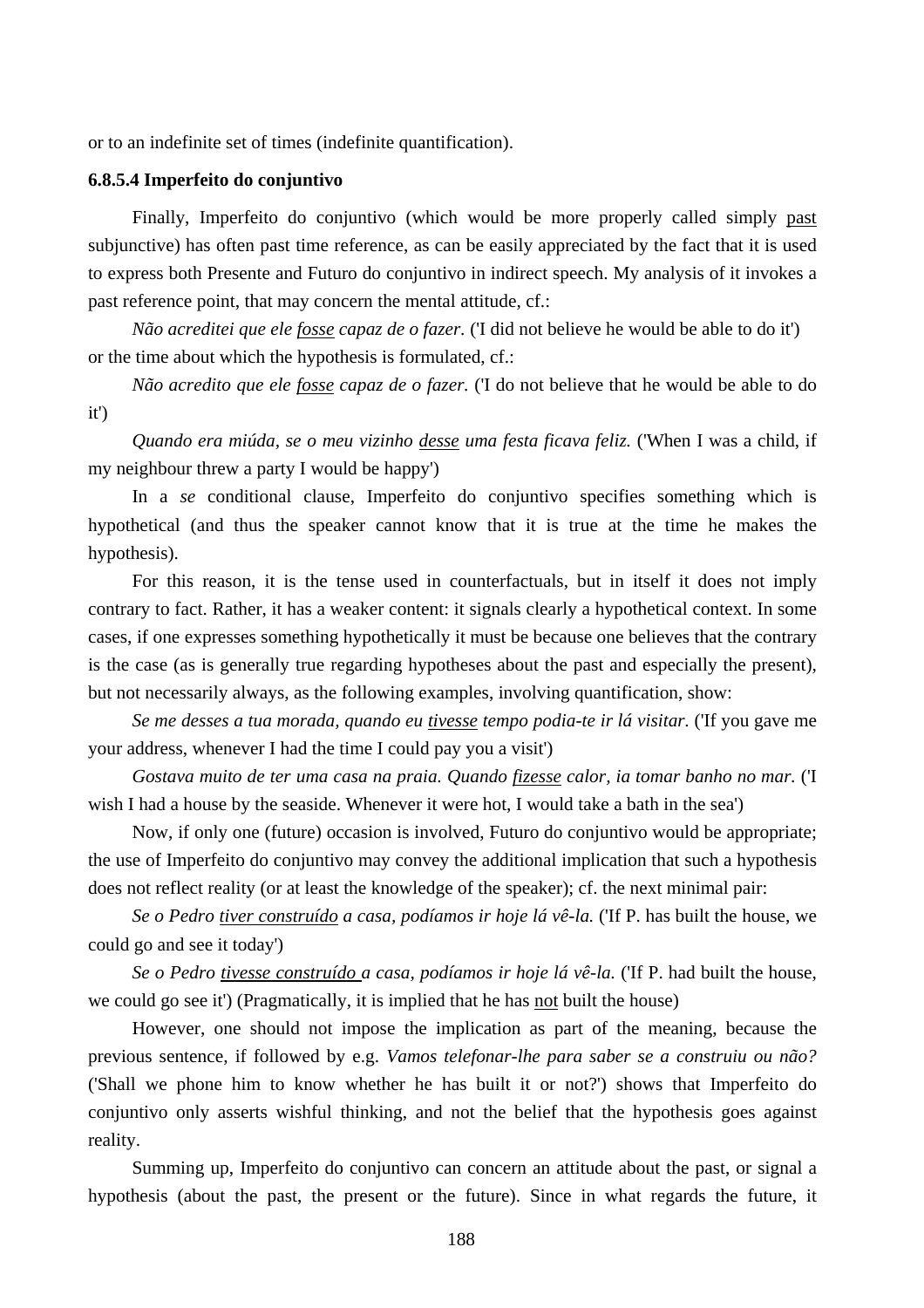competes with the Futuro do conjuntivo, in that connection it is used specifically either for an indefinite number of events, or for signalling plausible counterfactuality.

Finally, let me note an interesting property of all simple subjunctive tenses, namely, the fact that the ontological distinctions observed in the indicative mood are neutralized. So, properties can be read as properties or as events instantiating that property (which in the past indicative mood would be clearly distinguished by the opposition Imperfeito/Perfeito); cf.:

*Se ele for simpático, podes casar com ele.* ('If he is nice, you may marry him')

*Se ele for simpático, perdoo-lhe.* ('If he is nice (behaves nicely), I will forgive him')

*Duvido que ele seja simpático (quando te encontrar).* ('I doubt he will be nice (when he meets you next)')

And, conversely, events can be understood as properties as well in a subjunctive context, as can be seen in the next examples

*Se ele cantar, sai da sala.* ('If he sings, leave the room')

*Se ele cantar, contrata-o.* ('If he sings (is a singer), hire him')

In other words, Portuguese in conjuntivo behaves very much like English, in that it is vague regarding the ontological distinction among events, properties and states.

#### **6.9 The Portuguese aspectual network**

As explained in the previous chapter, the aspectual network is meant as an adequate device for displaying the tense and aspect system of a language in what Aktionsart is concerned, i.e., for displaying how the properties of a given situation are built up from smaller constituents.

The way it was conceived (and modified in Chapter 5), it is not adequate to model quantification issues nor to deal with perspectival aspect. I will thus consider what might be necessary in order to encompass these phenomena later (Section 6.9.2), and present in Section 6.9.1 the basic aspectual network for Portuguese without paying attention to such issues.

### **6.9.1 The basic aspectual network**

Let me first present the basic aspectual network. For ease of exposition, I have been using English names for most Portuguese categories in this chapter. To facilitate the comparison between English and Portuguese in the next chapter, and to present a pure Portuguese aspectual network here, I will now use the Portuguese names, as follows: ESTADOS PERMANENTES (properties), divided into PROPRIEDADES ESSENCIAIS (essential properties) and PROPRIEDADES SOCIAIS (social properties), ESTADOS TEMPORÁRIOS (temporary states), ACONTECIMENTOS (events) divided into OBRAS and MUDANÇAS, and then vague classes like AQUISIÇÕES and MORADAS (obra or permanent state), and compact classes, named after their constituent classes suitably linked by "+".

What I do in this section is mainly to summarize the content of this chapter in a different format: I present linguistic devices in a functional way, in which the input domain is especially relevant, because it may indicate further unlabelled (coerced) transitions. This mechanism allows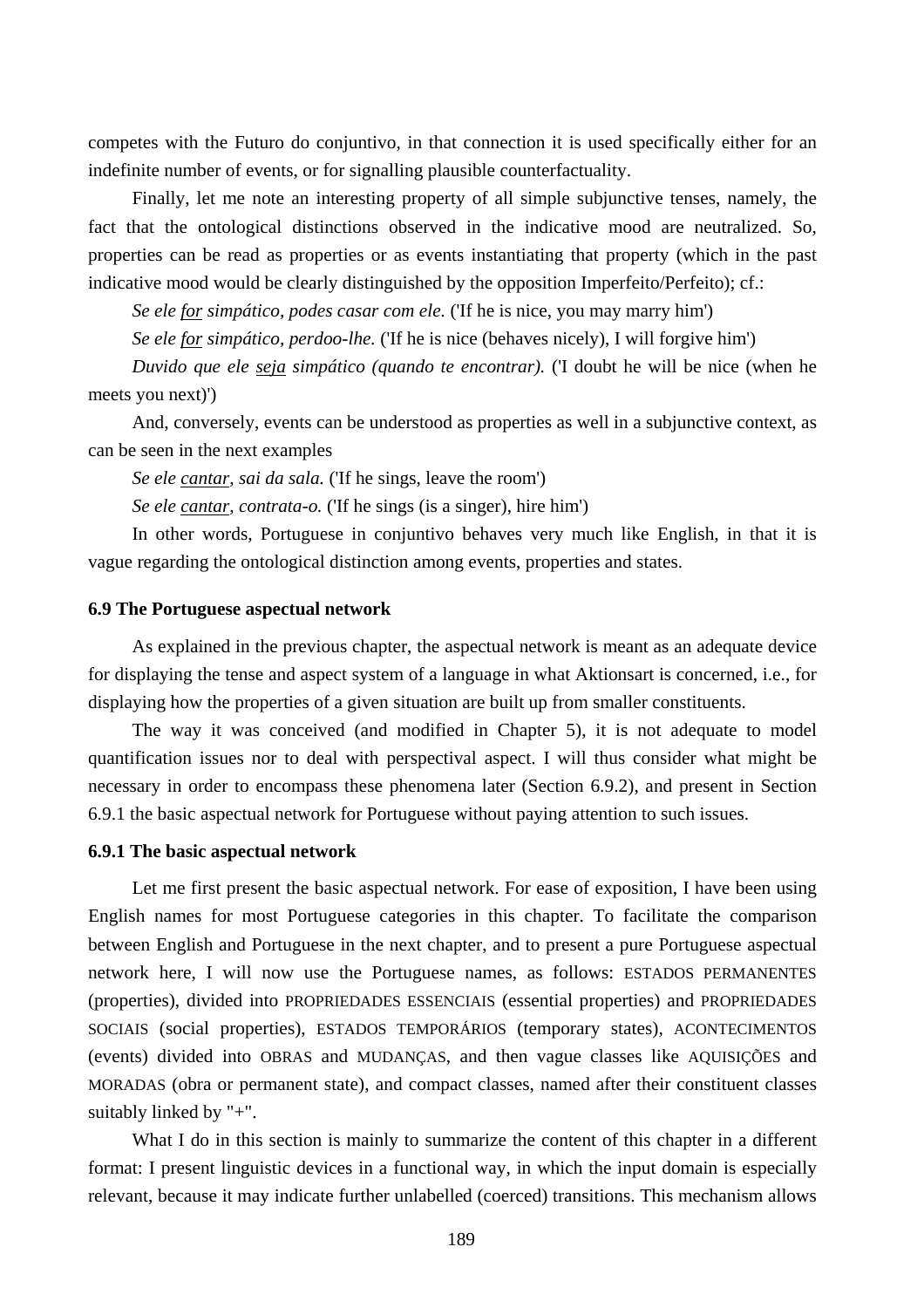me to explain why, the more marked a particular device is, the more it corresponds to more information: In terms of the aspectual network, a marked use corresponds to more transitions, each of which adds something to the overall interpretation.

In order to illustrate this, let me analyse the Progressiva in some detail, or, equivalently, the aspectualizer *estar a*:

estar a: OBRA --> ESTADO TEMPORÁRIO

Such a characterization has already been motivated above in several places. The semantic operation relative to the Progressiva is the selection of the time "occupied by an event".

The addition of graduality, brought about by the Progressiva when applied to Mudanças, is modelled as coercion from these to Obras, prior to the import of the Progressiva proper. A sentence like *Ele está a ficar velho* ('He is getting old') is thus modelled by the following path:

MUDANÇA @-> OBRA --> ESTADO TEMPORÁRIO

Likewise, one of the most marked uses of the progressive, applying to Propriedades essenciais, as in cases like *Ele está a ser simpático* ('He's being nice'), can be modelled by another coercion, now from Propriedade essencial to Obra:

PROPRIEDADE ESSENCIAL @-> OBRA --> ESTADO TEMPORÁRIO

The semantic import of this coerced transition is the replacement of the property by an event which is itself endowed with such a property. More accurately, it is this event which is coerced into an Obra (i.e., is viewed as taking time), in order for the progressive to be successfully interpreted.

In Figure 6.2, I present a simplified version of the Portuguese aspectual network. To avoid unnecessary repetition, I will leave some transitions unanalysed; these will be discussed in connection with the contrast with English in Chapter 7.

Figure 6.2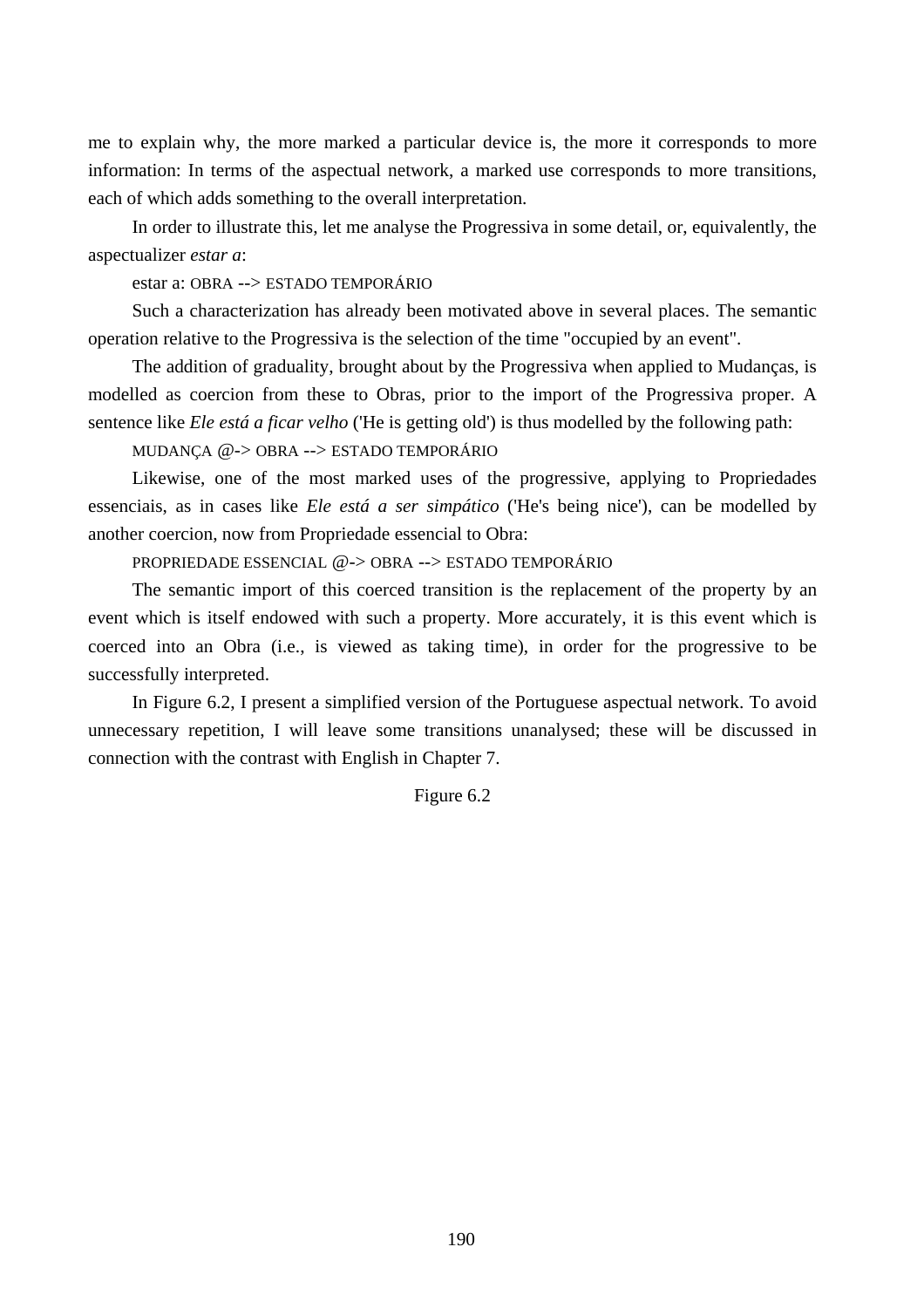

The other aspectualizers mentioned above are easily cast in functional terms as well: começar a: OBRA --> MUDANÇA+OBRA começar a: SÉRIE --> MUDANÇA+SÉRIE42 começar a: PROPRIEDADE --> MUDANÇA pôr-se a: OBRA --> MUDANÇA+OBRA tornar a: OBRA --> OBRA tornar a: MUDANÇA --> ESTADO TEMPORÁRIO voltar a: OBRA --> MUDANÇA+OBRA voltar a: MUDANÇA --> ESTADO TEMPORÁRIO

 $\overline{a}$ 

<sup>42</sup> Not depicted in the aspectual network.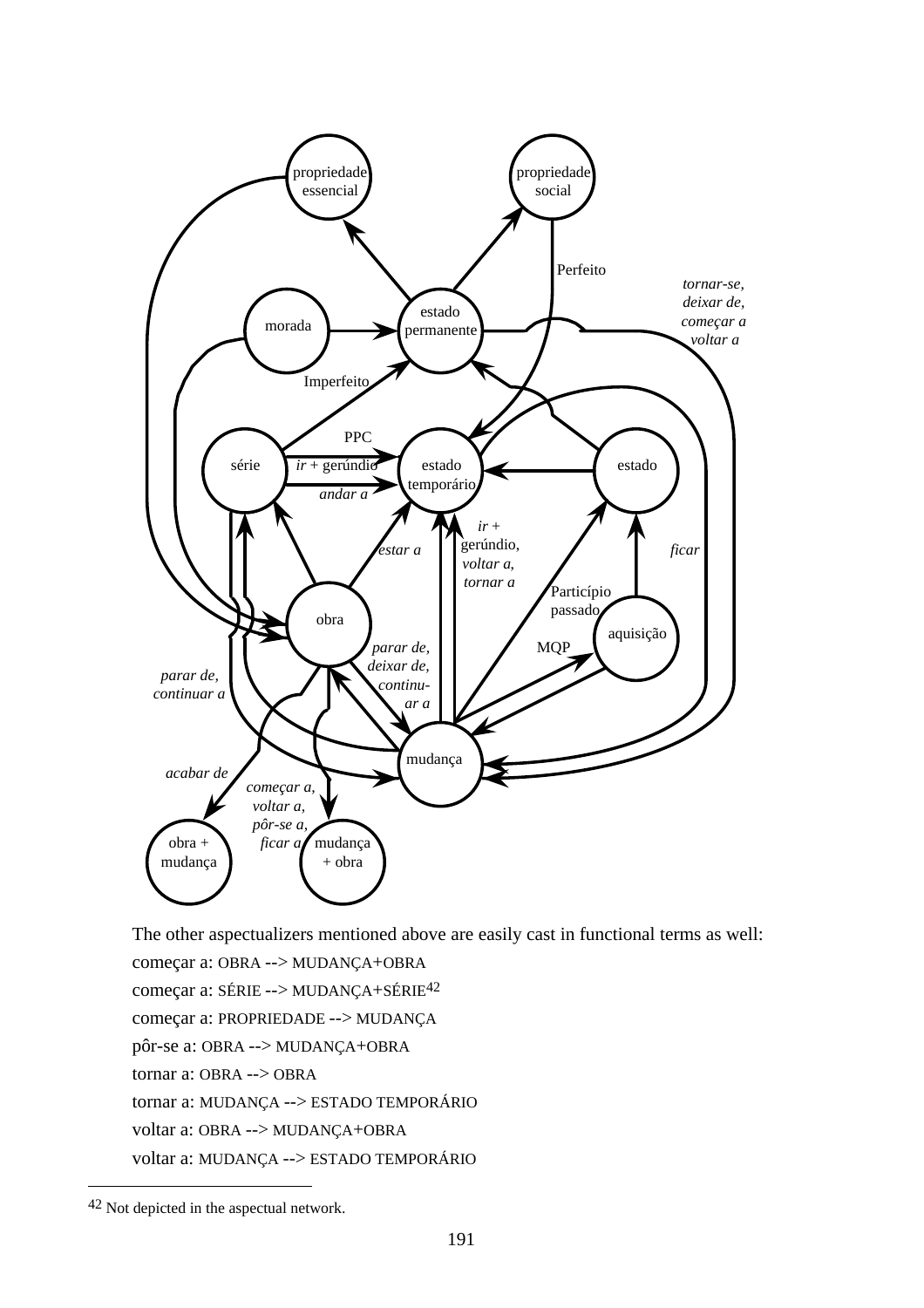voltar a: PROPRIEDADE --> MUDANÇA continuar a: OBRA --> MUDANÇA continuar a: SÉRIE --> MUDANÇA parar de: OBRA --> MUDANÇA parar de: SÉRIE --> MUDANÇA deixar de: OBRA --> MUDANÇA deixar de: PROPRIEDADE --> MUDANÇA andar a: SÉRIE --> ESTADO TEMPORÁRIO acabar de: OBRA --> OBRA+MUDANÇA ficar: ESTADO TEMPORÁRIO --> MUDANÇA tornar-se: PROPRIEDADE --> MUDANÇA ir + Gerúndio: MUDANÇA --> ESTADO TEMPORÁRIO [preceding the unrealized Mudança]

ir + Gerúndio: SÉRIE --> ESTADO TEMPORÁRIO [included in the Obra]

In order to make the picture clearer, I did not draw any (tense or other) application in Figure 6.2 which would not result in change of output class. Figure 6.3, on the other hand, only contains all mechanisms which do not primarily change aspectual class (but obviously have some other import, generally in terms of temporal reference). They have to be charted in an aspectual network, though, because they have aspectual import due to their capability of coercion. For example, Perfeito applied to a Propriedade essencial produces the unlabelled transition from it to Obra.

The use of loops is merely meant to indicate that no change in aspectual class results. But it should be stressed that the contribution of these loops is significant in terms of temporal reference. One might, thus, provide a different description of Figure 6.3 by introducing combined categories corresponding to aspectual class and temporal information, as is here displayed in functional form (*passado* stands for 'past'). I did not do it in graphical form because it would complicate the drawing unnecessarily; this issue will nevertheless discussed in Chapter 8 in connection with formalization of the aspectual network.

Perfeito: ACONTECIMENTO --> ACONTECIMENTO PASSADO Perfeito: ESTADO TEMPORÁRIO --> ESTADO TEMPORÁRIO PASSADO Imperfeito: ESTADO TEMPORÁRIO --> ESTADO PASSADO Imperfeito: SÉRIE --> PROPRIEDADE PASSADA Imperfeito: PROPRIEDADE --> PROPRIEDADE PASSADA43 PPC: ESTADO TEMPORÁRIO --> ESTADO TEMPORÁRIO EM XN PPC: SÉRIE --> ESTADO TEMPORÁRIO EM XN

 $\overline{a}$ 

Note, however, that, after tense has applied, no more transitions (coerced or associated to grammatical operators) are allowed in the basic aspectual network.

<sup>43</sup> As noted by Kåre Nilsson, the characterization given here, forcing Imperfeito to be past, does not cover the modal uses of Imperfeito (for example, those in which it replaces Condicional). It should be clear that I do not handle modal values in the aspectual network.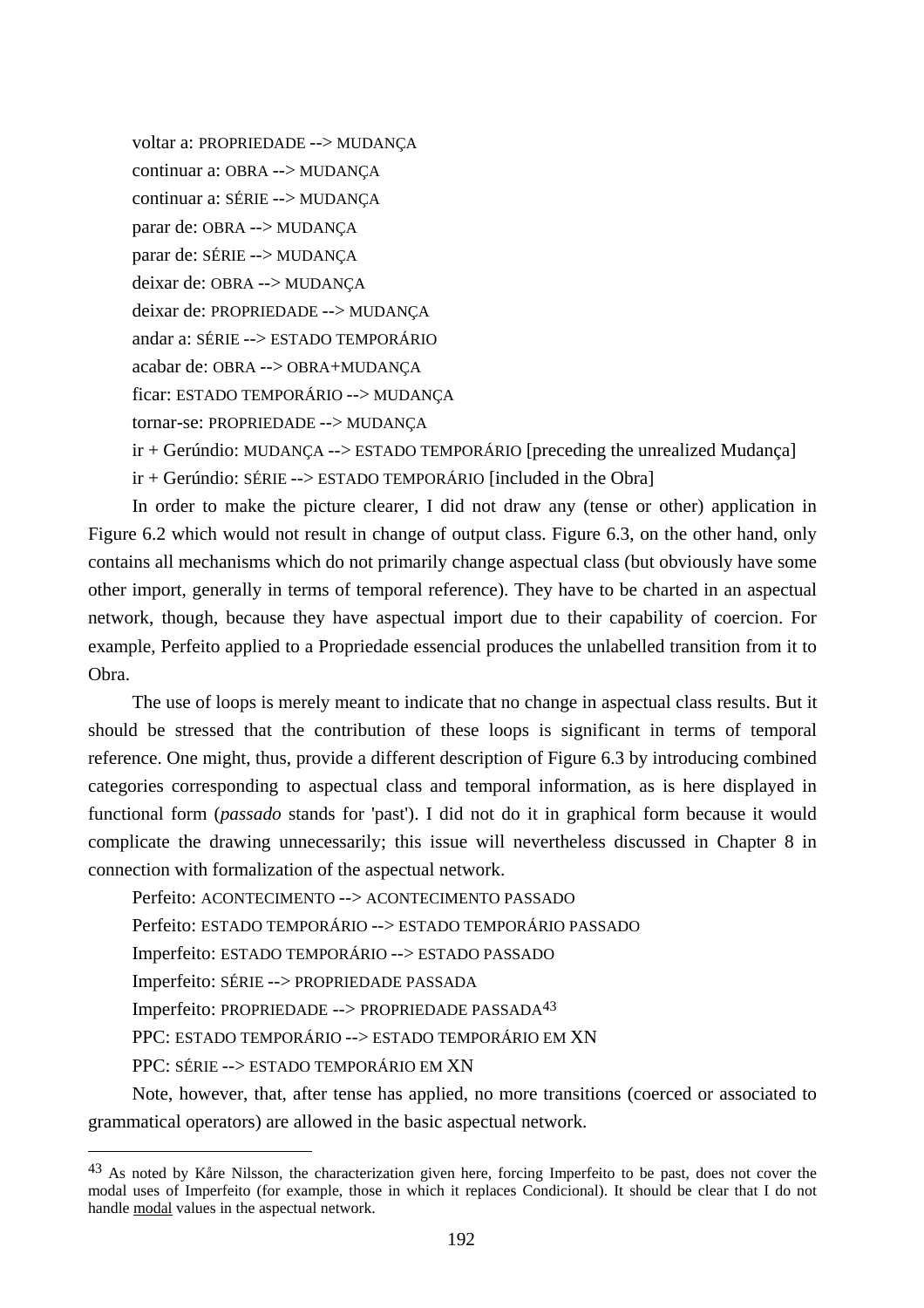

Let me discuss, finally, some questions relative to the modelling of temporal adverbials in the aspectual network. Following a suggestion by Sandström (1990), I consider that the best way to handle them is to have them denote something else than an aspectual class (e.g., a time period, a time quantity), acknowledging however their aspectual import in terms of coercion capability.

Temporal adverbials will not receive much attention in the present dissertation, but a possible way to model their import is presented in the following lines (in what follows, I use parentheses to indicate that it is not the whole expression which is transformed into the categories I am using to denote the import of the adverbial --*tempo* ('time'), *duração* ('duration') - -, but only the temporal adverbial expression):

```
à 5.a feira: TEMPO (PROPRIEDADE)
na 5.a feira: TEMPO (ACONTECIMENTO)
na 5.a feira: TEMPO (ESTADO TEMPORÁRIO)
```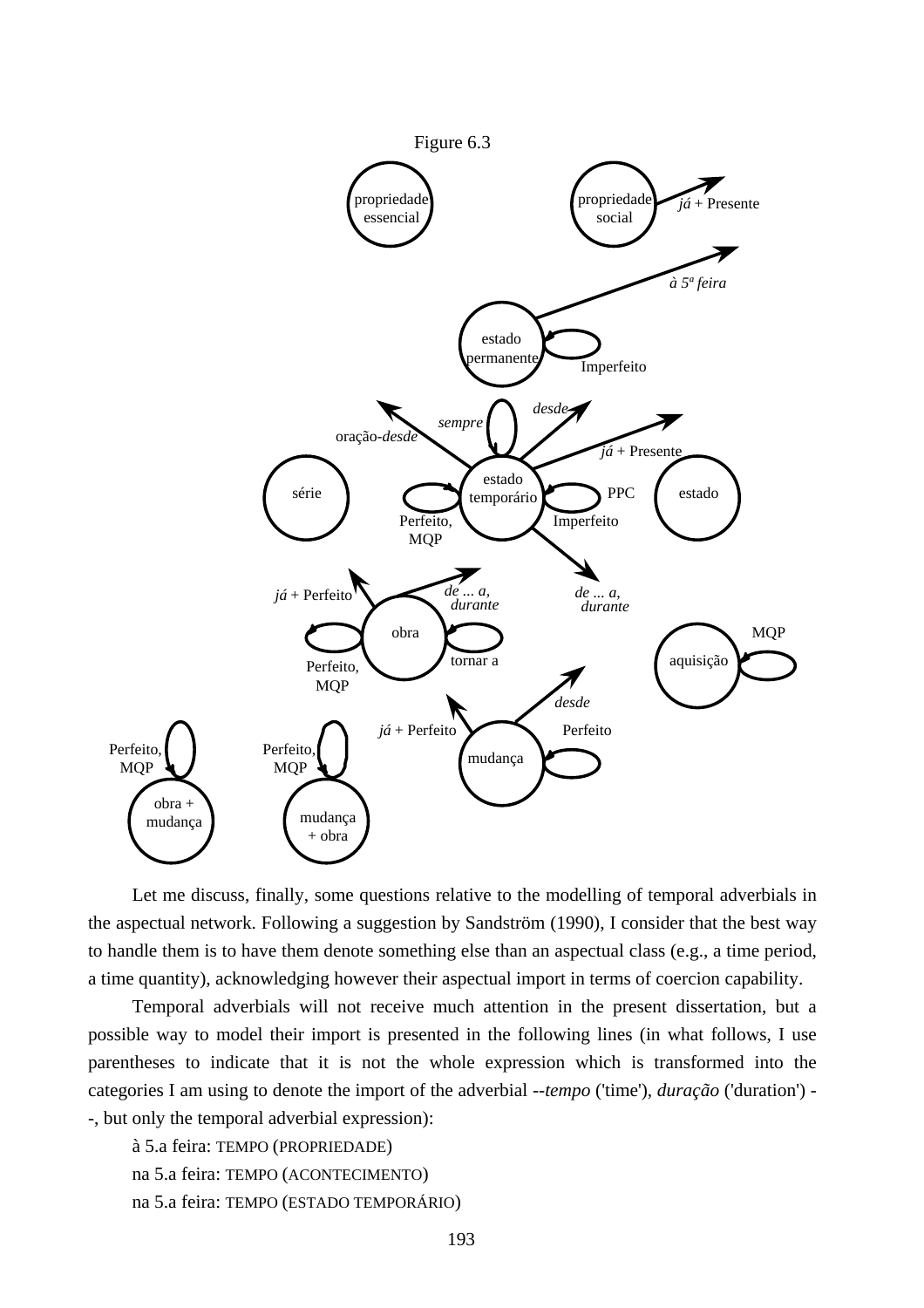de a: TEMPO (OBRA) [the time of the whole event]

durante: DURAÇÃO (OBRA) [the duration of the whole event]

durante: DURAÇÃO (ESTADO TEMPORÁRIO) [the duration of the whole state]

durante: DURAÇÃO (SÉRIE) [the duration of the whole series]

*Durante* is analysed as coercing Mudanças into Estados temporários, while simply measuring the latter, Séries and Obras. This corresponds to the following analyses for *Ele dormiu durante duas horas* ('He slept for two hours'), *Ele esteve no café durante duas horas* ('He was in the coffee shop for two hours'), *Ele saiu durante duas horas* ('He left for two hours'), and *Ele entrou e saiu durante duas horas* ('He went in and out for two hours'), respectively:

OBRA (ele dormir) durante (2 horas) OBRA

ESTADO TEMPORÁRIO (ele estar no café) durante (2 horas) ESTADO TEMPORÁRIO MUDANÇA (ele sair) @> ESTADO TEMPORÁRIO durante (2 horas) ESTADO TEMPORÁRIO SÉRIE (ele entrar e sair) durante (2 horas) SÉRIE

This contrasts with temporal conjunctions, because they convert an expression belonging to a particular aspectual class into another entity (a time, for example), which, as any temporal adverbial, can in turn coerce its arguments.

desde: MUDANÇA --> TEMPO (ESTADO TEMPORÁRIO) [the time of the whole event]

desde: ESTADO TEMPORÁRIO --> TEMPO (ESTADO TEMPORÁRIO) [beginning point]

Exemplifying with *desde*, the argument of *desde* (the *desde*-clause without *desde*) is the input of the operator, while the result, the import of the *desde*-clause, is a time applied to another argument (the main clause). For example, in the first definition, the Mudança is in the *desde*clause, and the Estado temporário in the main clause: *Desde que ele caiu anda de muletas* ('Ever since he fell down he walks on crutches'), *ele caiu* is a Mudança, *desde que ele caiu* a Tempo which is applied to the Estado temporário *anda de muletas*. I use the labels "desde" and "oraçãodesde" in the aspectual network to distinguish the two.

Finally, the import of *já* lies outside the scope of the basic aspectual network because it relates two times, and because its application is, in a way, after the tense. Some of its (nonquantificational) import, however, can be captured, as for temporal adverbials and tenses, by expressing its coercion capabilities, which I have displayed syncategorematically in Figure 6.3, and express here in functional form:

já: ESTADO TEMPORÁRIO PRESENTE --> INÍCIO DO ESTADO NO PASSADO

já: PROPRIEDADE SOCIAL PRESENTE --> INÍCIO DA PROPRIEDADE NO PASSADO

já: ACONTECIMENTO PASSADO --> ACONTECIMENTO PASSADO

Finally, Figure 6.4 combines the information depicted in the two previous figures.

Figure 6.4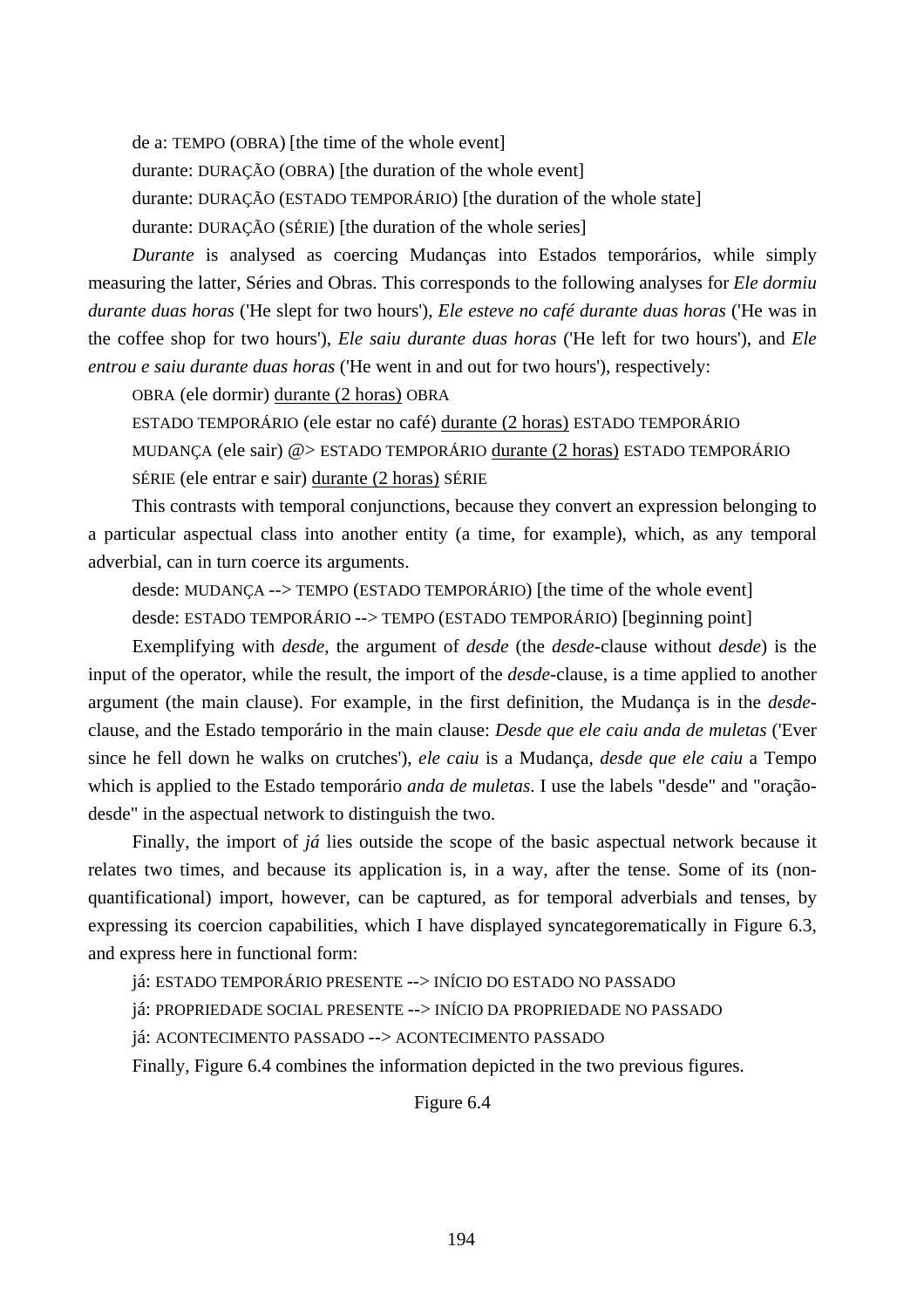

## **6.9.2 Extensions to an aspectual network description**

In this section, I investigate how the whole framework of an aspectual network can be extended to encompass the phenomena of perspectival aspect and quantification. Since perspectival aspect seems a less intricate issue, I begin by discussing it.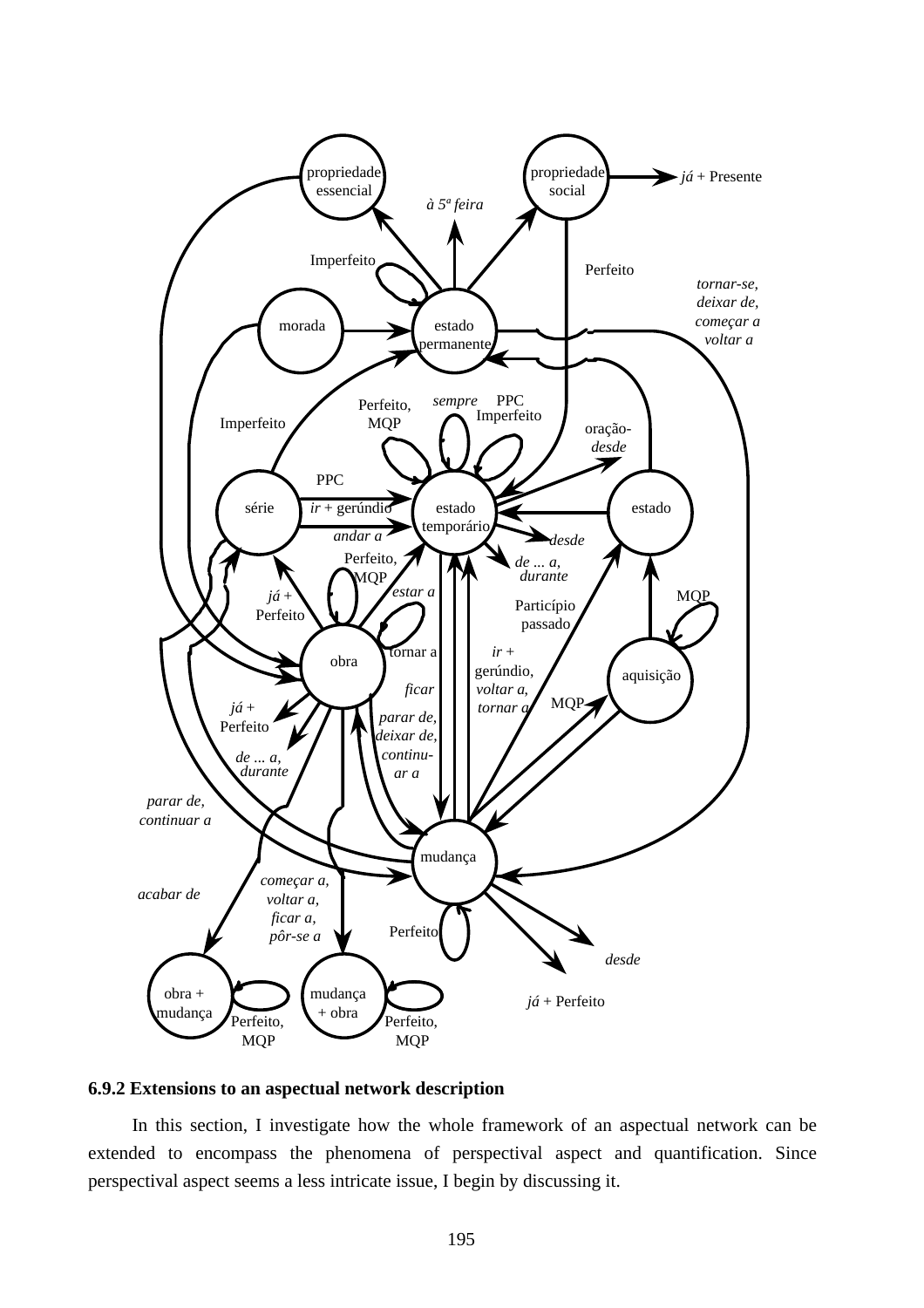I believe that the position of an observer has nothing to do with the kind of thing observed, no matter how subjective the kind attributed is. So, in a way, perspectival aspect has no place in an aspectual network. However, since it is independent of aspectual class, it can be added as a further category, just like I suggested the addition of nodes relative to temporal reference in the previous section.

This will be the path I will follow when contrasting English and Portuguese sentences in Chapter 7, whenever the latter carry such information. I will thus add the names "Obra completa" and "Obra em progresso", and "Estado (temporário) acabado" and "Estado (temporário) não acabado", and the further import of Imperfeito and Perfeito will be presented functionally as:

Perfeito: OBRA --> OBRA COMPLETA

 $\overline{a}$ 

Imperfeito: OBRA --> OBRA EM PROGRESSO

Perfeito: ESTADO TEMPORÁRIO --> ESTADO ACABADO

Imperfeito: ESTADO TEMPORÁRIO --> ESTADO NÃO ACABADO

To be sure, now Imperfeito and Perfeito are no longer functions, but multifunctions, i.e., for the same input value they have a set of values. This does not seem particularly ill-suited for their description, though, because the idea that tenses have an import on more than one level is by no means new -- and was advanced in Chapter 4 as well. Furthermore, this will later be shown to handle some translation problems nicely.

As far as the import of quantification is concerned, and as I noted in Chapter 4, it takes as input the kind of situation (as computed by the aspectual network) and does something else with it. This "something else" is to attribute a number (or quantity). It does not change the aspectual class, even though the application of counting mechanisms may coerce the basic interpretation. This explains, in my view, why L.Carlson's and Hintikka's systems, discussed in Chapter 4, managed to deal with aspect and quantification without considering aspectual class of complex sentences, and why Verkuyl's (1993) criticism of aspectual classification may have some appeal: I believe him to be right in claiming that, to deal with quantification, aspectual class is the wrong way to go.

In the view I advocate here (which is very sketchy, because quantification is beyond the scope of this dissertation), the import of quantification has to follow (temporally) the definition of the kind of situation, i.e., it has to be applied to the output of the basic aspectual network.44 But tenses may play a role in the meaning of a quantified expression, which seems to indicate that there may be another network (or other computing device) for quantificational issues.

I will assume that Série is the exit to the quantificational network (note that, very conveniently, a Série is not a final node in the basic aspectual network because it has no tense). Tenses will obviously be among the operators which have quantificational import, as well as *já*,

<sup>44</sup> This goes against the spirit of Verkuyl's approach, but together with Hintikka and Carlson's ones. At this point I cannot justify this more than by rehearsing Hintikka's claims about outside-in versus inside-out interpretation; however, to the extent that the sketchy model I present here has some explanatory power, it may contribute to its *a posteriori* justification.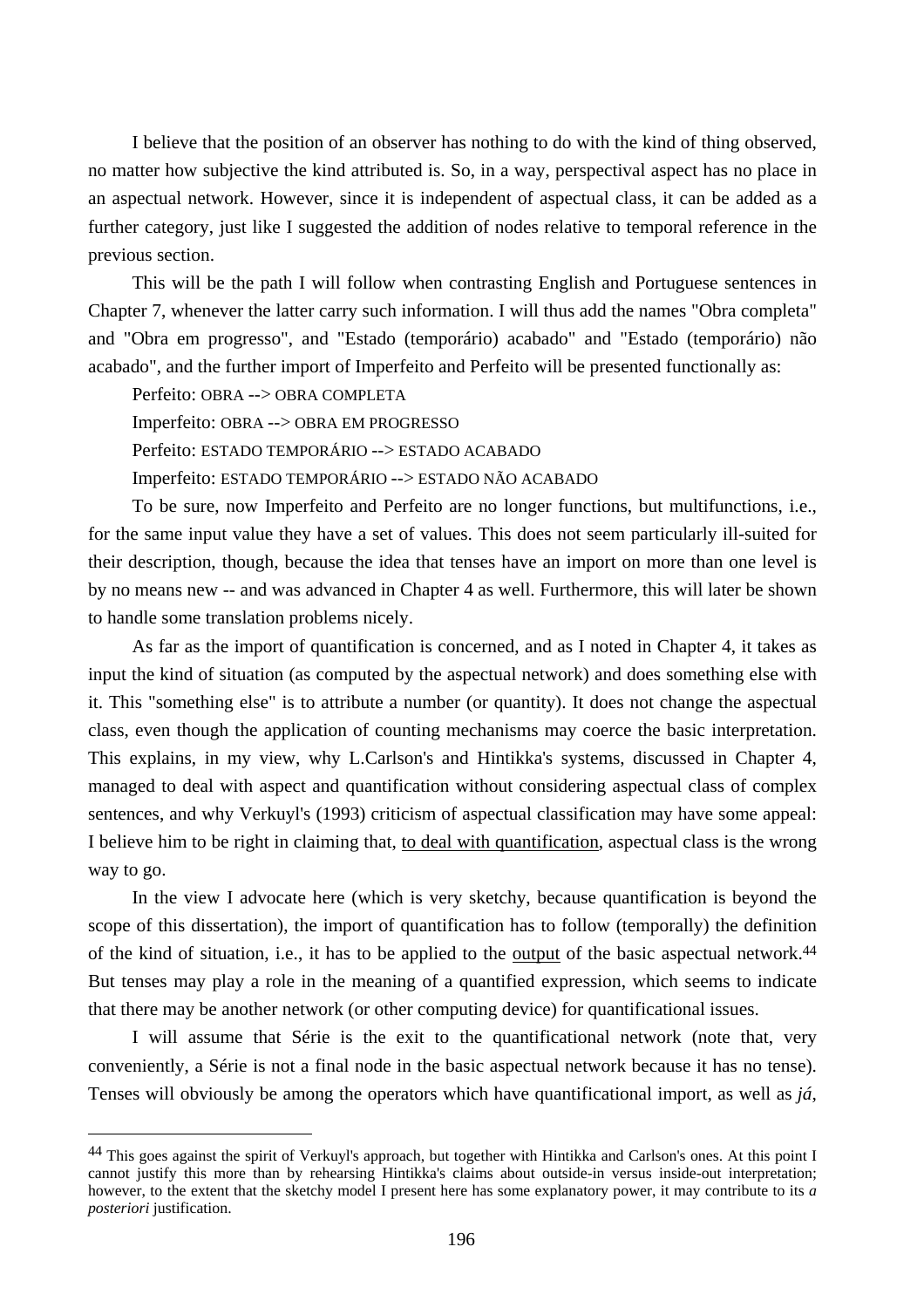which is probably the most clear device in Portuguese grammar where the two distinct domains are at stake.The discussion of temporal adverbials like *sempre* above also made clear that, in addition to a clear temporal use, they work as quantificational adverbs (i.e., contrary to ordinary frequency adverbials, *sempre* and *nunca* also count). In sum, these adverbs are again multifunctional, agreeing with Sandström's (1993:102) remark that "temporal referents picked out by adverbials can belong to the event realm or the time realm".

In fact, and although the question of quantification has turned out to be relevant to describe the Portuguese tense and aspect system, especially the import of some of the tenses, such a general model (i.e., a further device which handles quantification) is obviously required for English as well. In addition to the works described in Chapter 4, I mention the problematic English sentence *He was polishing all the boots* and its discussion in Taylor (1977).

Finally, let me discuss why I suggest a separate network (or whatever) to handle quantification, and why I do not consider it as an obligatory step (i.e., not all sentences must go through it).

First of all, I note that, as soon as quantification over events takes place, its result no longer depicts something which can e.g. be transformed into a series or a temporary state, nor its time can be identified, nor aspectualizers applied. There is no other way out, I believe, than treating it as a sentence describing quantification over events, and not a situation of any Aktionsart class. So, as soon as the quantification network is reached, it is a "no way out", or "no return", route.

On the other hand, not all sentences express quantification (in the sense of quantification over events, of course). I actually believe that most sentences do not; cf.:

*Ele é simpático.* ('He is nice')

*Ele arranja relógios.* ('He repairs clocks' -- he is a watchmaker)

*Comprei um livro.* ('I bought a book/I have bought a book')

*Viste o filme?* ('Did you see the film?'/'Have you seen the film?')

*Estou a tomar banho.* ('I'm taking a bath')

These sentences can be explained, and modelled, in the basic aspectual network without resorting to quantification. They are different in kind from, for example, *Comprei uma vez um livro* (T once bought a book'), where no longer time reference is relevant, just quantification.

In fact, I stress that, although the description of an event involving one particular participant at one given time logically entails that there was once one event of such a kind, the two pieces of information conveyed by corresponding sentences are different, and certainly not at all communicatively similar. To prove this last claim, consider the next text and its uninterpretability if the expression *uma vez* ('once') were inserted in its last sentence:

*Trás! E a travessa partiu-se. O João entrou em casa, zangado.* ('Boom! And the dish broke. John entered the house, furious.')

And this concludes the evidence on my claims that the quantificational network is neither obligatory nor a part of the basic one.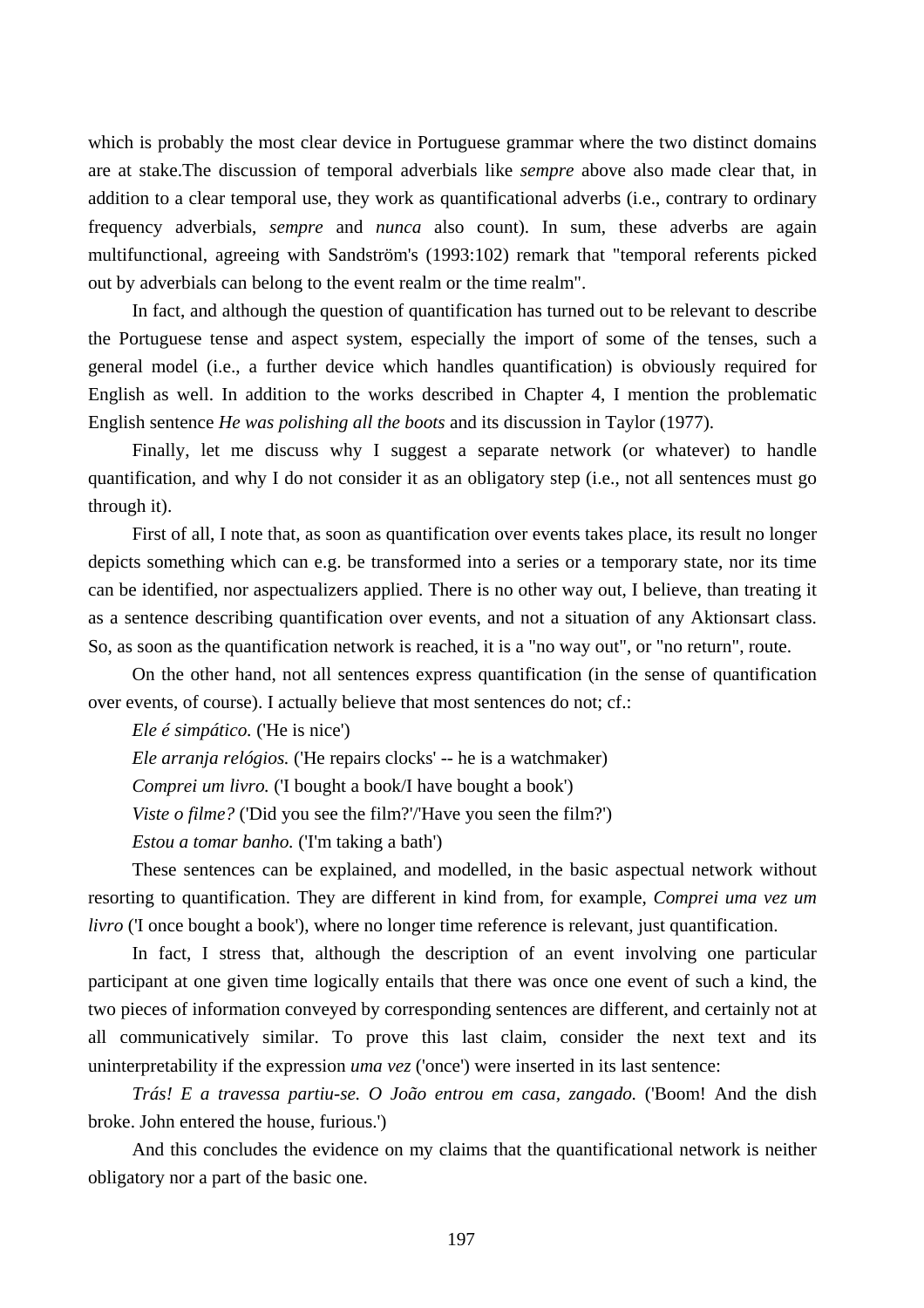## **6.10 Conclusion**

The reader might have been struck by the fact that many of my analyses were applicable to English as well: in fact, some phenomena simply seemed to be common to both languages. Why then make such a strong claim that this chapter presents a language-dependent, languageparticular analysis of Portuguese?

My point is that it is probable that many analyses developed to deal with the Portuguese tense and aspect system be applicable to English as well (in the same way that English Vendlerian categories were proven applicable to a large extent to other languages, as mentioned in Section 6.1), especially given that English and Portuguese have a common origin. It should, however, be noted that the point of departure for all analyses presented here were features of Portuguese grammar.

What should be different regarding the analyses suggested here is the extent to which the interpretation of these features is essential, relevant, or even necessary, for each language. In other words, and as claimed in Chapter 3, even if languages make the same distinctions they may make them with a fairly different hierarchical weight.

My next goal in the present dissertation is precisely to compare the different weights and the different grammatical distinctions by looking at real translations. This will be attempted in the next chapter.

Before closing this chapter, though, I intend to make more explicit, in the light of my findings here, why Vender's tests are not very appropriate for Portuguese.

On the semantic side, Vendler's tests divide between resultative and non-resultative events, and then, for the resultative, between extended events and punctual events (as seen by English).

Now, a possible way to describe the situation in Portuguese is by somehow reversing the order of the tests, and to notice that, furthermore, punctual events are identified with change (not result in itself, but this is possibly a too subtle question to be of interest here).

Figure 6.5 provides a graphical illustration of the contrast.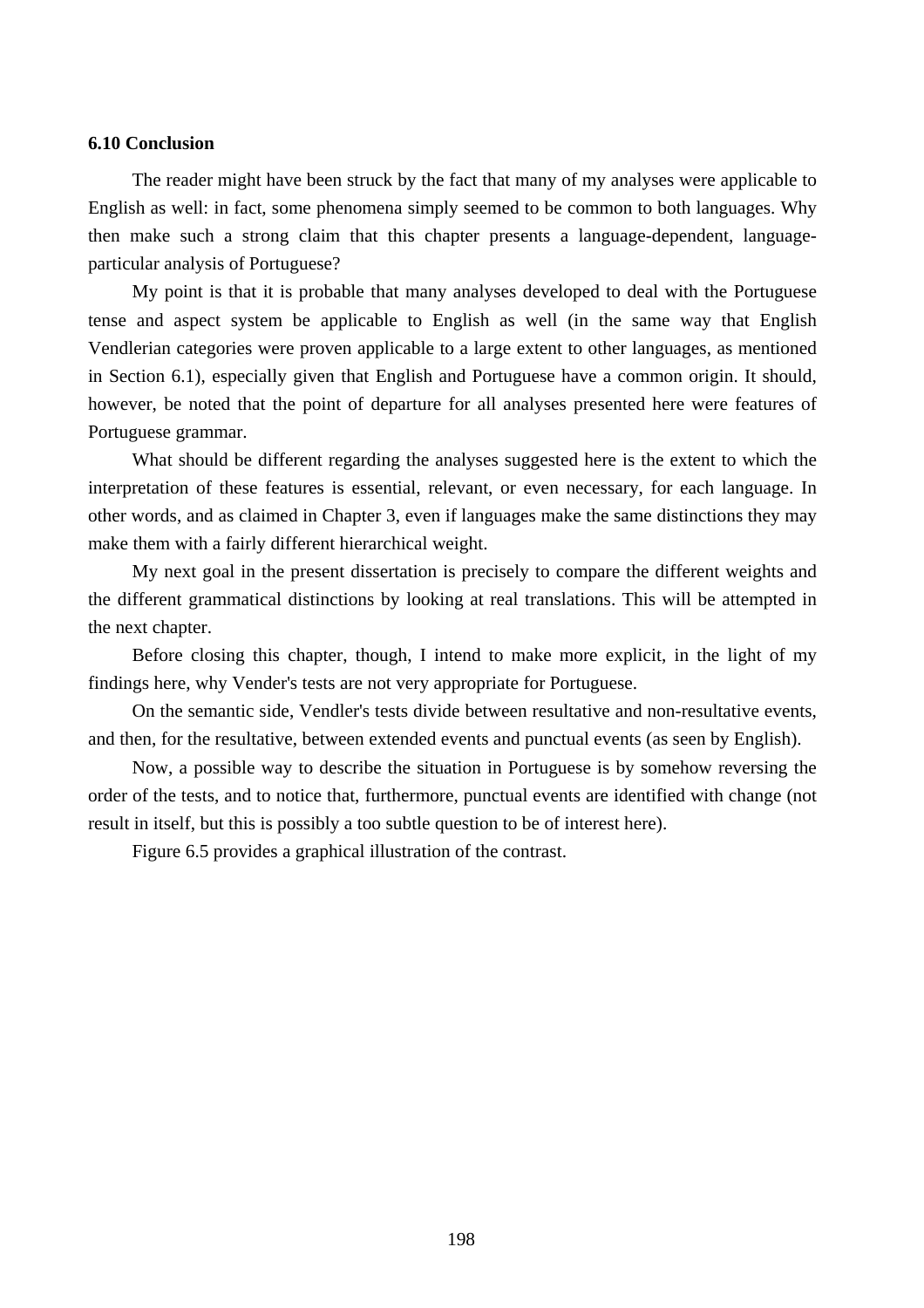

On the linguistic side, Vendler's tests are based on the perfect -- the right thing to do if it selects the result. But what is the analogue of the perfect in Portuguese (in its use of selecting the result)? There is none, precisely because the notion of result is not grammatically relevant.

The other major test suggested by Vendler, namely, cooccurrence with the progressive, intends to look for extendedness as an inherently relevant property. And since this is actually relevant in Portuguese, it is a more Portuguese-oriented test, and thus, as shown in Section 6.3.1, I also used it (or its analogue) to distinguish between Mudanças and Obras.

But here again there is a difference between the two languages. The progressive is not so grammatically relevant in Portuguese as it is in English -- and, in fact, hosts of other criteria were presented in Section 6.3.1 to distinguish between Obras and Mudanças. Further to the point, there is a somewhat similar (or competing) test: Imperfeito denoting perspectival aspect or habituality (the first for the extended type, the second for the non-extended type). This test might be more adequate as a "translation" of Vendler's progressive test given the relative frequencies of the Progressivo and Imperfeito in Portuguese.

The other tests Vendler has provided to show result or durativity, namely coocurrence tests with *in*- and *for*-adverbials, can be subject to analogous remarks. However, they do not look for the same properties: *in* indicates boundedness (not resultativity)45 and *for* extendedness. It is a property of English that in most cases there is a conflict between the two tests, i.e., inherent bounded and inherent extended seem to conflict, though this is neither natural nor logically necessary: it is equally acceptable, in my view, to say *I painted the house in two hours* or *I* 

 $\overline{a}$ 

<sup>&</sup>lt;sup>45</sup> See e.g. Dahl (1981) for a discussion that shows that inherent boundedness (telicity) is often mixed with the notion of completion (or external boundedness). Even though he ends the paper claiming that one of these categories is not relevant, I believe that his conclusion is misguided, and derives from his attempt to arrive at a universal definition drawing from examples of several languages which are incompatible in this respect.

See also Egg (1995) on the subject.